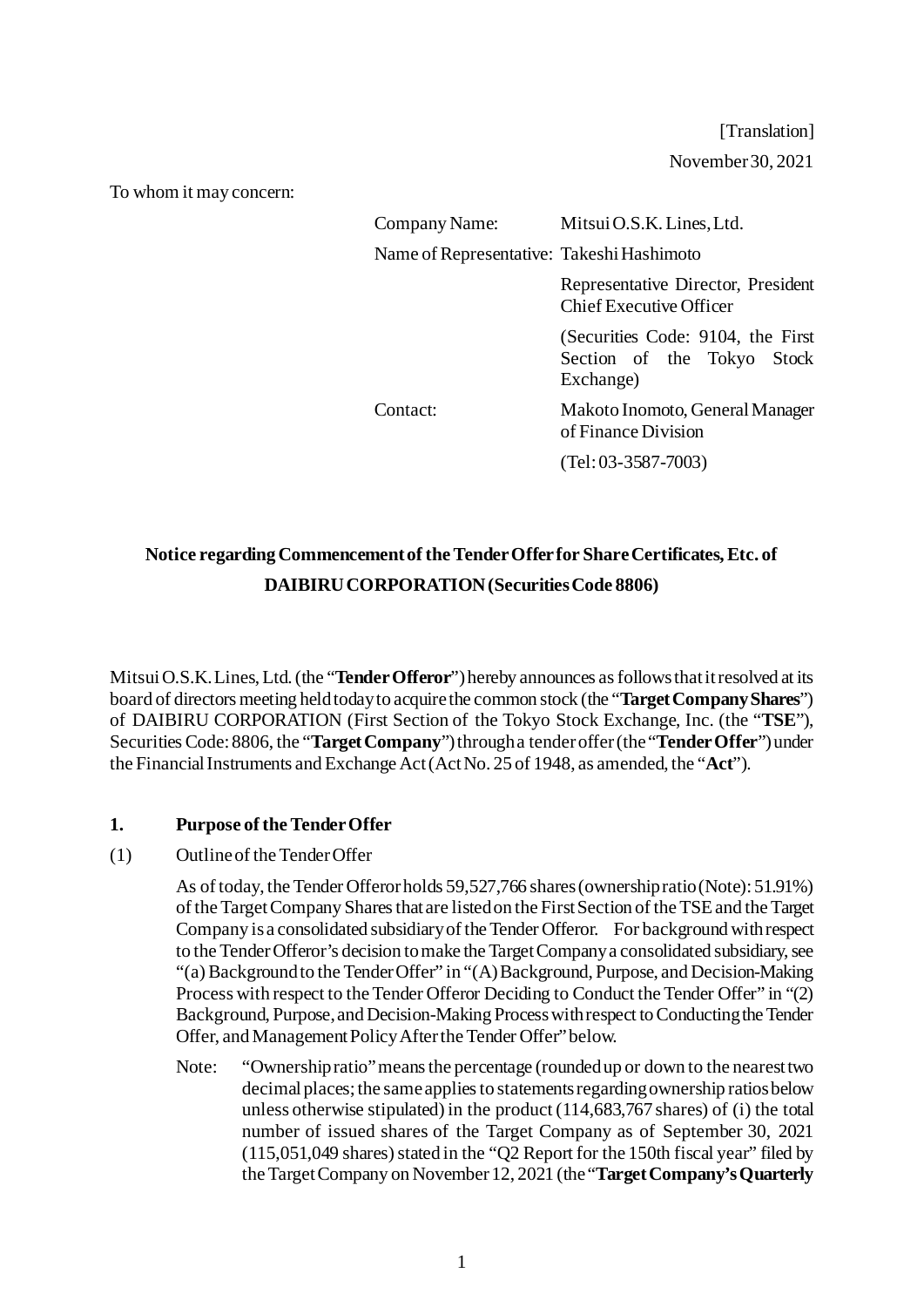**Report**") less (ii) the number of treasury shares held by the Target Company as of that date (367,282 shares).

The Tender Offeror resolved at its board of directors meeting held today to implement the Tender Offer as part of the transactions (the "**Transactions**") intended to acquire all of the Target Company Shares (excluding the Target Company Shares held by the Tender Offeror or treasury shares held by the Target Company; the same applies below) and make the Target Company a wholly-owned subsidiary of the Tender Offeror.

Since the Tender Offeror intends to make the Target Company a wholly-owned subsidiary of the Tender Offeror, the Tender Offeror has set the minimum number of shares to be purchased in the Tender Offer at 16,928,034 shares (ownership ratio:14.76%), and if the total number of Share Certificates, Etc. tendered in the Tender Offer (the "**Tendered Share Certificates, Etc.**") is less than the minimum number of shares to be purchased, the Tender Offeror will not conduct the purchase, etc. of any of the Tendered Share Certificates, Etc. On the other hand, the Tender Offeror has not set a maximum number of shares to be purchased in the Tender Offer, and if the total number of Tendered Share Certificates, Etc. is equal to or greater than the minimum number of shares to be purchased, the Tender Offeror shall conduct the purchase, etc. of all of the Tendered Share Certificates, Etc.

In order to steadily implement the Transactions, the minimum number of shares to be purchased (16,928,034 shares) is set so that the Tender Offeror would hold two-thirds of the number of voting rights of all the shareholders of the Target Company after the successful completion of the Tender Offer because the Tender Offeror intends to make the Target Company a wholly-owned subsidiary, and the implementation of procedures of the share consolidation (the "**Share Consolidation**") of the Target Company Shares pursuant to Article 180 of the Companies Act (Law No. 86 of 2005, as amended; the "**Companies Act**") necessary to make the Target Company a wholly-owned subsidiary as stated in "(B) Share Consolidation" in "(4) Policy for Organizational Restructuring, Etc. after the Tender Offer (Matters relating to the "Two-Step Acquisition")" below requires the special resolution at a shareholders' meeting prescribed in Article 309, Paragraph (2) of the Companies Act. The minimum number of shares to be purchased (16,928,034 shares) is the number of shares calculated by multiplying (i) the number of voting rights (764,558 voting rights) equivalent to two-thirds of the number of voting rights (1,146,837 voting rights) represented by the number of shares (114,683,767 shares) equal to the total number of issued shares of the Target Company as of September 30, 2021 (115,051,049 shares) stated in the Target Company's Quarterly Report, minus the number of treasury shares held by the Target Company as of that date (367,282 shares), by (ii) one unit of the Target Company Shares (100 shares) (76,455,800 shares), then subtracting the number of the Target Company Shares held by the Tender Offeror(59,527,766 shares). Since the price of purchase, etc. of the Target Company Shares in the Tender Offer (the "**Tender Offer Price**") is the share price of the Target Company to which enough premium is added as stated in "(B) Background of Valuation" in "(4) Basis of Valuation of the Tender Offer Price, Etc." in "2. Overviewof the Tender Offer" below, the Tender Offeror judges that the shares that exceeds the minimum number of shares to be purchased (16,928,034 shares) will be tendered in the Tender Offer and does not execute an agreement on tendering the shares in the Tender Offer with particular shareholders upon conducting the Tender Offer.

Since the Tender Offeror intends to make the Target Company a wholly-owned subsidiary of the Tender Offeror, if the Tender Offeror is unable to acquire all of the Target Company Shares through the Tender Offer, the Tender Offeror intends to acquire all of the Target Company Shares by implementing the series of procedures (the "**Squeeze-Out**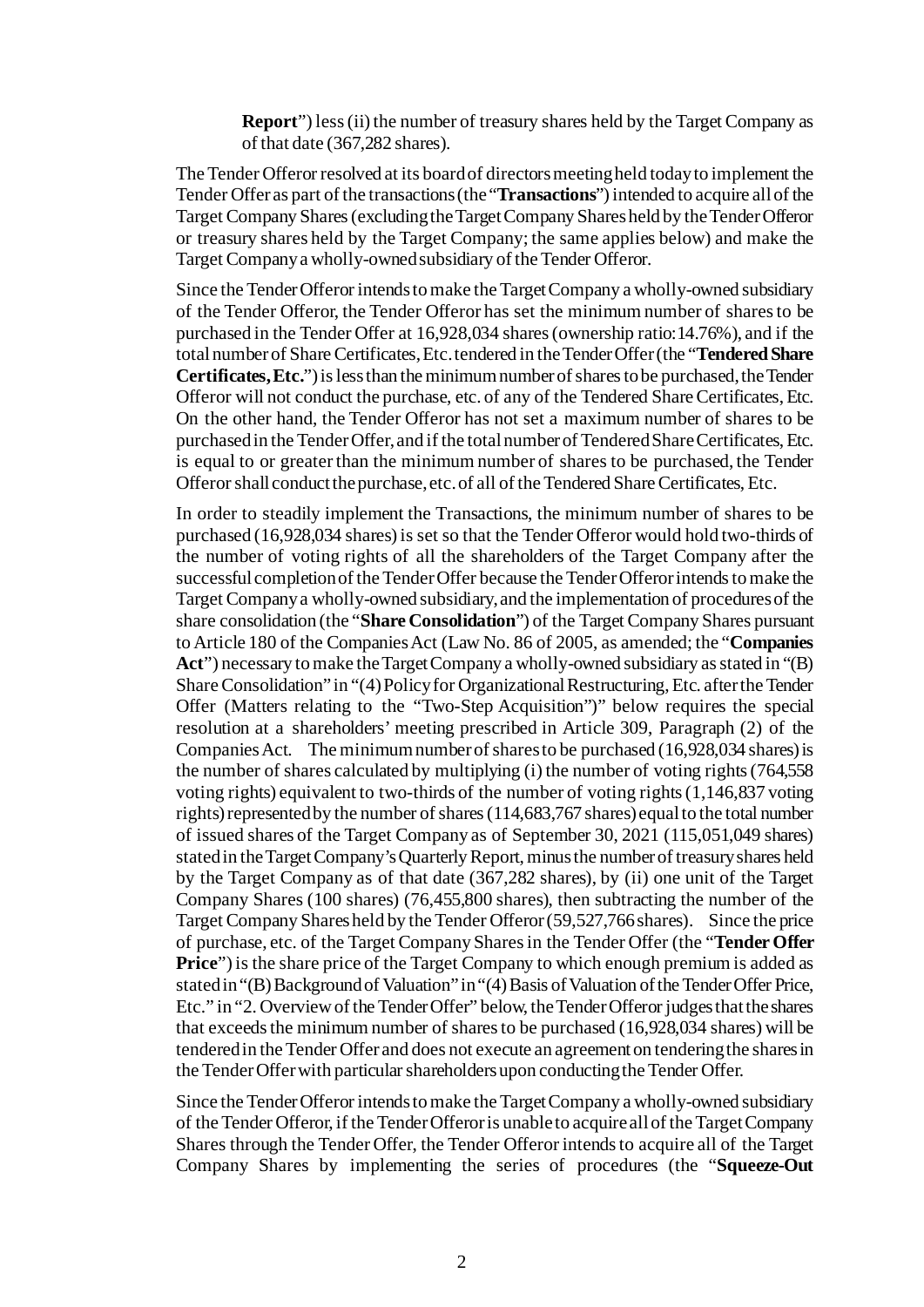**Procedures**") stated in "(4) Policy for Organizational Restructuring, Etc. after the Tender Offer (Matters relating to the "Two-Step Acquisition")" below to become the sole shareholder of the Target Company.

If the Tender Offer is successfully completed, the Tender Offeror plans to cover funds required for the settlement pertaining to the Tender Offer by the Business Day immediately preceding the commencement date of that settlement by borrowing funds up to 123 billion yen from Sumitomo Mitsui Banking Corporation. No collateral will be provided with respect to that borrowing.

Also, according to "Notice of Support of the Tender Offer for the Shares of the Company by Mitsui O.S.K. Lines, Ltd. as Controlling Shareholder and Recommendation to Tender Shares" (the "**Target Company's Press Release**") released today by the Target Company, the Target Company resolved at its board of directors meeting held today to express an opinion in support of the Tender Offer and to recommend to the Target Company's shareholders to tender their Target Company Shares in response to the Tender Offer.

For details regarding the decision-making process of the Target Company, please see the Target Company's Press Release and "(viii) Approval of All Disinterested Directors of the Target Company and Opinion of All Disinterested Corporate Auditors that They Had No Objection at the Target Company" in "(Measures to Ensure Fairness of the Tender Offer, Including Measures to Ensure Fairness of the Tender Offer Price and Measures to Avoid Conflicts of Interest)" in "(B) Background of Valuation" in "(4) Basis of Valuation of the Tender Offer Price, Etc. " under "2. Overviewof the Tender Offer" below.

At its board of directors' meeting held on November 30, 2021, the Tender Offeror also resolved to acquire Utoc Corporation ("**Utoc**")'s common stock through a tender offer (the "**UtocTender Offer**") as is the case in the Transactions, as part of the transaction in which the Tender Offeror makes Utoc, a consolidated subsidiary of the Tender Offeror, a whollyowned subsidiary of the Tender Offer. However, the Tender Offeror considered both transactions independently from each other and decided to implement the Transactions and the Utoc Tender Offer as a result of separate discussion with the Target Company and Utoc. Therefore, each of the Transactions and the Utoc Tender Offer are independent transactions (for the background that the Tender Offeror began deliberating the Utoc Tender Offer and other details of the UtocTender Offer, please refer to the "Notice regarding Commencement of the Tender Offer for Share Certificates, Etc. of Utoc Corporation (Securities Code 9358)" released on today).

- (2) Background, Purpose, and Decision-Making Process with respect to Conducting the Tender Offer, and Management Policy After the Tender Offer
- (A) Background, Purpose, and Decision-Making Process with respect to the Tender Offeror Deciding to Conduct the Tender Offer
	- (a) Background to the Tender Offer

The Tender Offeror was formed under its current trade name in April 1999, through the merger of Navix Line, Ltd. and Mitsui O.S.K. Lines, Ltd. the latter of which was formed by the merger of Osaka Shosen Kaisha and Mitsui Steamship Co., Ltd. in April 1964. Osaka Shosen Kaisha was a shipowner and liner service operator (see Note 1) founded in May 1884 with a capital stock of 1.2 million yen through a large-scale merger of shipowners based in the Kansai region. Mitsui Steamship Co., Ltd. originated as the shipping department of MITSUI  $& CO$ , LTD., which had operated shipping business in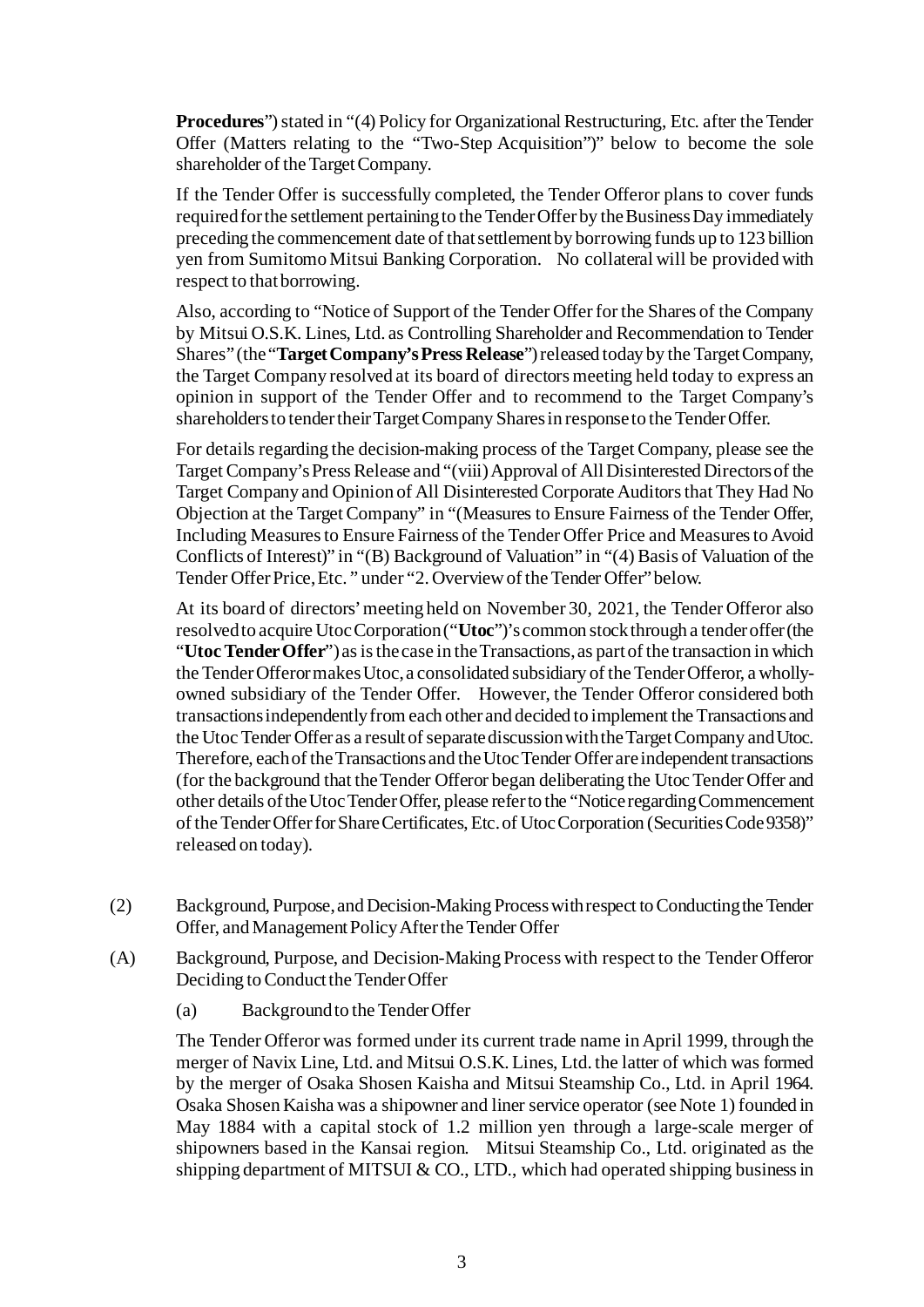the late 19th Century; the shipping department was spun off into an independent corporation on December 28, 1942, with a capital stock of 50 million yen. Due to the Second World War, both Osaka Shosen Kaisha and Mitsui Steamship Co., Ltd. lost the bulk of their ships and the right to do shipping business on their own account, but after the shipping industry was re-privatized in April 1950, due to their efforts to regain their shipping rights and rebuild their fleets, they were able to restore their main prewar routes by the early 1950s. Following the merger of Osaka Shosen Kaisha and Mitsui Steamship Co., Ltd. in April 1964 described above, the new entity (named Mitsui O.S.K. Lines, Ltd.) strove to expand and diversify its business in response to the development of Japanese trade and the growing variety of shipping methods and cargoes.

Osaka Shosen Kaisha listed on the Osaka Stock Exchange in June 1884, and Mitsui Steamship Co., Ltd. listed on the Tokyo, Osaka, and Nagoya stock exchanges in May 1949, and on all of the Japanese stock exchanges in 1964. The Tender Offeror delisted from the Sapporo Stock Exchange in November 2007, from the Fukuoka Stock Exchange in May 2013, from the First Section of the Osaka Stock Exchange ("**OSE**") in July 2013, and from the Nagoya Stock Exchange in May 2017, and is currently listed on the First Section of the TSE.

As of September 30, 2021, the Tender Offeror has 481 consolidated affiliates (369 consolidated subsidiaries and 112 equity-method affiliates including the Target Company; the Tender Offeror and its consolidated affiliates collectively, the "**Tender Offeror Group**"), and the Tender Offeror Group operates globally, mainly in the shipping business. The Tender Offeror Group's five business segments – Dry Bulker Transport, Energy Transport, Product Transport, Associated Businesses, and Other – are outlined below.

- I. Dry Bulker Transport: The Tender Offeror Group owns and operates dry bulkers (see Note 2) (excluding coal carriers which transport coal for power plants) with which it transports cargo around the globe.
- II. Energy Transport: The Tender Offeror Group owns and operates coal carriers (which transport coal for power plants), tankers, offshore business, LNG carriers, and other ships with which it transports cargo around the globe.
- III. Product Transport: The Tender Offeror Group owns and operates car carriers (see Note 3) with which it transports cargo around the globe. They also provide total logistics solutions including owning and operating container ships, container terminals operation, air and ocean freight forwarding (see Note 4), trucking, warehousing, and heavyweight and oversized cargo transport. The Tender Offeror's consolidated affiliates MOL Ferry Co., Ltd. and Ferry Sunflower Limited operate ferries for passenger and freight transport, mainly on Japan's Pacific coast and Seto Inland Sea.
- IV. Associated Businesses: In addition to the real estate business mainly centered on the Target Company, the Tender Offeror Group operates passenger cruises, tugboats, general trading (including the sale of fuel, shipbuilding materials, and machinery), and other businesses.
- V. Other: The Tender Offeror Group operates businesses including ship management (for ships other than tankers and LNG carriers), finance (for group-internal financing), information services, accounting, and maritime business consulting, through its consolidated affiliates including MOL Ship Management Co., Ltd.
	- Note 1: A liner ship is a ship operating on a regular route under a regular schedule, with the port of departure, ports of call, port of destination,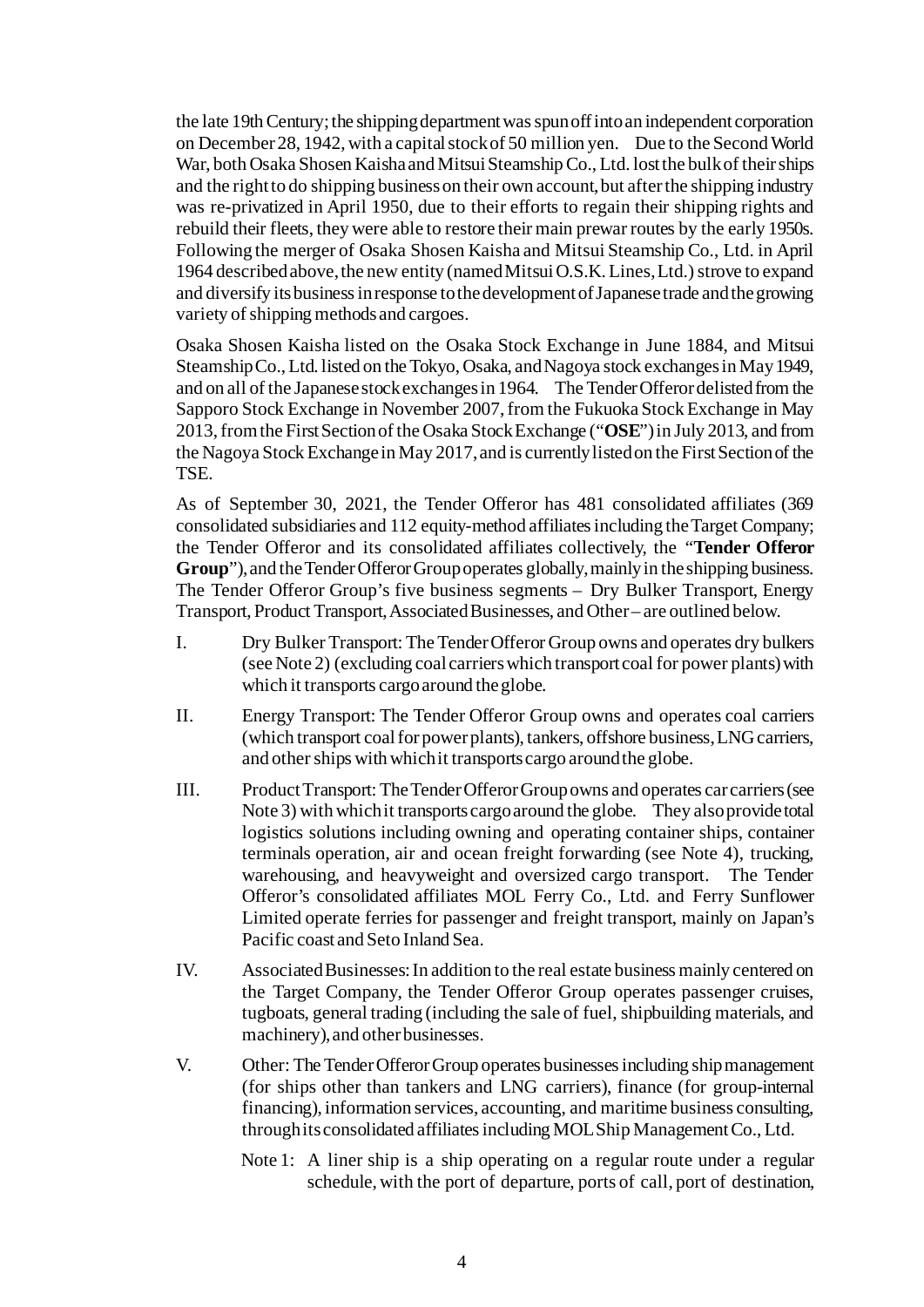planned dates of departure and arrival, and ship name published in advance.

- Note 2: A dry bulker is a cargo ship designed to carry unpackaged grain, ore, cement, and other bulk cargo in its hold.
- Note 3: A car carrier is a specialized ship for the transportation of automobiles.
- Note 4: Freight forwarding is the service of providing support for trade paperwork and specialized operations that arise in connection with arranging transportation, as an agent between the entity that requests shipping (the consignor) and the actual shipping provider (the carrier).

According to the Target Company's Press Release, the Target Company was established in October 1923 as Osaka Building Co., Ltd., a joint venture between Osaka Shosen Kaisha, Ujigawa Denki Kabushiki Kaisha, and Nippon Denryoku Kabushiki Kaisha, and changed its name to Osaka Tatemono Co., Ltd. in October 1945. It listed on the OSE in December 1950 and the First Section of the TSE in December 1983, and adopted its current trade name in January 1992. The Target Company delisted from the OSE upon the merger of the TSE and the OSE in July 2013, and is currently listed solely on the First Section of the TSE.

As of September 30, 2021, the Target Company has 15 consolidated affiliates (all of which are consolidated subsidiaries) (the Target Company and its consolidated affiliates collectively, the "**Target Company Group**"). The Target Company Group's main business is office building leasing, and its aim is to provide high-quality, customer-focused office spaces and contribute to the development of economic society while improving profits and corporate value, under the corporate principles of "constructing buildings, creating towns, and pioneering the new era." The Target Company Group's business is classified into three business segments – Leasing, Facility Management, and Other – and outline of each business is as follows.

- I. Leasing: The Target Company and its consolidated subsidiaries own and lease out office buildings, hotels, apartments, and other land and buildings.
- II. Facility Management: The Target Company's consolidated subsidiaries undertake buildingmanagement for buildings owned by the Target Company and buildings, etc. and other than thoseowned by the Target Company.
- III. Other: The Target Company and its consolidated subsidiaries conduct design and supervision, construction, and construction management for the construction of buildings and facilities.

The capital relationship between the Target Company and the Tender Offeror is as follows. Osaka Shosen Kaisha, one of the precursors of the Tender Offeror, established the Target Company in October 1923 as a joint venture with Ujigawa Denki Kabushiki Kaisha and Nippon Denryoku Kabushiki Kaisha (then under the trade name of Osaka Building Co., Ltd.), and as of September 30, 2004, the Tender Offeror held 32,235,531 shares of the Target Company Shares (shareholding ratio (meaning the ratio of the total issued shares of the Target Company excluding treasury shares represented by the Target Company Shares held at a given time, rounded to two decimal places; the same applies to references to "shareholding ratio" below in this paragraph) as of September 30, 2004: 27.62%; total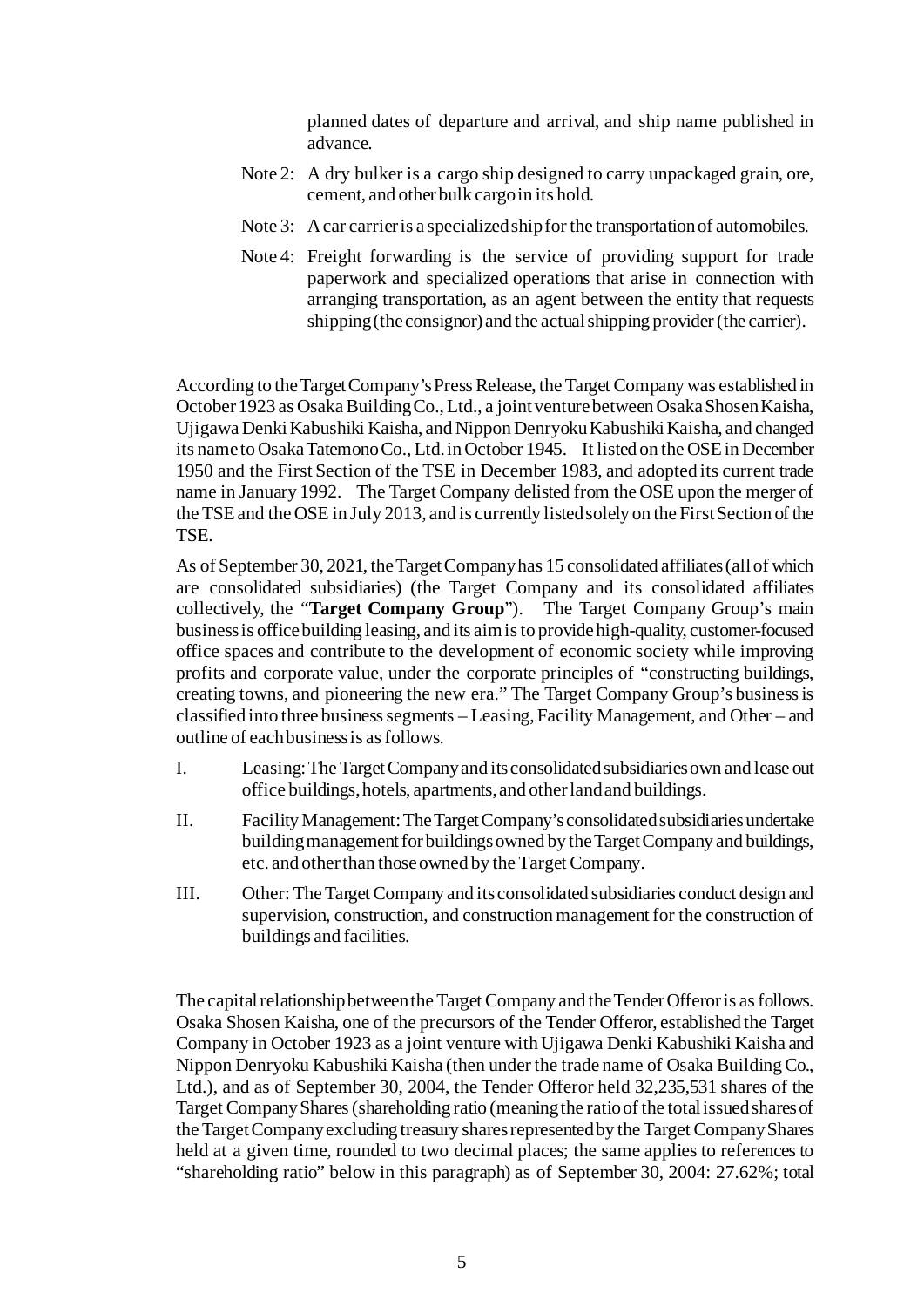issued shares as of that date: 116,851,049 shares; treasury shares as of that date: 143,397 shares). The Tender Offeror conducted a tender offer for the Target Company Shares in September 2004 for the purpose of clarifying the Target Company's status as a member of the Tender Offeror Group in order to strengthen the corporate group and promote group operations, especially in the core business area of shipping (tender offer period: September 15 to October 14, 2004; maximum number of shares to be purchased: 27,300,000 shares; minimum number of shares to be purchased: N/A); as of October 21, 2004, the Tender Offeror acquired 27,300,000 shares of the Target Company Shares, bringing its shareholding to 59,535,531 shares (shareholding ratio as of October 15, 2004: 51.01%; total issued shares as of that date: 116,851,049 shares; treasury shares as of that date: 145,674 shares), and making the Target Company a consolidated subsidiary of the Tender Offeror. On March 24, 2006, the Tender Offeror's shareholding was reduced to 59,527,766 shares of the Target Company Shares (shareholding ratio as of March 24, 2006: 51.03%; total issued shares as of that date: 116,851,049 shares; treasury shares as of that date: 205,873 shares) through the exercise of put option rights with respect to shares of less than one unit by Tender Offeror, and it holds 59,527,766 shares of the Target Company Shares (ownership ratio: 51.91%) as of today.

# (b) Purpose of and Decision-Making Process for the Tender Offeror Leading to the Decision to Conduct the Tender Offer

Demand for the Tender Offeror Group's core business of shipping is directly influenced by changes in different countries' production of resources, materials, and products; as the growth of the world economy has diversified the factors that affect production in each country, demand forecasting is becoming more and more difficult. Furthermore, the industry-wide effort to introduce new ships that use LNG and other clean alternative fuels is a technological revolution that has also introduced an element of uncertainty, making supply-side forecasting similarly challenging. Due to these supply and demand factors, businesses such as the container ship business, the dry bulker business (especially iron ore), and the tanker business of energy transport are becoming more uncertain globally in terms of global growth potential and future forecasting as a result of supply-side forecasting analysis becoming increasingly difficult. The Tender Offeror has long believed that it will struggle to maintain the medium-to long-term growth going forward unless it branches out from continuing the general shipping business, which has a low barrier of entry due to the relative lack of expertise required for shipping and freight handling. There is also a growing global trend toward sustainability, as represented by the SDGs, and there is particular social demand for measures to address climate change and other environmental issues, which the Tender Offeror Group is aware of as a pressing issue that it cannot avoid. On April 1, 2021, the Tender Offeror Group revised its corporate mission and group vision, stating its intention to contribute to the long-term prosperity of the society in the fields in which the Tender Offeror Group has strengths and develop a variety of social infrastructure businesses in addition to traditional shipping businesses globally to create value, and on June 18, 2021 it issued its revised environmental vision ("**MOL Group Environmental Vision 2.1**") in which it aims to achieve "Net Zero GHG Emissions by 2050" by collaborating with industry leaders to reduce society's greenhouse gas emissions, a plan which it believes will enable sustainable growth for the Tender Offeror Group.

The Tender Offeror Group's core business area of shipping is cyclical by nature due to demand being strongly affected by fluctuations in the market and the broader economy, and its position in the medium- to long-term is subject to uncertainties, including profit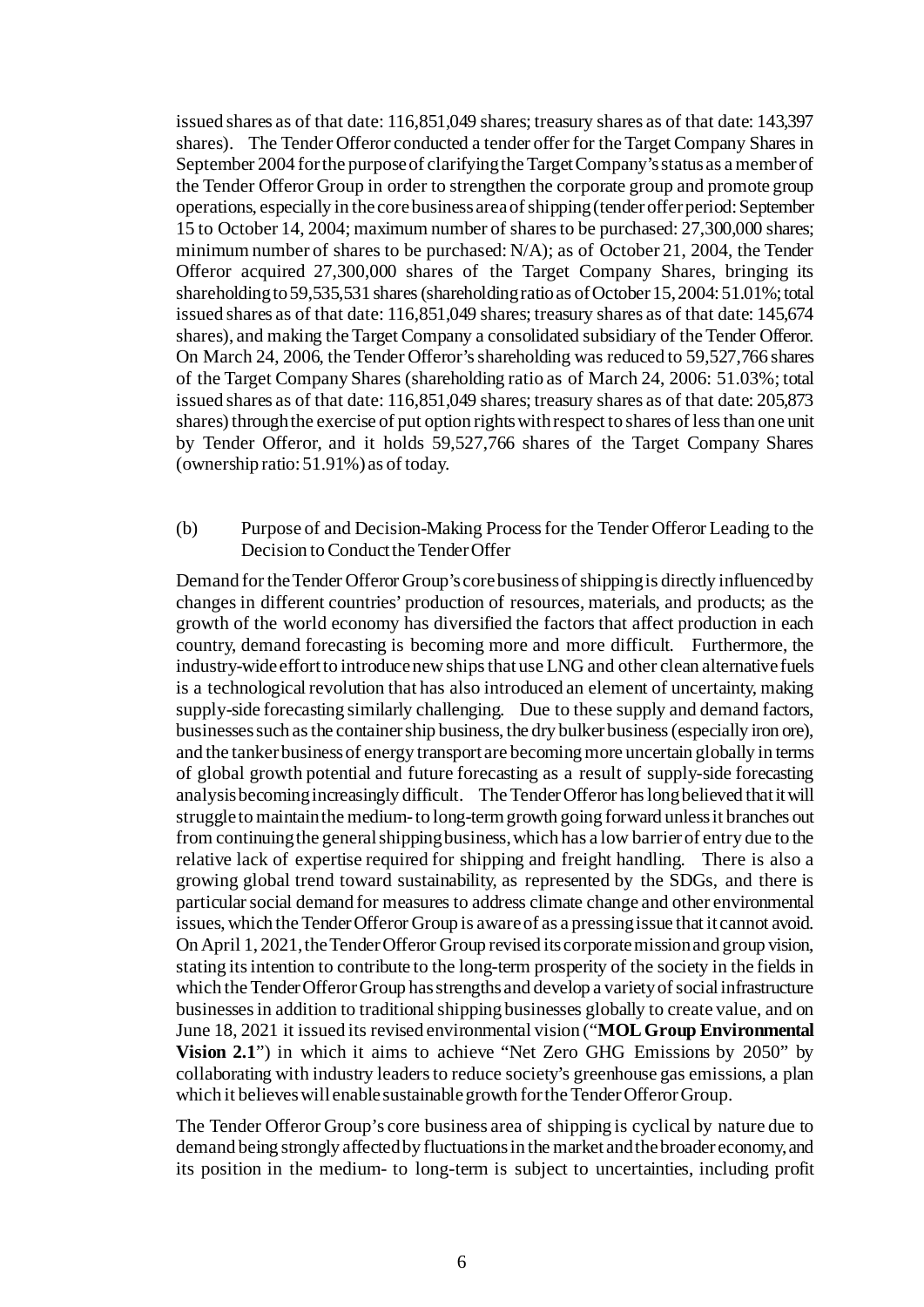instability, due to the effects of decarbonization – particularly the decreasing demand for transportation of fossil fuels like coal and oil, the switch from heavy fuel oil to LNG and other clean alternatives which will require additional investment to refit ships, and the variability of alternative fuel prices. In this context, the Tender Offeror believes that making the Target Company a wholly-owned subsidiary of the Tender Offeror will increase the proportion of its portfolio that is represented by the real estate business – which has different properties and a different business cycle to the shipping business – and reduce the Tender Offeror Group's dependence on traditional shipping, and to reinforce its business and allow consistent, and stable earnings, and will also diversify its access to new business areas by enabling it to leverage the strengths and network that the Tender Offeror Group<br>has built up in the shipping business. In addition, the real estate business in which the In addition, the real estate business in which the Target Company Group operates has many similarities to the shipping business, and will allow the Tender Offeror Group to leverage its strengths, including its expertise, experience regarding different countries' business practices and economies, and its long relationships with local companies to expand its business in countries around the world. Shipping and real estate share aspects such as the acquisition and holding of assets on a long-term basis with consideration for market conditions, and both involve providing services to users even though the details of the business differ; given the many points of similarity between its main business of shipping and real estate, the Tender Offeror Group will be able to utilize its management know-how from shipping, including in the building of service provision systems, in this new business area. By making the Target Company a wholly-owned subsidiary of the Tender Offeror, the two companies will be able to leverage each other's customer bases, business bases, financial bases and other management resources, which were formerly subject to restrictions to maintain independence as a listed company. Through such collaboration and the sharing of networks between the Target Company Group and the Tender Offeror Group, the Tender Offeror Group expects to be able to utilize each other's expertise and management resources and improve its overall asset efficiency and expand its investments into logistics facilities and other related real estate, and highgrowth overseas real estate.

The Tender Offeror believes that, if the Target Company becomes a wholly-owned subsidiary of the Tender Offeror, the Target Company Group will be able to make swifter decisions without concern for the effects of temporary increases in investment burdens and short-term decreases in performance on the shareholders, and the two companies will be able to leverage each other's customer bases, business bases, financial bases and other management resources, which were formerly subject to restrictions to maintain independence as a listed company, which will allow them to implement growth strategies with a stronger focus on the medium- to long-term. The Target Company Group's main business of office building leasing may likely face ongoing hurdles, including in the balance of supply and demand, due to the economic effects of the Covid-19 pandemic and the associated changes in work styles. However, if the Target Company becomes a whollyowned subsidiary of the Tender Offeror after the Transactions, the Target Company Group will no longer have to consider the effect of temporary increases in investment burden or short-term dips in performance on the general shareholders of the Target Company, and will therefore be able to make growth investments in office buildings and implement proactive environmental strategies with a medium- to long-term focus that goes beyond short-term performance and profits. In addition, under its current medium-term management plan "Design 100" Project Phase-II ("**Phase-II**"), which it formulated as of April 27, 2018 and which will remain in place for the five-year period from April 2018 through March 2023, the Target Company group's main policies include "Investment in high-end office properties in CBD" and "Expansion of investment targets," and it will be able to make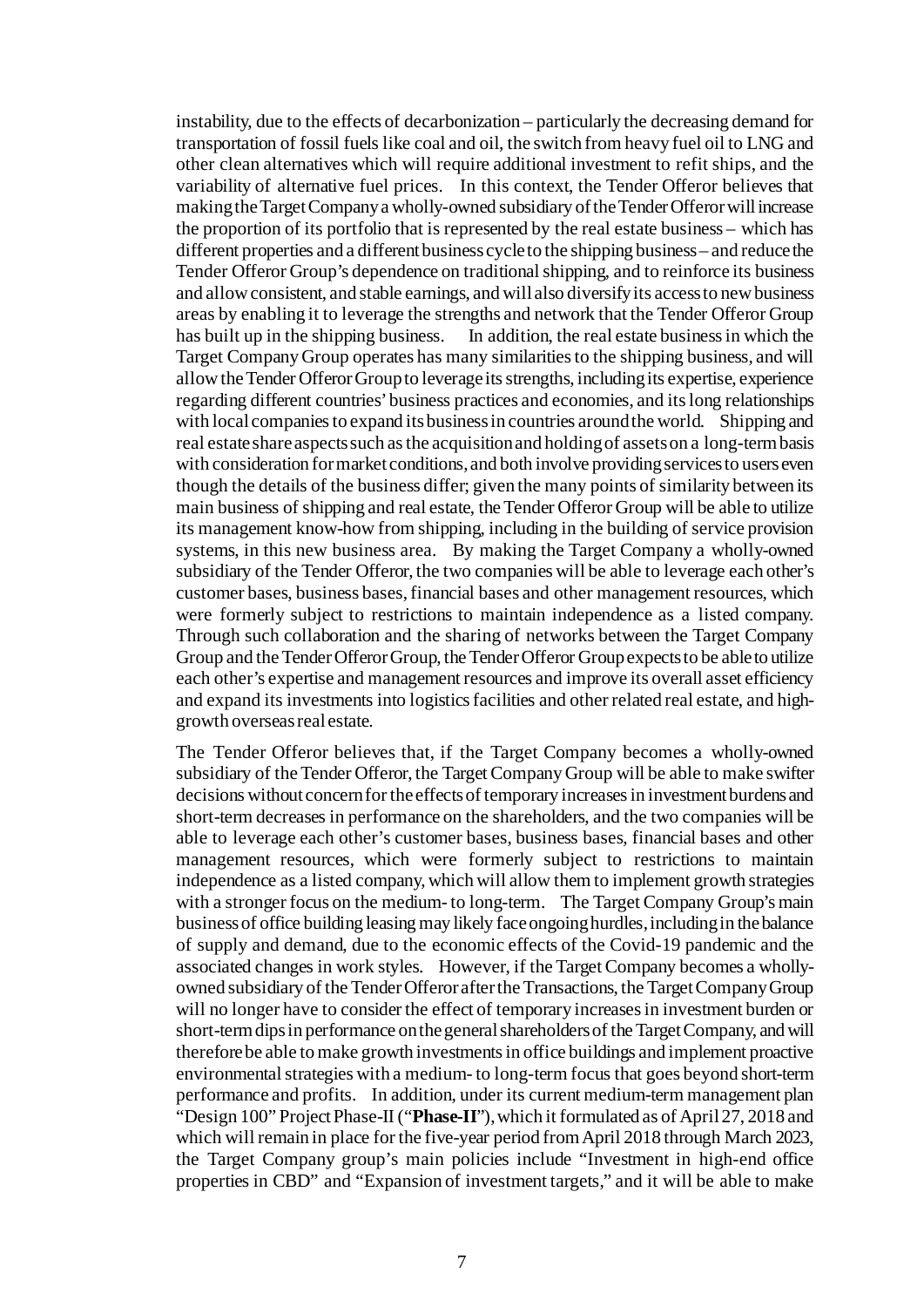swifter decisions and continue to pursue domestic redevelopment projects and other project after the Transactions by further leveraging the management resources of the Tender Offeror Group such as networks and capital, in the absence of the former restrictions to maintain independence as a listed company. At the same time, the Target Company Group will be able to consider large-scale, diverse new development investments and strategic alliances that will contribute to its growth, such as expanding into real estate areas that are linked to the logistics business of the Tender Offeror Group, and that related to the decarbonization business encouraged under the Tender Offeror Group's management plan (Rolling Plan 2021; the "**RollingPlan**"), which it announced on April 5, 2021 and which will remain in place for FY 2021 and the MOL Group Environmental Vision 2.1. The Target Company Group's overseas business in Vietnam and Australia will also be able to leverage the overseas personnel and other resources, and global information network of the Tender Offeror Group to acquire and develop properties that match the Tender Offeror Group's business strategy and the Rolling Plan and to deliberate and execute alliances with other companies, enabling the expansion of its business into overseas regions where the office market is expected to grow in the future. The Tender Offeror Group's relationships with financial institutions and other partners and financing methods can also be used to help the Target Company Group acquire the necessary financing for the above growth investments and environmental strategies, and the Tender Offeror Group's credit lines can be used to source funds even for large investments.

The Tender Offeror has managed the Target Company as a member of the Tender Offeror Group and achieved synergies while respecting the Target Company's independence as a listed company since acquiring it as a consolidated subsidiary on October 15, 2004. However, the Tender Offeror has carefullyconsidered the capital relationship between the Tender Offeror Group and the Target Company Group since its acquisition as a consolidated subsidiary, given that there is currently a limit on how far customer bases, business bases, financial bases, and other management resources can be shared and optimized between to implement the above measures from the standpoint of maintaining independence as a listed company. The Tender Offeror believes that if the Target Company's listing is maintained, it will be difficult to carry out the initiatives that the Tender Offeror intends to carry out after the Tender Offer as described in the preceding two paragraphs, including: growth investment and proactive environmental strategy related to office buildings; leveraging the network and management resources of the Tender Offeror Group; diverse, large-scale new business investments and strategic alliances including expansion into real estate areas related to the logistics business of the Tender Offeror Group; expansion of the overseas business in regions where the office market is expected to grow; and financing using the Tender Offeror's credit lines. The Tender Offeror believes that while the above initiatives will contribute to the medium- to long-term corporate value of the Target Company Group, they may cause investment increases and instability in the Target Company Group's performance in the short term, and it is therefore anticipated that the Target Company's management strategy may not necessarily align with the interests of its existing general shareholders in the short term. After formulating the Rolling Plan, which was announced on April 5, 2021, the Tender Offeror accelerated its internal deliberations of the capital relationship between itself and the Target Company with a view to achieving those initiatives and the implementation of growth strategies and management strategies for the Target Company with a medium- to long-term view. As a result, in early August 2021, the Tender Offeror concluded that making the Target Company a whollyowned subsidiary of the Tender Offeror and making the Tender Offeror the only shareholder of the Target Company is the most appropriate way of consolidating the management of the Tender Offeror Group, including the Target Company Group, and achieving the above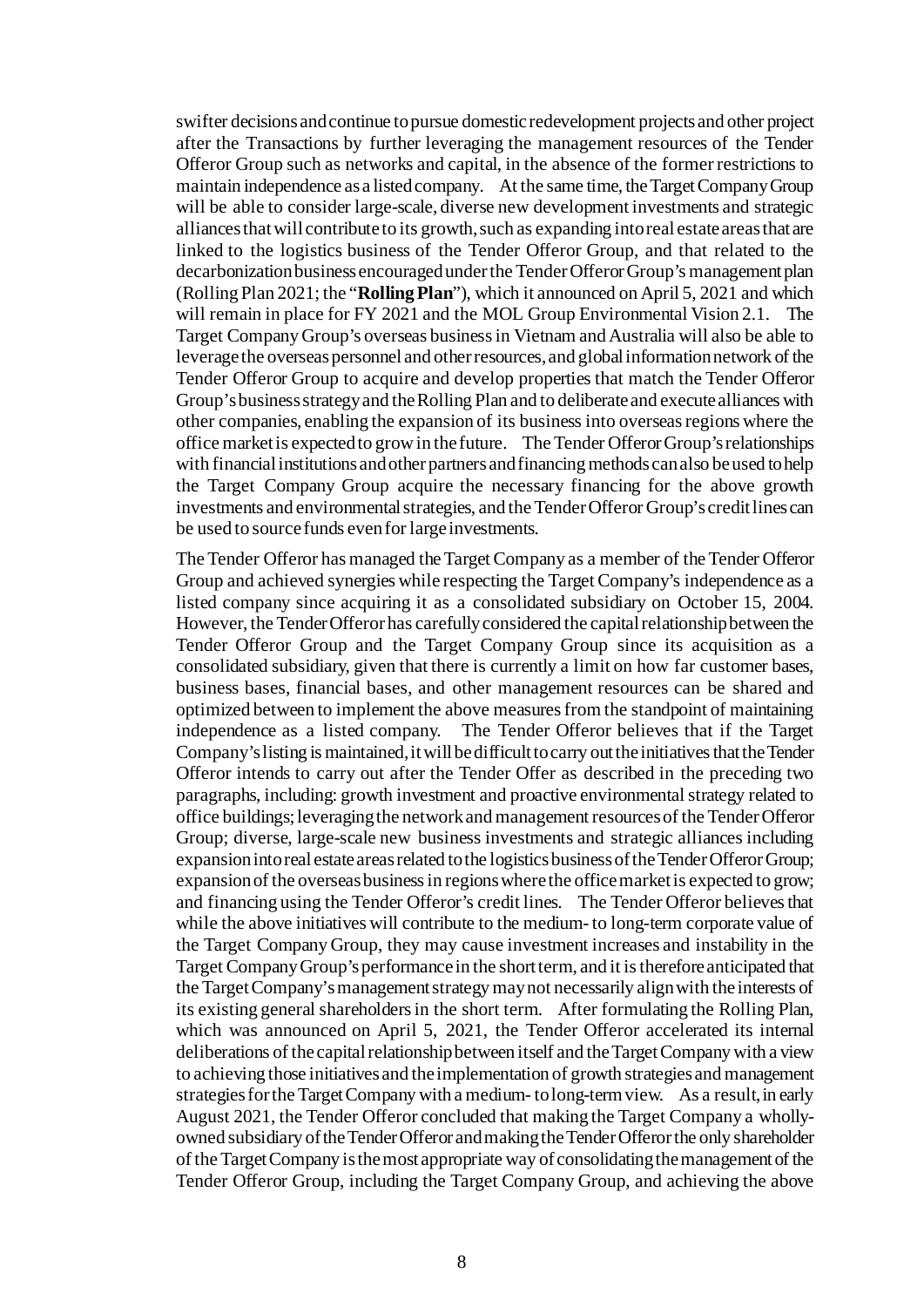initiatives, and is the best choice for enhancing the corporate value of both the Tender Offeror Group and the Target Company Group. The Tender Offeror believes, with respect to eliminating the dual listing of parent and subsidiary, that making the Target Company a wholly-owned subsidiary through the Tender Offeris consistent with recent trends in group governance discussion demanding greater fairness and transparency in the governance of listed companies (notably the Ministry of Economy, Trade and Industry's publication of the "Practical Guidelines for Corporate Governance Systems" on June 28, 2019).

Based on this understanding, in early August 2021, the Tender Offeror appointed Goldman Sachs Japan Co., Ltd. ("**Goldman Sachs**") as its financial advisor and Mori Hamada & Matsumoto as its legal advisor independent of the Tender Offeror Group and the Target Company Group, and began deliberating the Transactions in earnest. The Tender Offeror, having concluded that it would be appropriate to offer the minority shareholders of the Target Company a reasonable opportunity to sell their shares by acquiring the Target Company Shares through a tender offer as part of the Transactions, initially approached the Target Company on August 31, 2021 indicating that the Transactions would be conducted through the Tender Offer and requesting to begin discussions between the Tender Offeror and the Target Company with respect to the possibility and conditions of the Transactions, and the two companies agreed to begin discussions. Following that, the Tender Offeror received the Target Company's business plan for the Y.E. March 2022 through the Y.E. March 2028 (the "**Target Company's Business Plan**") from the Target Company on September 16, 2021 and received an explanation from the Target Company regarding the Target Company's Business Plan on September 22, 2021. On September 30, 2021, following comprehensive consideration of the inherent corporate value of the Target Company based on analyses including the market share price analysis of the Target Company Shares and financial forecast model analysis based on the Target Company's Business Plan, and the possibility of endorsement of the Tender Offer by the Target Company and the prospect of successful completion of the Tender Offer, the Tender Offeror made a formal proposal to the Target Company regarding the Transactions, including deciding on Tender Offer Price of 2,000 yen per share. On October 18, 2021, the Target Company requested that the Tender Offeror reconsider the content of its proposal because the premium offered over the market price of the Target Company Shares was not sufficient in comparison to similar transactions where a controlling shareholder made the target a wholly-owned subsidiary and the price could not be considered reasonable in light of the results of the share valuations conducted by the financial advisor of the Target Company and its special committee, and on October 27 the Tender Offeror made a proposal to set the Tender Offer Price at 2,050 yen. However, on November 8, the Target Company again requested that the Tender Offeror reconsider its proposal for the same reasons as above. On November 17, the Tender Offeror made a final proposal with a Tender Offer Price of 2,100 yen per share. On November 24, the Target Company proposed raising the Tender Offer Price to 2,200 yen for the same reasons as above. On November 25, the Tender Offeror accepted the Target Company's proposal provided that the board of directors of the Target Company resolves to support the Tender Offer and recommend that the general shareholders of the Target Company tender their shares in the Tender Offer, and that no matter occurs or is discovered on or before the date of the announcement of the Tender Offer that would have a material adverse effect on the decision to implement the Tender Offer.

As described above, at the board of directors meeting held on today, the Tender Offeror resolved to implement the Tender Offer for the purpose of making the Target Company a wholly-owned subsidiary of the Tender Offeror, considering legal advice from Mori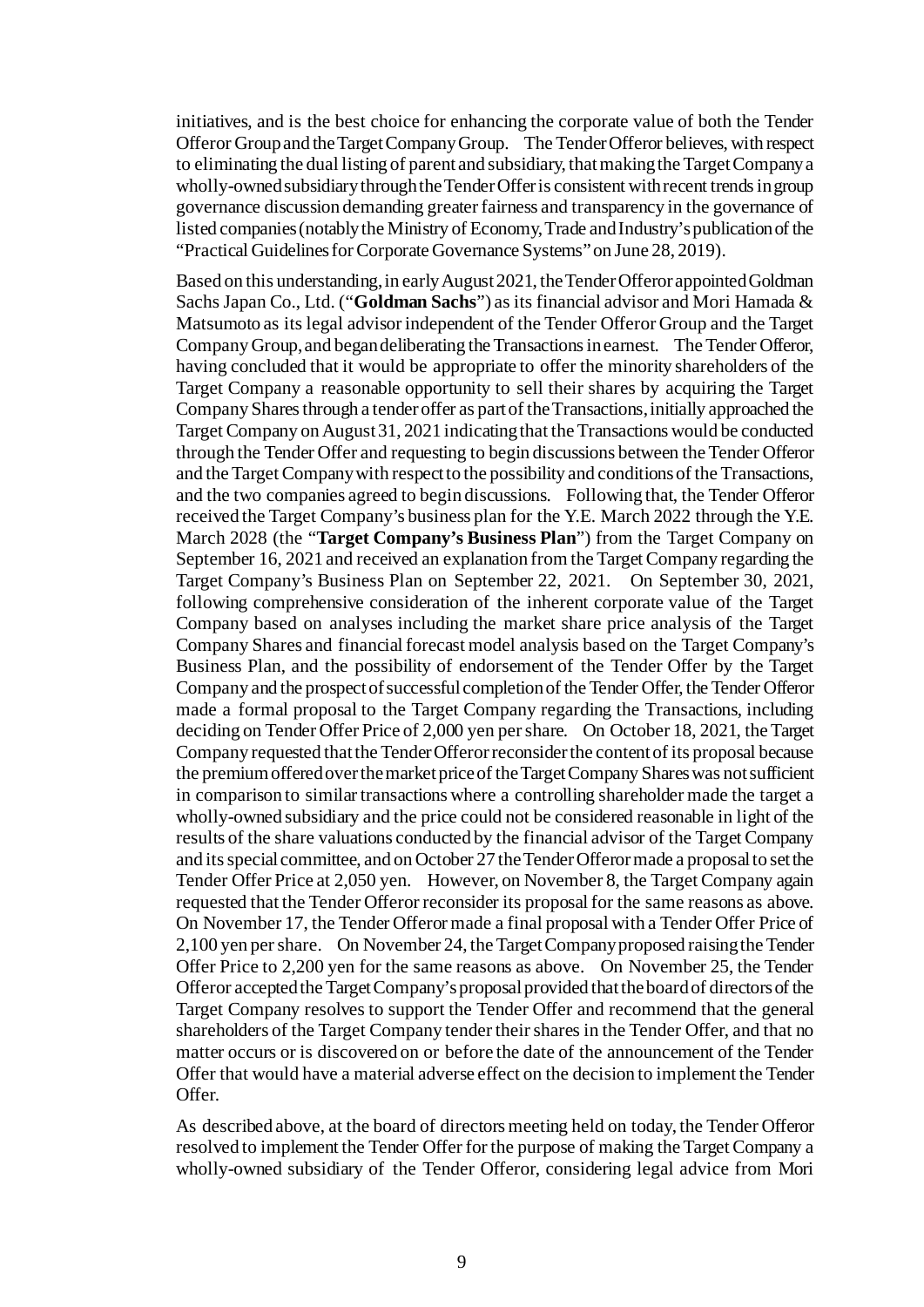Hamada & Matsumoto, and advice from a financial point of view from Goldman Sachs and a financial analysis report dated November 30, 2021 ("**the Analysis Report (GS)**") received from Goldman Sachs, after confirming based on public information and confirmation with the Target Company that no matter had occurred or been discovered between November 24 and November 30 that would have a material adverse effect on the decision of the Tender Offeror, and on the condition that the board of directors of the Target Company resolves to support the Tender Offer and recommend that the general shareholders of the Target Company tender their shares in the Tender Offer. For an outline of the Analysis Report (GS), see "(A) Basis of Valuation" in "(4) Basis of Valuation of the Tender Offer Price, Etc." in "2. Overviewof the Tender Offer" below.

- (c) Decision-Making Process and Reasoning of the Target Company
- (i) Background of the Construction of a System for Deliberation

According to the Target Company's Press Release, after being initially approached by the Tender Offeror regarding the Transactions on August 31, 2021, the Target Company formed the Special Committee (defined below) by a resolution of the board of directors meeting of the Target Company held on September 16 in order to proactively consider the proposal, and agreed to proceed with discussions with the Tender Offeror, and then began specific consultations between the staff of the Target Company and the Tender Offeror regarding the Transactions as described above. When beginning discussions with the Tender Offeror with respect to the Transactions, in light of the fact that the Target Company is a consolidated subsidiary of the Tender Offeror and the Transactions therefore constitute transactions which typically have issues including a structural conflict of interest and information asymmetry, in early September 2021 the Target Company appointed Nomura Securities Co., Ltd. ("**NomuraSecurities**" as its financial advisor and third-party appraiser and Anderson Mori & Tomotsune ("**Anderson Mori & Tomotsune**") as its legal advisor independent of the Target Company and the Tender Offeror in order to address those issues, and immediately began constructing a system to deliberate, negotiate and make decisions regarding the Transactions from the perspective of enhancing the corporate value of the Target Company Group and protecting the interests of the Target Company's general shareholders, from a standpoint independent of the Tender Offeror, based on the advice of that law firm.

Specifically, the Target Company began preparations toward establishing a special committee comprising its outside directors and outside corporate auditors in early September 2021, and established a four-member special committee consisting of Mr. Atsushi Oi (independent outside director of the Target Company), Mr. Atsushi Miyanoya (independent outside director of the Target Company), Mr. Shigeki Taenaka (independent outside corporate auditor of the Target Company), and Mr. Tomoyuki Nishida (independent outside corporate auditor of the Target Company) (the "**Special Committee**") by a resolution of its board of directors meeting held on September 16, 2021 (for details, see "(ii) Establishment by the Target Company of an Independent Special Committee and Procurement by the Target Company of the Report from the Special Committee" in "(Measures to Ensure Fairness of the Tender Offer, Including Measures to Ensure Fairness of the Tender Offer Price and Measures to Avoid Conflicts of Interest)" in "(B) Background of Valuation" in "(4) Basis of Valuation of the Tender Offer Price, Etc." in "2. Overviewof the Tender Offer" below), and asked the Special Committee (i) whether the objectives of the Transactions are appropriate and reasonable (including whether the Transactions will contribute to enhancing the corporate value of the Target Company), (ii) whether the fairness and appropriateness of the terms of the Transactions (including the purchase, etc.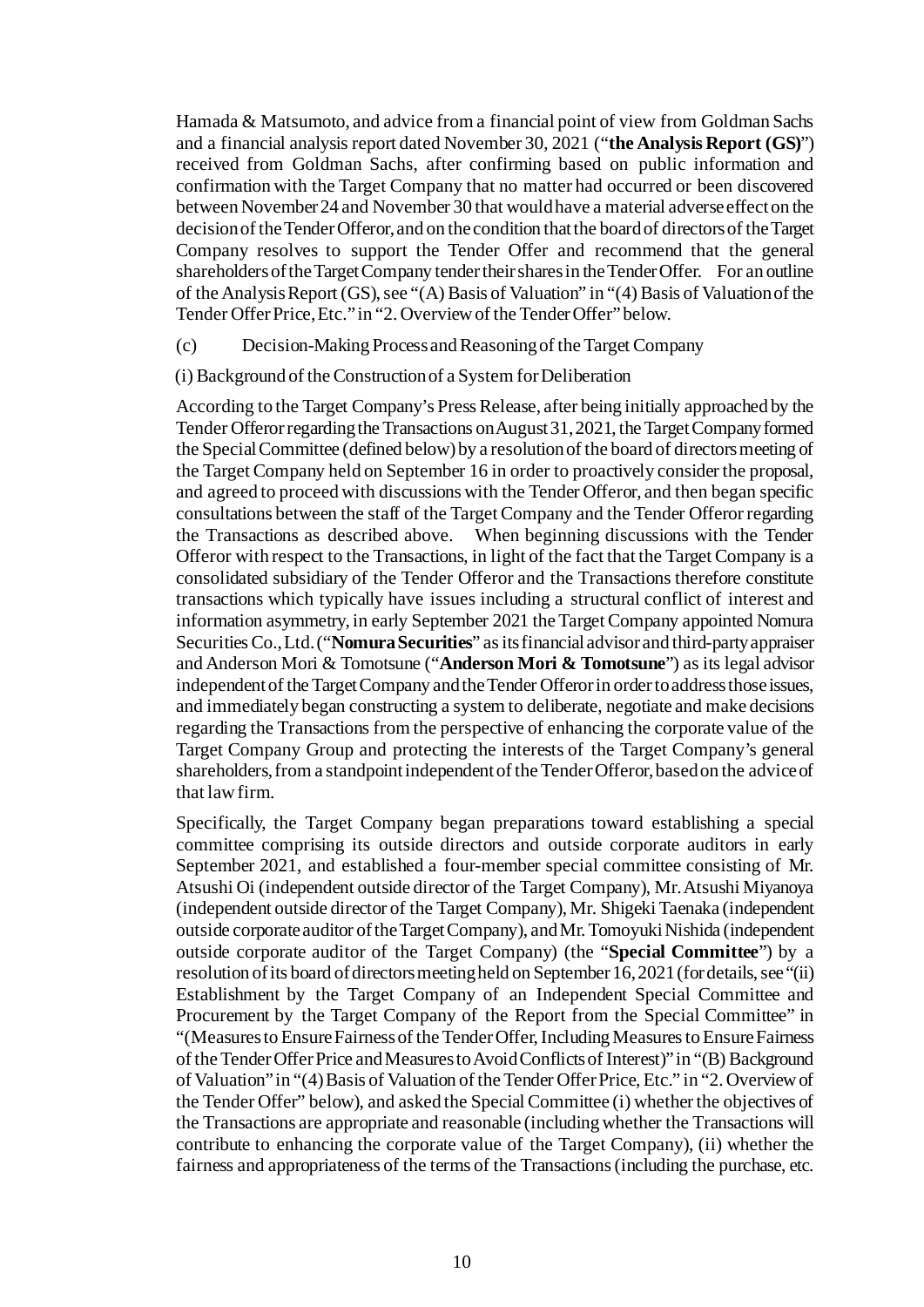price in the Tender Offer) is ensured, (iii) whether sufficient consideration has been made for the interests of the shareholders of the Target Company, by fair procedures, in connection with the Transactions, (iv) whether, in addition to (i) through (iii) above, the decision of the Target Company's board of directors with respect to the Transactions is not disadvantageous to the minority shareholders of the Target Company, and (v) whether the Target Company's board of directors should support the Tender Offer and recommend that the shareholders of the Target Company tender their shares in the Tender Offer (collectively, the "**Consulted Matters**"). In addition, when establishing the Special Committee, the Target Company's board of directors gave the Special Committee the status of an organ of the Target Company independent of the board of directors, and resolved that (i) the decision-making of the Target Company's board of directors with respect to the Transactions will, to the extent maximum possible, respect the content of the Special Committee's judgment as delegated by the Target Company's board of directors, and that in particular, if the Special Committee judges the terms of the Transactions to be inappropriate, the Target Company's board of directors will not support the Transactions under those terms, (ii) when negotiating the Tender Offer Price and other terms of the Transactions with the Tender Offeror, the Target Company will make timely reports to the Special Committee and receive its opinions, instructions and requests at important junctures, (iii) the Special Committee may, as it considers necessary, appoint its own attorneys-at-law, valuation organization, certified public accountants, financial advisors, and other advisors at the Target Company's cost, (iv) the Special Committee may conduct investigations in connection with its duties (including asking questions and requesting explanations and advice from the officers and employees of the Target Company involved in the Transactions and the advisors of the Target Company involved in the Transactions, regarding matters of necessity for the Special Committee's duties) at the Target Company's cost, and (v) the Target Company grants to the Special Committee the authority to negotiate directly with the Tender Offeror regarding the Tender Offer Price and other terms of the Transactions, as necessary (with respect to the board of directors resolution, see "(ii) Establishment by the Target Company of an Independent Special Committee and Procurement by the Target Company of the Report from the Special Committee" in "(Measures to Ensure Fairness of the Tender Offer, Including Measures to Ensure Fairness of the Tender Offer Price and Measures to Avoid Conflicts of Interest)" in "(B) Background of Valuation" in "(4) Basis of Valuation of the Tender Offer Price, Etc." in "2. Overviewof the Tender Offer" below). As stated in "(ii) Establishment by the Target Company of an Independent Special Committee and Procurement by the Target Company of the Report from the Special Committee" in "(Measures to Ensure Fairness of the Tender Offer, Including Measures to Ensure Fairness of the Tender Offer Price and Measures to Avoid Conflicts of Interest)" in "(B) Background of Valuation" in "(4) Basis of Valuation of the Tender Offer Price, Etc." in "2. Overviewof the Tender Offer" below, using the powers described above, the Special Committee appointed Nakamura, Tsunoda & Matsumoto as its own legal advisor, and Plutus Consulting Co., Ltd. ("**Plutus**") as its own financial advisor on September 16, 2021.

As stated in "(ii) Establishment by the Target Company of an Independent Special Committee and Procurement by the Target Company of the Report from the Special Committee" in "(Measures to Ensure Fairness of the Tender Offer, Including Measures to Ensure Fairness of the Tender Offer Price and Measures to Avoid Conflicts of Interest)" in "(B) Background of Valuation" in "(4) Basis of Valuation of the Tender Offer Price, Etc." in "2. Overview of the Tender Offer" below, it was confirmed at the first meeting of the Special Committee on September 16, 2021 that there are no issues with respect to the independence and expertise of Nomura Securities as the financial advisor and third-party valuation organization of the Target Company and Anderson Mori & Tomotsune as the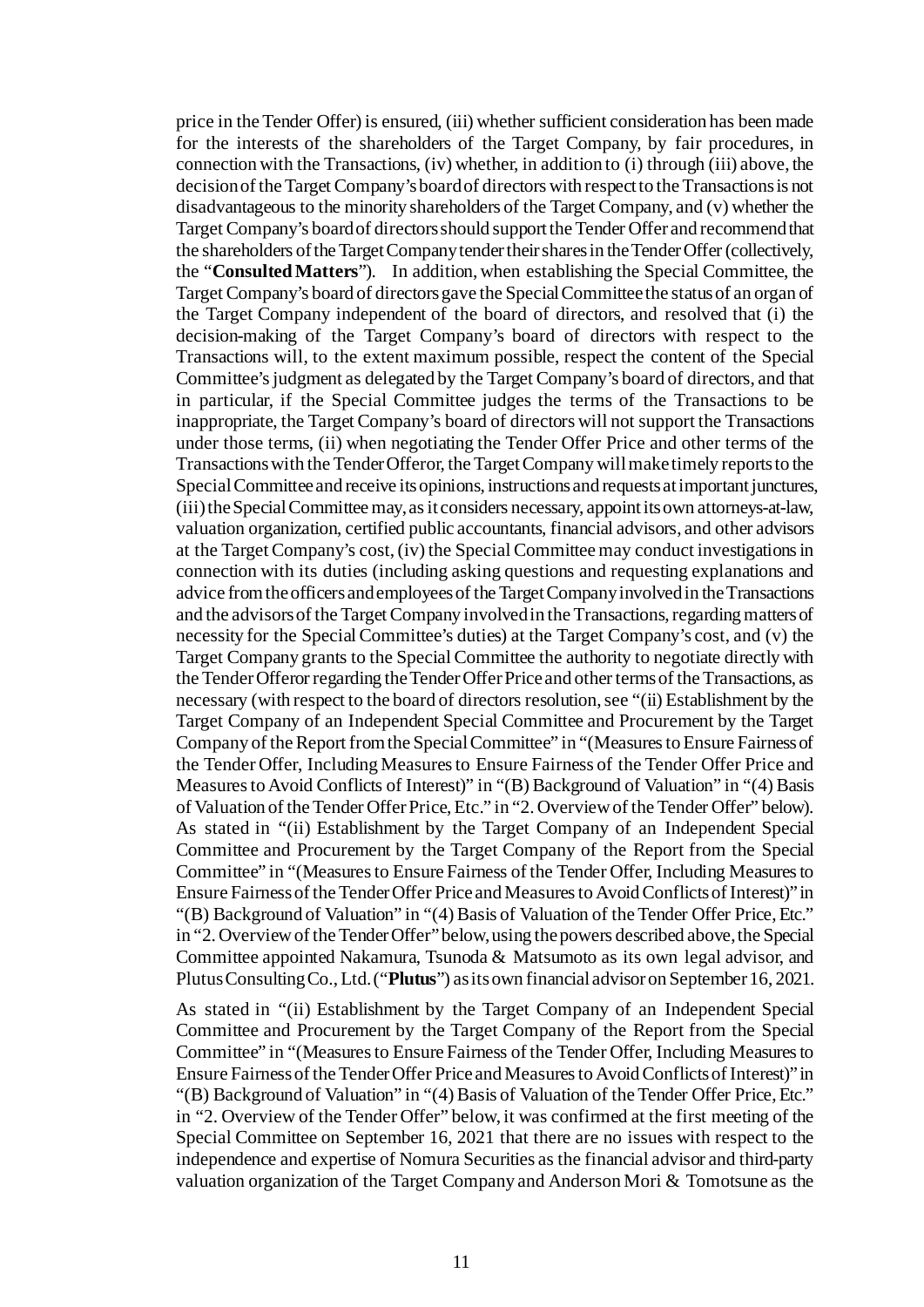legal advisor of the Target Company, and the Target Company received approval for their appointment.

In addition, the Tender Offeror constructed an internal system to deliberate, negotiate and make decisions regarding the Transactions from a standpoint independent of the Tender Offeror (including the extent of involvement and duties of officers and employees of the Tender Offeror in deliberation, negotiation, and decision-making regarding the Transactions), and received the Special Committee's confirmation to the effect that there are no issues from the perspective of the independence or fairness of that deliberation system (for the details of that deliberation system, see "(vii) Establishment of an Independent Structure for Review at the Target Company" in "(Measures to Ensure Fairness of the Tender Offer, Including Measures to Ensure Fairness of the Tender Offer Price and Measures to Avoid Conflicts of Interest)" in "(B) Background of Valuation" in "(4) Basis of Valuation of the Tender Offer Price, Etc."in "2. Overviewof the Tender Offer".

# (ii) Background of Deliberation and Negotiation

The Target Company received a report on the results of valuation of the Target Company Shares and advice on the negotiation policy with the Tender Offeror and other advice from a financial standpoint from Nomura Securities, and guidance on measures to ensure the fairness of procedures related to the Transactions and other legal advice from Anderson Mori & Tomotsune, based on which it carefully deliberated the merits of the Transactions and the appropriateness of the transaction terms.

After receiving an initial proposal from the Tender Offeror on August 31, 2021, and forming the Special Committee by a resolution of the board of directors meeting of the Target Company held on September 16, the Target Company consulted and negotiated with the Tender Offeror on an ongoing basis regarding the terms of the Transactions. Specifically, on September 30, the Target Company received a proposal from the Tender Offeror for a Tender Offer Price of 2,000 yen per share. On October 18, the Target Company requested that the Tender Offeror reconsider the Tender Offer Price because the premium offered on the share price of the Target Company Shares is not sufficient compared to other similar transactions to the Transactions in which a controlling shareholder makes the target company its wholly owned subsidiary, and the Tender Offer Price cannot be considered reasonable in light of the results of share valuation by the financial advisor of the Target Company and its special committee, and on October 27 it received a proposal from the Tender Offeror for a Tender Offer Price of 2,050 yen per share. On November 8, the Target Company again requested that the Tender Offeror reconsider its proposal for the same reasons as above. On November 17, the Target Company received a final proposal from the Tender Offeror for a Tender Offer Price of 2,100 yen per share. On November 24, the Target Company made a counter-offer requesting that the Tender Offer Price be increased to 2,200 yen for the same reasons as above, and the Tender Offeror responded on November 25 to the effect that it would accept that counter-offer on the condition that that the board of directors of the Target Company resolves to support the Tender Offer and recommend that the general shareholders of the Target Company tender their shares in the Tender Offer, and that no matter occurs or is discovered on or before the date of the announcement of the Tender Offer that would have a material adverse effect on the decision of the Tender Offeror. On November 29, the parties agreed on a Tender Offer Price of 2,200 yen per share, subject to approval by the Special Committee at the Target Company's board of directors meeting to be held on November 30, 2021.

(iii) Determinations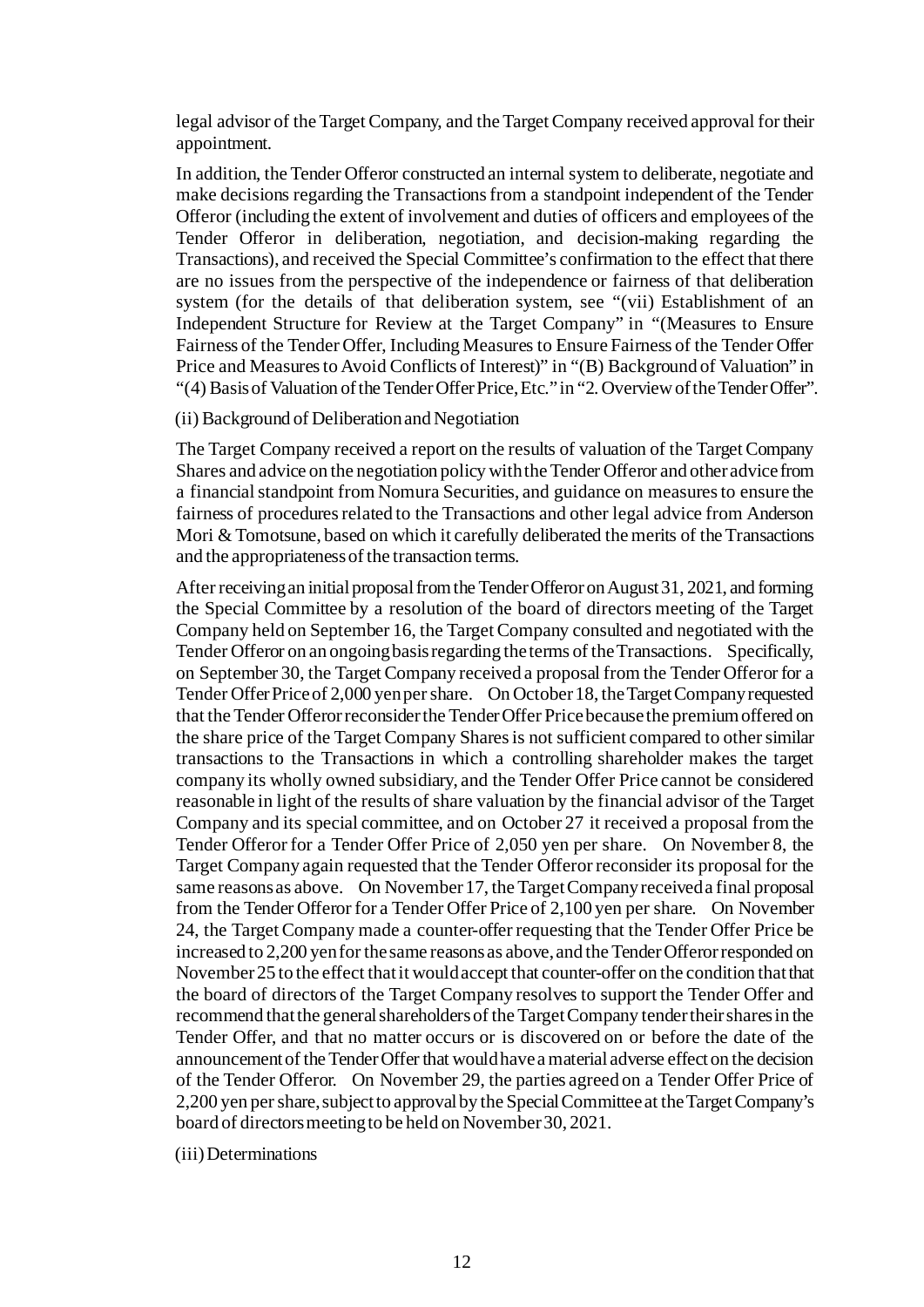Based on the above background, at its board of directors meeting held on today, the Target Company carefully discussed and deliberated the series of procedures involved in the Transactions including the Tender Offer and the terms of the Transactions, concerning whether the Transactions would contribute to enhancing the corporate value of the Target Company and whether the terms of the Transactions, including the Tender Offer Price, are appropriate, based on the legal advice received from Anderson Mori & Tomotsune, the advice from a financial standpoint and the content of the report on the results of valuation of the Target Company Shares dated November 29, 2021 (the "**Share Valuation Report (Nomura Securities)**") received from Nomura Securities, and the content of the share valuation report dated November 29, 2021 (the "**Share Valuation Report (Plutus)**") and opinion on the rationality of the Tender Offer Price from a financial standpoint (the "**Fairness Opinion**") prepared by Plutus that it received from the Special Committee, and while respecting the content of the report submitted by the Special Committee (the "**Committee Report**") to the maximum possible extent.

As a result, as stated below, the Target Company concluded that its becoming a whollyowned subsidiary of the Tender Offeror could be expected to create synergies and would contribute to enhancing the corporate value of the Target Company.

The Target Company, as a listed company, has respected the interests of the Target Company's minority shareholders and has made efforts to secure its independence as a Target Company. For this reason, there is a concern of conflicts of interest between the Tender Offeror Group and the Target Company's minority shareholders with respect to the sharing of the know-how, management infrastructure, etc. held by the Tender Offeror Group, and it has been difficult to promote the sharing of such know-how, management infrastructure, etc. in a prompt and smooth manner from the perspective of ensuring the Target Company's independence. After the Transaction, by becoming a wholly-owned subsidiary of the Tender Offeror, the concerns of conflicts of interest between the Tender Offeror Group and the minority shareholders of the Target Company will be resolved, and it is expected that the Target Company will be able to enhance its corporate value and the medium-to long-term corporate value of the Tender Offeror Group will be enhanced, while promoting the efficient use of Tender Offeror Group's management resources, etc. in a prompt and smooth manner in cooperation with the Tender Offeror Group and avoiding the restrictions for ensuring its independence.

The specific synergies that the Target Company believes to be feasible through the Transactions are as follows.

### (a) Further "expanding investment targets" in Japan

The Target Company Group has established "expanding investment targets" as one of the key measures under its current medium-term management plan, Phase-II. Under the previous medium-term management plan, "Design 100" Project Phase-I, the Target Company's main investment targets were large office buildings around the 40 billion-yen range located in three wards of centralTokyo (Chiyoda, Chuo, and Minato); however, there are limited opportunities to acquire that kind of property, and acquisition is made more difficult by increased competition from domestic and international investors when tendering procedures are required.

In light of this situation, Phase-II aims to expand the Target Company's investment targets to include other territories, purposes, and scales. "Territories" means the Japanese regional centers outside Tokyo and Osaka (Sapporo, Sendai, Nagoya, Hiroshima, and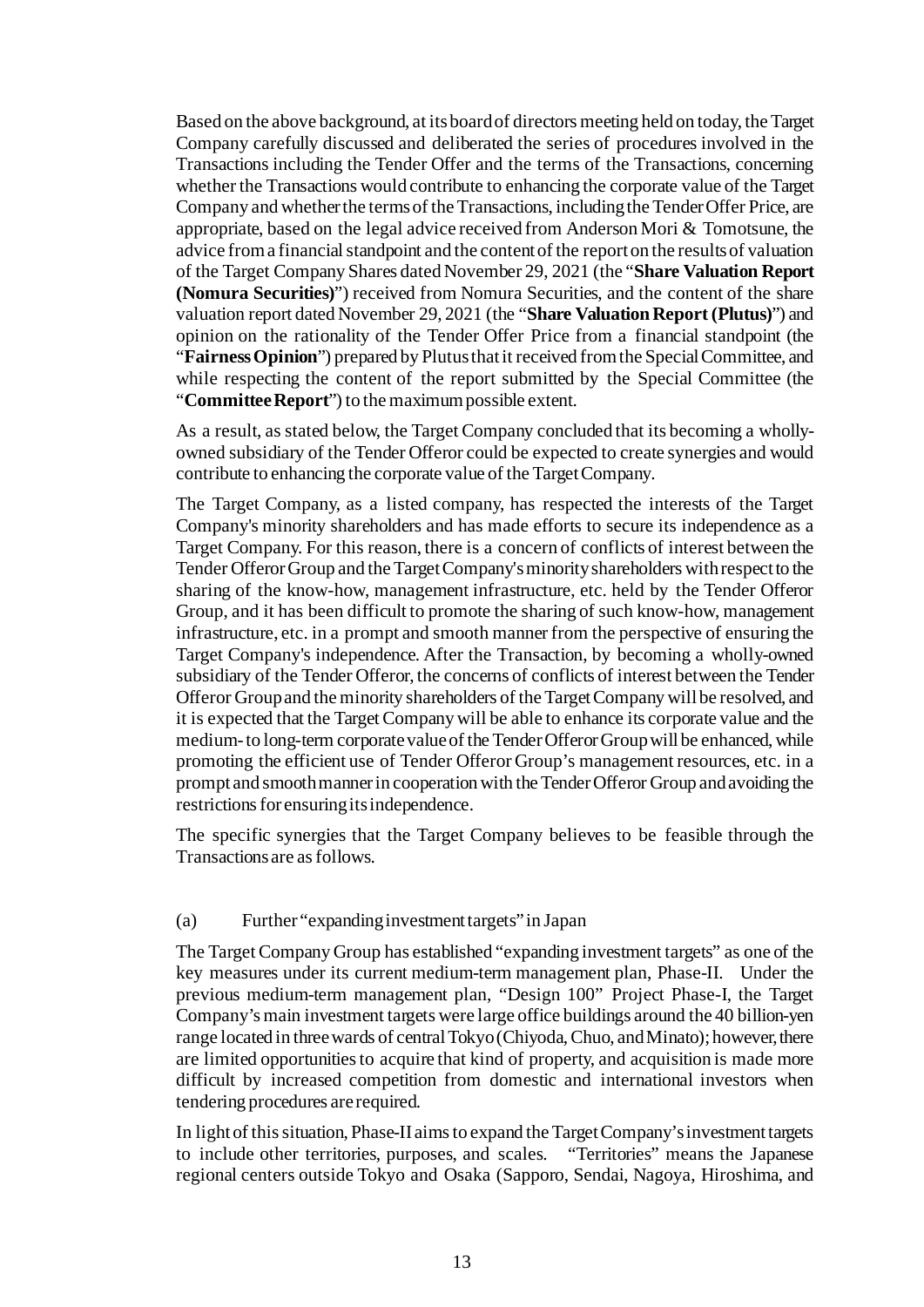Fukuoka), but due to limitations in the Target Company Group's information-gathering, this expansion has so far only resulted in the acquisition of a property in Sapporo in 2019.

As a shipping company, the Tender Offeror Group has extensive personal and business connections including the foremost companies and local governments of various regional centers in Japan, which it intends to utilize to further improve the Target Company's investments in regional centers. In terms of "purposes," the Tender Offeror Group also owns logistics facilities and similar properties that the Target Company has no exposure to, and has operating know-how as a logistics provider, which the Target Company Group may be able to leverage in order to increase its investments in logistics facilities and related properties and expand its investment targets into other purposes.

In terms of "scale," the Target Company currently raises all financing independently from the Tender Offeror Group, but with the growing size of investment matters in Tokyo, Osaka and other regional centers, there have been investments that it has not been able to handle independently; as a wholly owned subsidiary of the Tender Offeror through the Transactions, the Company will be able to use the Tender Offeror Group's relationships with financial institutions and financing methods to carry out large-scale investments by using the Tender Offeror Group's credit lines for financing.

# (b) Enhancing overseas business

The Japan Statistics Bureau projects an ongoing decline in Japan's population through 2050, but continued growth is expected in Vietnam and Australia, which the Target Company Group is invested in, and which the UN predicts will see continuing population growth through 2050 and thereafter.

The Target Company Group began considering overseas business in 2007, and has continued to expand its overseas presence since its first overseas investment, the acquisition of Saigon Tower Co., Ltd. (owner of Saigon Tower in Ho Chi Minh City, Vietnam) as a subsidiary in January 2012. In December 2014, the Target Company Group acquired VIBANK-NGT., Ltd. (owner of the Cornerstone Building in Hanoi, Vietnam) as a subsidiary, and in September 2018 it acquired the 275 George Street office development project (Sydney, Australia) via Daibiru Holdings Australia Pty Ltd (now Daibiru Australia Pty Ltd). Construction of 275 George Street was completed in December 2020.

As the Target Company Group seeks to sustainably enhance its corporate value going forward, "enhancing overseas business" will be one of the most important measures introduced in Phase-II.

The Tender Offeror Group has spent many years growing its overseas business, and possesses an extensive global network that the Target Company Group does not, as well as personnel with rich experience and strong knowledge and skills in international business.

Through the Transactions, the Tender Offeror Group and the Target Company Group will be able to leverage each other's customer bases, business bases, financial bases and other management resources, which were formerly subject to restrictions to maintain independence as a listed company, affording the Target Company Group better access to the Tender Offeror Group's personnel and network and enabling it to expand and enhance its overseas business.

Although overseas business is subject to different risks than domestic business, the Tender Offeror Group's rich expertise, including the management of foreign exchange risk, will strengthen the Target Company Group's risk management.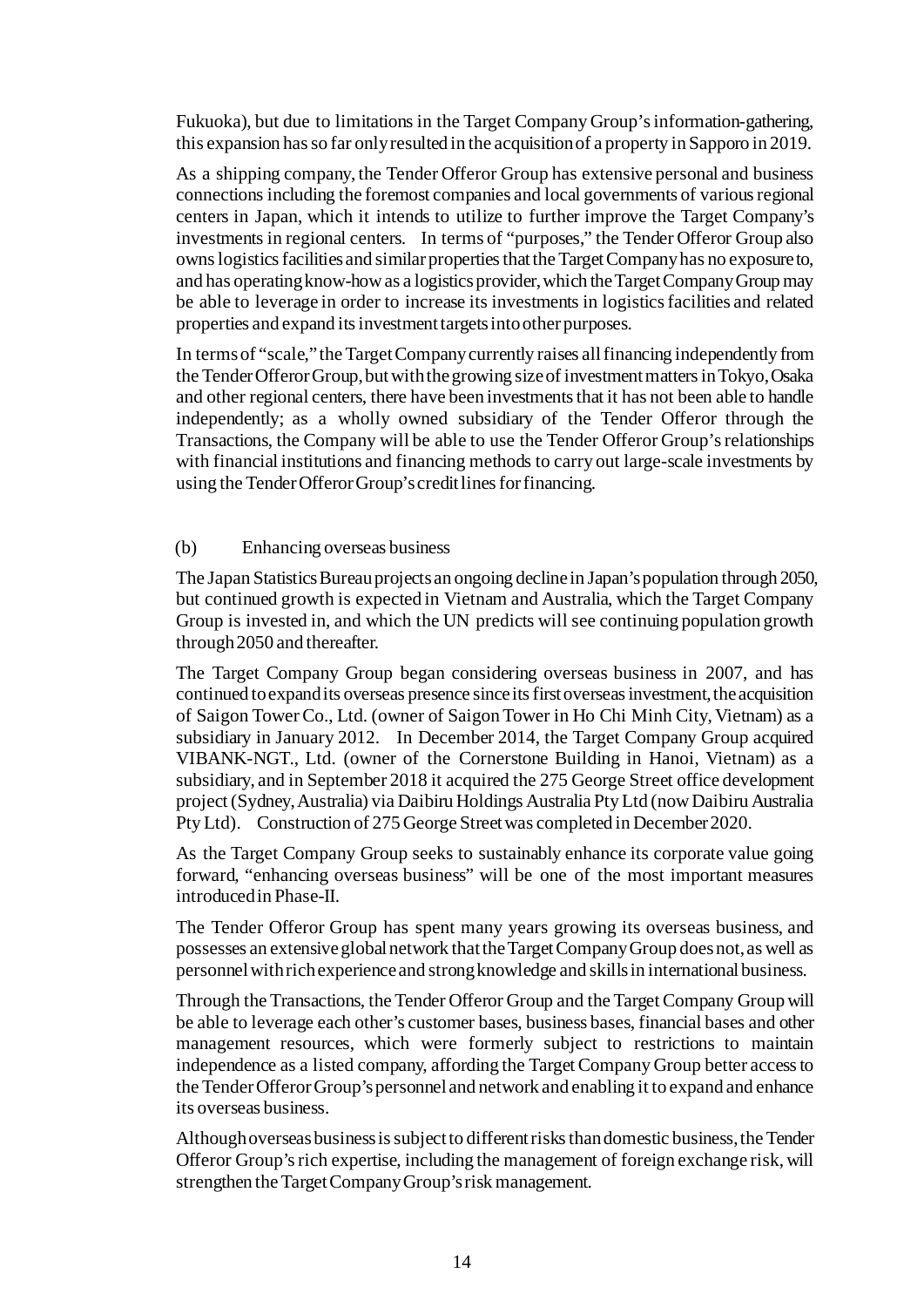The Target Company determined at its board of directors meeting held on November 30, 2021 that, based on the following points, the Tender Offer Price of 2,200 yen per share is an appropriate price that ensures the benefits of general shareholders, and the Tender Offer provides a reasonable opportunity for the Company's general shareholders to tender the Target Company's Shares at a premium price.

- (I) The Tender Offer Price was agreed through multiple and sufficient negotiations with the Tender Offeror, with the substantial involvement of the Special Committee, and with sufficient measures being taken to ensure the fairness of the terms of the Transactions including the Tender Offer Price as indicated in "(Measures to Ensure Fairness of the Tender Offer, Including Measures to Ensure Fairnessof the Tender Offer Price and Measures to Avoid Conflicts of Interest)," "Background of Valuation," "(2) Price of Tender Offer," "4. Period and Price of the Tender Offer and Number of Share Certificates, Etc. to be Purchased" below.
- (II) Of the valuation results of the Company's Shares in the Share Valuation Report (Nomura Securities), the Tender Offer Price exceeds the range of valuation of the Target Company's Shares calculated by the average market price method and comparable company analysis method by Nomura Securities, as described in "(F) Procurement by the Target Company of a Share Valuation Report from an Independent Financial Advisor and Third-Party Appraiser," "(Measures to Ensure Fairness of the Tender Offer, Including Measures to Ensure Fairnessof the Tender Offer Price and Measures to Avoid Conflicts of Interest)," "Background of Valuation," "(2) Price of Tender Offer," "4. Period and Price of the Tender Offer and Number of Share Certificates, Etc. to be Purchased", and falls within the range of valuation of the Company's Shares calculated by the DCF Method (Defined in "(ii)Summary of Valuation of the Target Company Shares," "(F) Procurementby the Target Company of a Share Valuation Report from an Independent Financial Advisor and Third-Party Appraiser," "(Measures to Ensure Fairness of the Tender Offer, Including Measures to Ensure Fairness of the Tender Offer Price and Measures to Avoid Conflicts of Interest)," "Background of Valuation," "(2) Price of Tender Offer," "4. Period and Price of the Tender Offer and Number of Share Certificates, Etc. to be Purchased").
- (III) Of the valuation results of the Company's Shares in the Share Valuation Report (Plutus), the Tender Offer Price exceeds the range of valuation of the Target Company's Shares calculated by the average market price method and comparable company analysis method by Plutus as indicated in "(D) Procurement by the Special Committee of a Share Valuation Report and Fairness Opinion from an Independent Financial Advisor and Third-Party Appraiser," "(Measures to Ensure Fairness of the Tender Offer, Including Measures to Ensure Fairnessof the Tender Offer Price and Measures to Avoid Conflicts of Interest)," "Background of Valuation," "(2) Price of Tender Offer," "4. Period and Price of the Tender Offer and Number of Share Certificates, Etc. to be Purchased" and falls within the range of valuation of the Company's Shares calculated by the DCF Method. Furthermore, the Fairness Opinion has been issued by Plutus which contains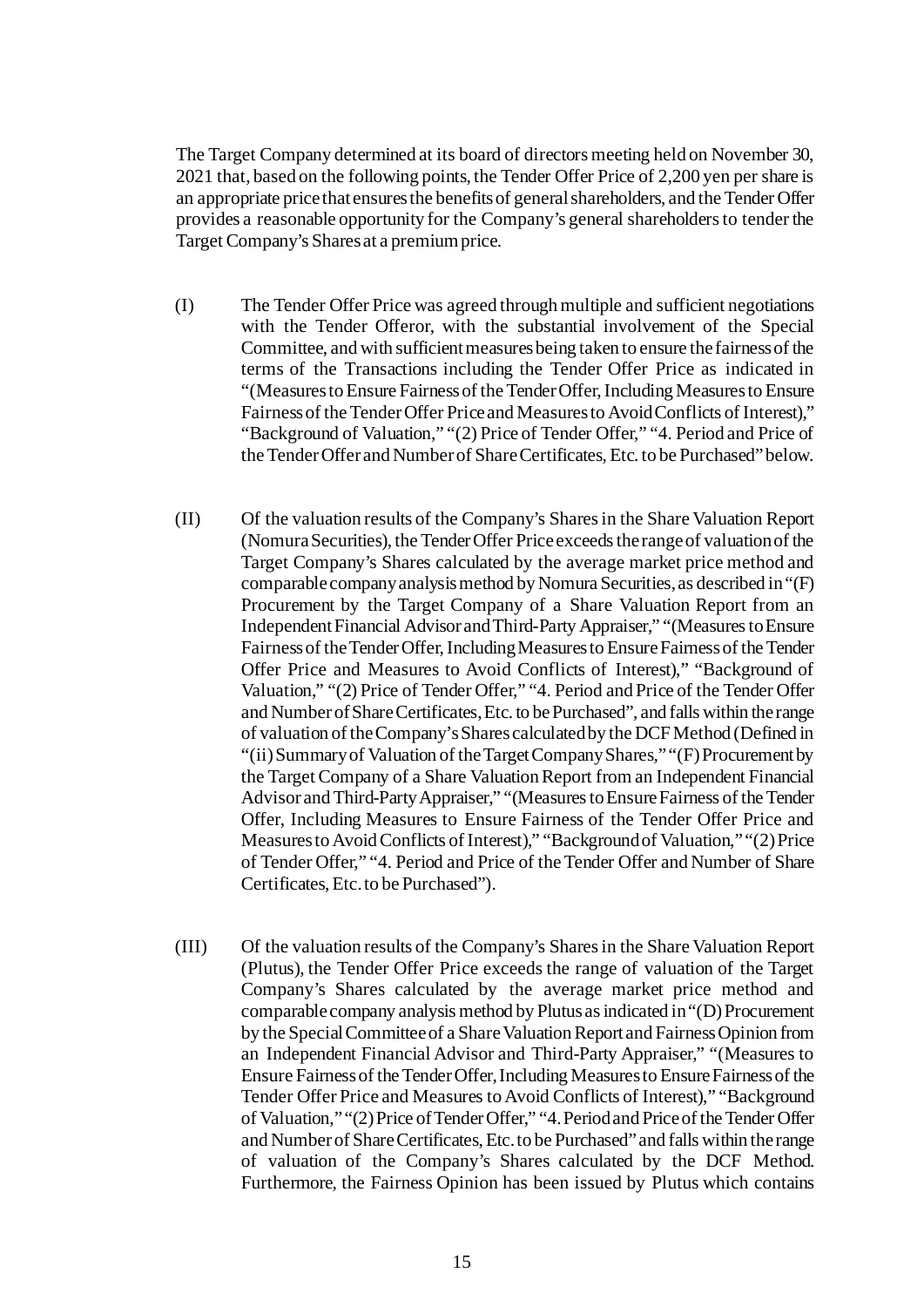Plutus's judgment that the Tender Offer Price of 2,200 yen per share is fair to the Target Company's shareholders from a financial perspective, as indicated in "(D) Procurement by the Special Committee of a Share Valuation Report and Fairness Opinion from an Independent Financial Advisor and Third-Party Appraiser," "(Measures to Ensure Fairness of the Tender Offer, Including Measures to Ensure Fairnessof the Tender Offer Price and Measures to Avoid Conflicts of Interest)," "Background of Valuation," "(2) Price of Tender Offer," "4. Period and Price of the Tender Offer and Number of Share Certificates, Etc. to be Purchased".

- (IV) The Tender Offer Price has a premium added thereto at a rate of 47.75% (rounded to the second decimal place, hereinafter the same for the calculation of the premium rates) of the closing price of 1,489 yen of the Company's Shares on the First Section of the TSE for November 29, 2021, which is the Business Day immediately preceding the announcement date of the Tender Offer, 44.55% of the simple average of the closing price of 1,522 yen (figures less than decimal rounded to whole number; hereinafter the same for the calculation of simple average of the closing price) for the recent one month counted from November 29, 2021, 43.51% of the simple average of the closing price of 1,533 yen for the recent three (3) months counted from November 29, 2021, and 50.27% of the simple average of the closing price of 1,464 yen for the recent six (6) months counted from November 29, 2021, and given that the Transactions are transactions by a listed parent company to make its listed subsidiary a wholly-owned subsidiary, it is comparable to the level of premiums in the 24 other examples of tender offers by listed parent companies to make their listed subsidiaries whollyowned subsidiaries since January 2019 (by comparison of the median (approximately 42% to 44%) and mean (approximately 46% to 49%) of premiums on the closing price as of the BusinessDay immediately preceding the announcement date of the Tender Offer and the simple averages for the preceding one-month, three-month, and six-month periods) and is considered to be a reasonable level.
- (V) The Special Committee judged that the Tender Offer Price is appropriate as stated in the Committee Report, as indicated in "(B) Establishment by the Target Company of an Independent Special Committee and Procurement by the Target Company of the Report from the Special Committee," "(Measures to Ensure Fairness of the Tender Offer, Including Measures to Ensure Fairnessof the Tender Offer Price and Measures to Avoid Conflicts of Interest)," "Background of Valuation," "(2) Price of Tender Offer," "4. Period and Price of the Tender Offer and Number of Share Certificates, Etc. to be Purchased"

Based on this judgment, the Target Company determined that the Transactions would contribute to enhancing the corporate value of the Target Company Group and that the terms of the Transactions, including the Tender Offer Price, are appropriate, and resolved at its board of directors meeting held on today to support the Tender Offer and recommend that the shareholders of the Target Company tender their shares in the Tender Offer.

With respect to the method by which Target Company made the board of directors resolution, see "(viii) Approval of All Disinterested Directors of the Target Company and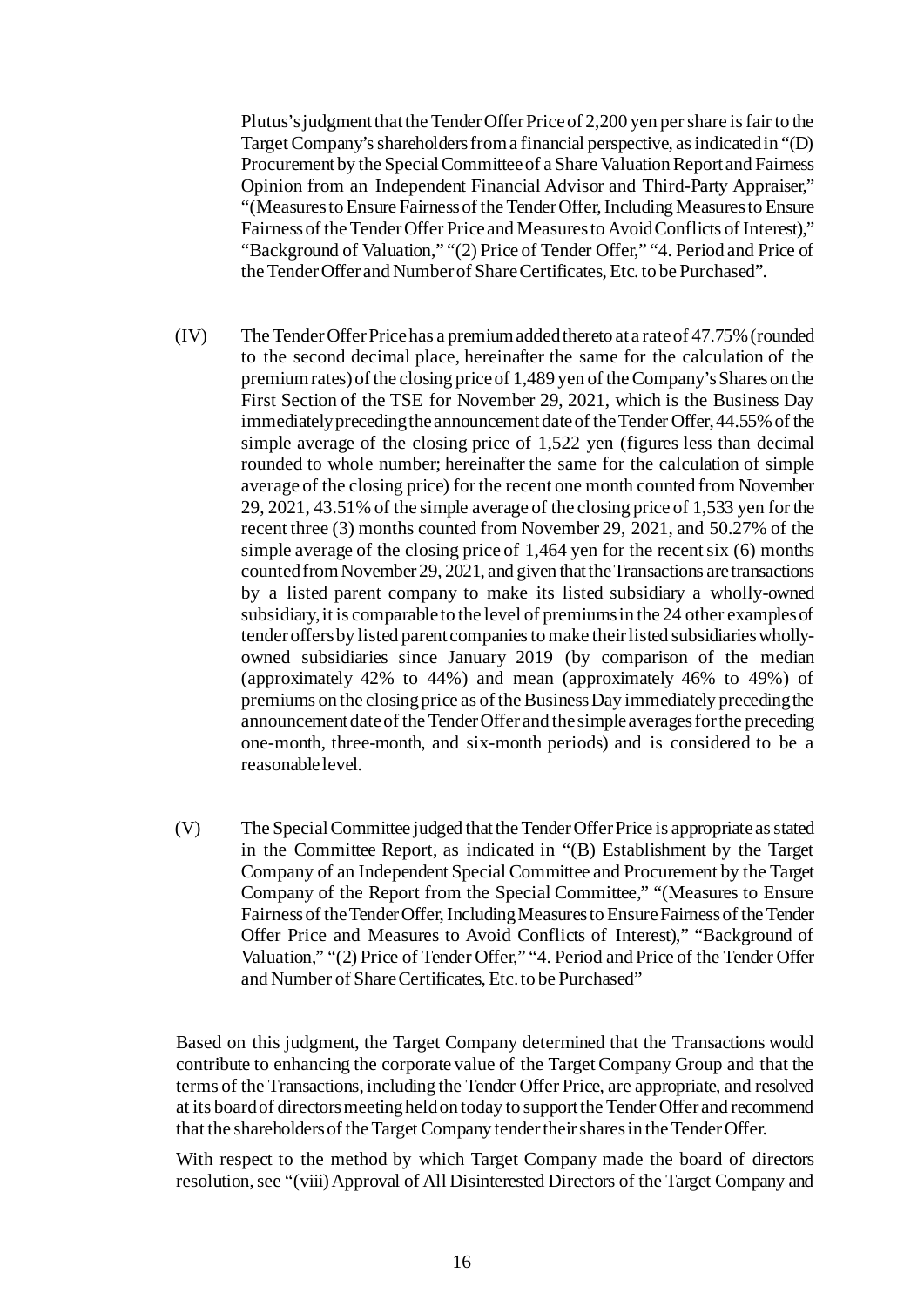Opinion of All Disinterested Corporate Auditorsthat They Had No Objection at the Target Company" in "(Measures to Ensure Fairness of the Tender Offer, Including Measures to Ensure Fairnessof the Tender Offer Price and Measures to Avoid Conflicts of Interest)" in "(B) Background of Valuation" in "(4) Basis of Valuation of the Tender Offer Price, Etc." in "2. Overviewof the Tender Offer" below.

# (B) Management Policy After the Tender Offer

After the Transactions, the Tender Offeror will work to speed up decision-making and coordination within the Tender Offeror Group, including the Target Company, and to optimize allocation and sharing of management resources including customer bases, business bases, and financial bases in order to respond to future changes in the business environment, strengthen the Tender Offeror Group's business, and achieve sustainable earnings growth while fully utilizing the unique strengths of the Target Company Group. In addition, by improving competitiveness from a medium- to long-term perspective and implementing flexible management measures, the Tender Offeror will work to accelerate earnings growth and enhance corporate value within the Tender Offeror Group, including the Target Company Group.

The current management structure of the Target Company will be respected after the Transactions, but the Tender Offeror will promptly determine the necessary measures to be taken and how to implement them through discussions with the Target Company, with the aim of achieving the greater competitiveness and growth of the Target Company Group expected following the Transactions and the medium-to long-term growth of the Group as rapidly as possible.

(3) Measures to Ensure Fairness of the Tender Offer, Including Measures to Ensure Fairness of the Tender Offer Price and Measures to Avoid Conflicts of Interest

In light of the fact that the Target Company is a consolidated subsidiary of the Tender Offeror, the fact that the Transactions (including the Tender Offer) constitute a material transaction, etc. with a controlling shareholder, and the fact that there are structural conflicts of interest between the Tender Offeror and the shareholders of the Target Company other than the Tender Offeror, the Tender Offeror and the Target Company have taken the following measures to ensure fairness in the Tender Offer, to exclude arbitrariness of decision-making regarding the Transactions, to ensure fairness, transparency, and objectivity in the decision-making process of the Target Company, and to avoid conflicts of interest.

Since the Tender Offeror holds 59,527,766 Target Company Shares (ownership ratio: 51.91%) as of today as set out in "(1) Outline of the Tender Offer" above, the Tender Offeror believes that, if the minimum number of Share Certificates, Etc. to be purchased is set to the so-called "majority of minority" in the Tender Offer, it would increase the uncertainty as to whether the Tender Offer will be completed and, on the contrary, it would not contribute to the interests of general shareholders who wish to tender their shares in response to the Tender Offer. For this reason, in the Tender Offer, the Tender Offeror does not set the minimum number of Share Certificates, Etc. to be purchased to the so called "majority of minority." However, the Tender Offeror and the Target Company have implemented the measures described in the items  $(i)$  through  $(x)$  below, and thus the Tender Offeror believes that the interests of general shareholders of the Target Company have been adequately taken into account.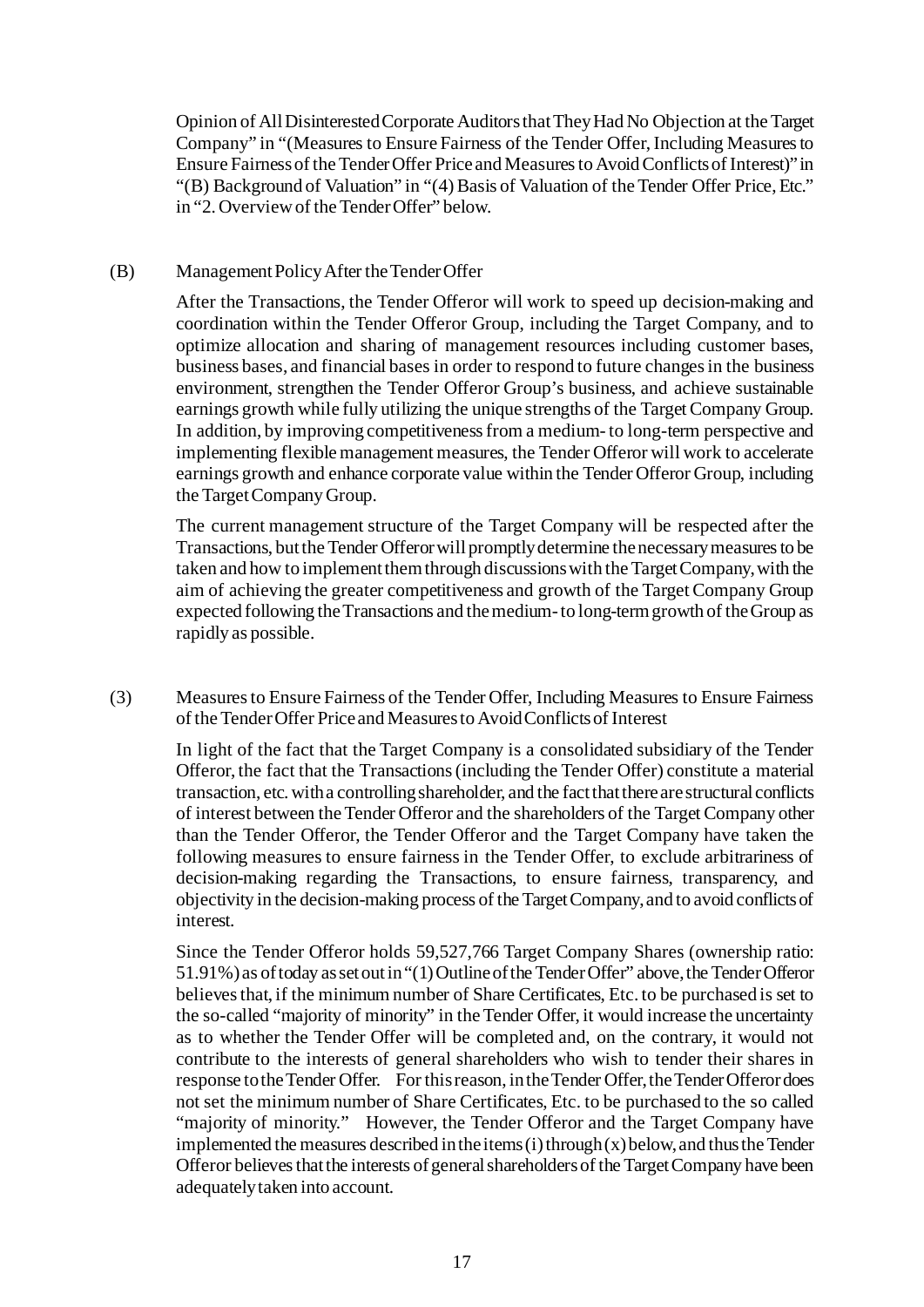The following statements on measures that have been taken by the Target Company are based on the Target Company's Press Release and explanations from the Target Company.

- (i) Procurement by the Tender Offeror of the financial analysis report from independent financial advisor.
- (ii) Establishment by the Target Company of an independent special committee and Procurement by the Target Company of the report from the special committee.
- (iii) Procurement by the special committee of advice from an independent legal advisor.
- (iv) Procurement by the special committee of a share valuation report and fairness opinion from an independent financial adviser and third-party appraiser.
- (v) Procurement by the Target Company of advice from an independent legal advisor.
- (vi) Procurement by the Target Company of a share valuation report from an independent financial advisor and third-party appraiser.
- (vii) Establishment of an independent structure for review at the Target Company.
- (viii) Approval of all disinterested directors of the Target Company and opinion of all disinterested corporate auditors that they had no objection at the Target Company.
- (ix) No transaction protection clause
- (x) Measures to ensure that the Target Company's shareholders have the opportunity to make appropriate judgments as to whether or not to tender in the Tender Offer.

For the details of the matters described above, please refer to "(Measures to EnsureFairness of the Tender Offer, Including Measures to Ensure Fairness of the Tender Offer Price and Measures to Avoid Conflicts of Interest)" in "(B) Background of Valuation" in "(4) Basis of Valuation of the Tender Offer Price, Etc."under "2.Overviewof the Tender Offer" below.

(4) Policy for Organizational Restructuring, Etc. after the Tender Offer (Matters relating to the "Two-Step Acquisition")

The Tender Offeror intends to make the Target Company a wholly-owned subsidiary of the Tender Offeror as set out in "(1) Outline of the Tender Offer" above, and if the Tender Offeror is unable to acquire all of the Target Company Shares under the Tender Offer, the Tender Offeror intends, after the successful completion of the Tender Offer, to carry out procedures for the purpose of acquiring all of the Target Company Shares by the following methods.

### (A) Demand for Shares Cash-Out

If, as a result of the successful completion of the Tender Offer, the total number of voting rights in the Target Company owned by the Tender Offeror becomes 90% or more of the number of the voting rights of all shareholders of the Target Company, and the Tender Offeror becomes a special controlling shareholder as provided for in Article 179, paragraph (1) of the Companies Act, the Tender Offeror intends to, promptly after the completion of the settlement of the Tender Offer, make a demand to all of the shareholders of the Target Company (excluding the Tender Offeror and the Target Company; the same applies to item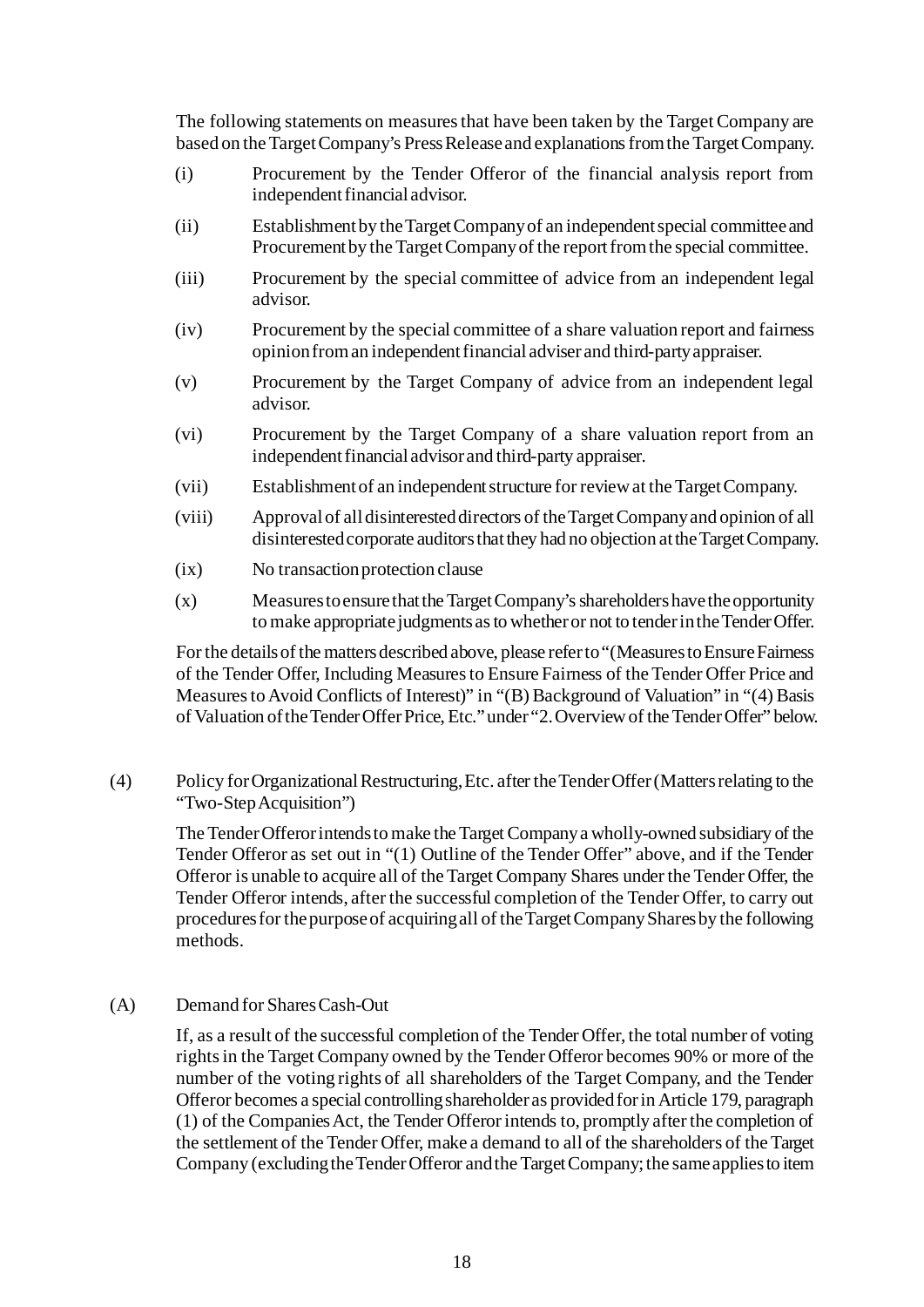(A)) to sell all of the Target Company Shares they hold (the "**Demand for Shares Cash-Out**") under the provisions of Part II, Chapter II, Section 4-2 of the Companies Act.

Money equal to the amount of the Tender Offer Price is to be delivered to the shareholders of the Target Company in the Demand for Shares Cash-Out as consideration for each share of the Target Company Shares. In that case, the Tender Offeror will notify the Target Company to that effect and request approval from the Target Company for the Demand for Shares Cash-Out. If the Target Company approves the Demand for Shares Cash-Out by a resolution of its board of directors meeting, the Tender Offeror will acquire all of the Target Company Shares held by all of the shareholders of the Target Company as of the acquisition date stated in the Demand for Shares Cash-Out without requiring any individual approval of the shareholders of the Target Company in accordance with procedures prescribed in applicable laws and regulations. The Tender Offeror will deliver an amount of cash consideration per share equal to the Tender Offer Price to each of the shareholders in exchange for one share of the Target Company Shares held by each of the shareholders. According to the Target Company's Press Release, the Target Company's board of directors intends to approve the Demand for Shares Cash-Out received by the Target Company from the Tender Offeror. If the Demand for Shares Cash-Out is made, any of the shareholders of the Target Company may file a petition with a court for determination of the purchase price of its Target Company Shares in accordance with the provisions of Article 179-8 of the Companies Act and other applicable laws and regulations.

### (B) Share Consolidation

If, as a result of the successful completion of the Tender Offer, the total number of voting rights in the Target Company owned by the Tender Offeror is less than 90% of the number of voting rights of all shareholders of the Target Company, the Tender Offeror will promptly after the completion of the settlement of the Tender Offer request the Target Company to schedule to hold an extraordinary shareholders' meeting (the "**Extraordinary Shareholders' Meeting**") at which the Share Consolidation and an amendment to the Target Company's Articles of Incorporation that would abolish the share unit number provisions on the condition that the Share Consolidation becomes effective will be proposed. According to the Target Company's Press Release, as of November 30, 2021, the Target Company plans to hold the Extraordinary Shareholders' Meeting upon the request of the Tender Offeror and the Extraordinary Shareholders' Meeting is scheduled to be held around March 2022. The Tender Offeror intends to approve each of the above proposals at the Extraordinary Shareholders' Meeting.

If the proposal for the Share Consolidation is approved at the Extraordinary Shareholders' Meeting, the shareholders of the Target Company will, on the effective date of the Share Consolidation, hold the number of Target Company Shares proportionate to the ratio of the Share Consolidation that is approved at the Extraordinary Shareholders' Meeting. If, due to the Share Consolidation, the number of shares each shareholder of the company receives includes a fraction less than one share, such shareholder will receive an amount of cash obtained by selling the Target Company Shares equivalent to the total sum of the fractions less than one share (with such aggregate sum rounded down to the nearest whole number; the same applies hereinafter) to the Target Company or the Tender Offeror as per the procedures specified in Article 235 of the Companies Act and other applicable laws and regulations. The purchase price for the number of shares equivalent to the total sum of the fractions less than one share in the Target Company Shares will be valued so that the amount of cash received by each shareholder who did not tender its shares in the Tender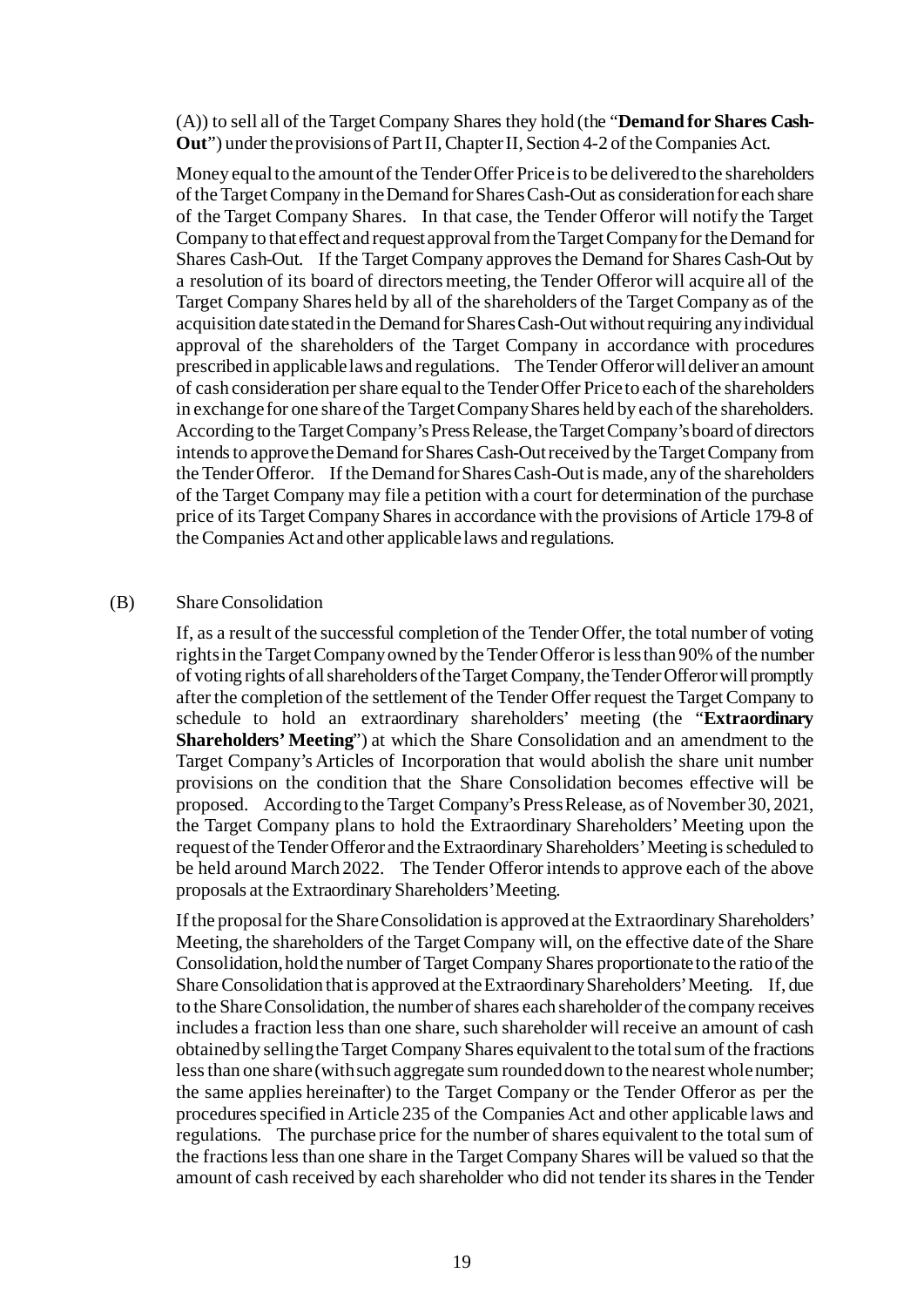Offer (excluding the Tender Offeror and the Target Company) as a result of the sale will be equal to the price obtained by multiplying the TenderOffer Price by the number of Target Company Shares held by each such shareholder. The Tender Offeror intends to request the Target Company to file a petition to the court for permission to sell such Target Company Shares on this basis. Although the ratio of the Share Consolidation of the Target Company Shares has not been determined as of today, it is intended that shareholders (excluding the Tender Offeror) who hold shares in the Target Company and do not tender in the Tender Offer will have a fraction of less than one share in order for the Tender Offeror to become the only owners of all of the Target Company Shares (excluding treasury shares held by the Target Company).

The Companies Act provides thatif the Share Consolidation occurs and there is a fraction less than one share as a result thereof, each shareholder may request that the Target Company purchase all such shares that will be a fraction less than one share at a fair price, and such shareholders may file a petition to the court to determine the price of the Target Company Shares in accordance with Articles 182-4 and 182-5 of the Companies Act and other applicable laws and regulations. As stated above, because the number of the Target Company Shares held by the shareholders who do not tender their shares in the Tender Offer (excluding the Tender Offeror and the Target Company) will be less than one, the shareholders of the Target Company objecting to the Share Consolidation may file a petition described above.

It is further noted that shareholders of the Target Company will not be solicited to agree to the Tender Offer at the Extraordinary Shareholders' Meeting.

If the Squeeze-Out Procedures are not completed by March 31, 2022, the Tender Offeror plans to request the Target Company to partially amend the Articles of Incorporation to abolish the provisions with respect to the record date for voting rights at the annual general meeting of shareholders, such that the shareholders after the completion of the Squeeze-Out Procedures (i.e. the Tender Offerors) are the shareholders entitled to exercise their rights at the annual general meeting of the Target Company to be held in late June 2022 pertaining to the fiscal year ended March 31, 2022 (the "**Annual General Meeting**"), subject to the successful completion of the Squeeze-Out Procedures. Therefore, the shareholders stated or recorded in the shareholder register of the Target Company as of March 31, 2022 may not be able to exercise their rights at the Annual General Meeting.

With regard to each of the above procedures described in items (A) and (B), it is possible that, depending on amendments to or the implementation and interpretation of the relevant laws and regulations by authorities, it will require time to implement the procedure or the methods of implementation may be altered. However, even in such a case, upon completion of the Tender Offer, it is intended that a method will be used whereby the shareholders of the Target Company who do not tender their shares in the Tender Offer (excluding the Tender Offeror and the Target Company) will ultimately receive cash consideration equal to the number of Target Company Shares held by such shareholder of the Target Company multiplied by the Tender Offer Price in exchange for their shares. If a petition for determination of the sale price regarding the Demand for Shares Cash-Out or determination of a price regarding a share purchase demand in relation to the Share Consolidation is filed, the court will finally determine the sale price of the Target Company Shares held by shareholders of the Target Company who file the petition or a price regarding the share purchase demand.

The specific details and expected timing for the procedures described above will be determined through consultation with the Target Company and then promptly announced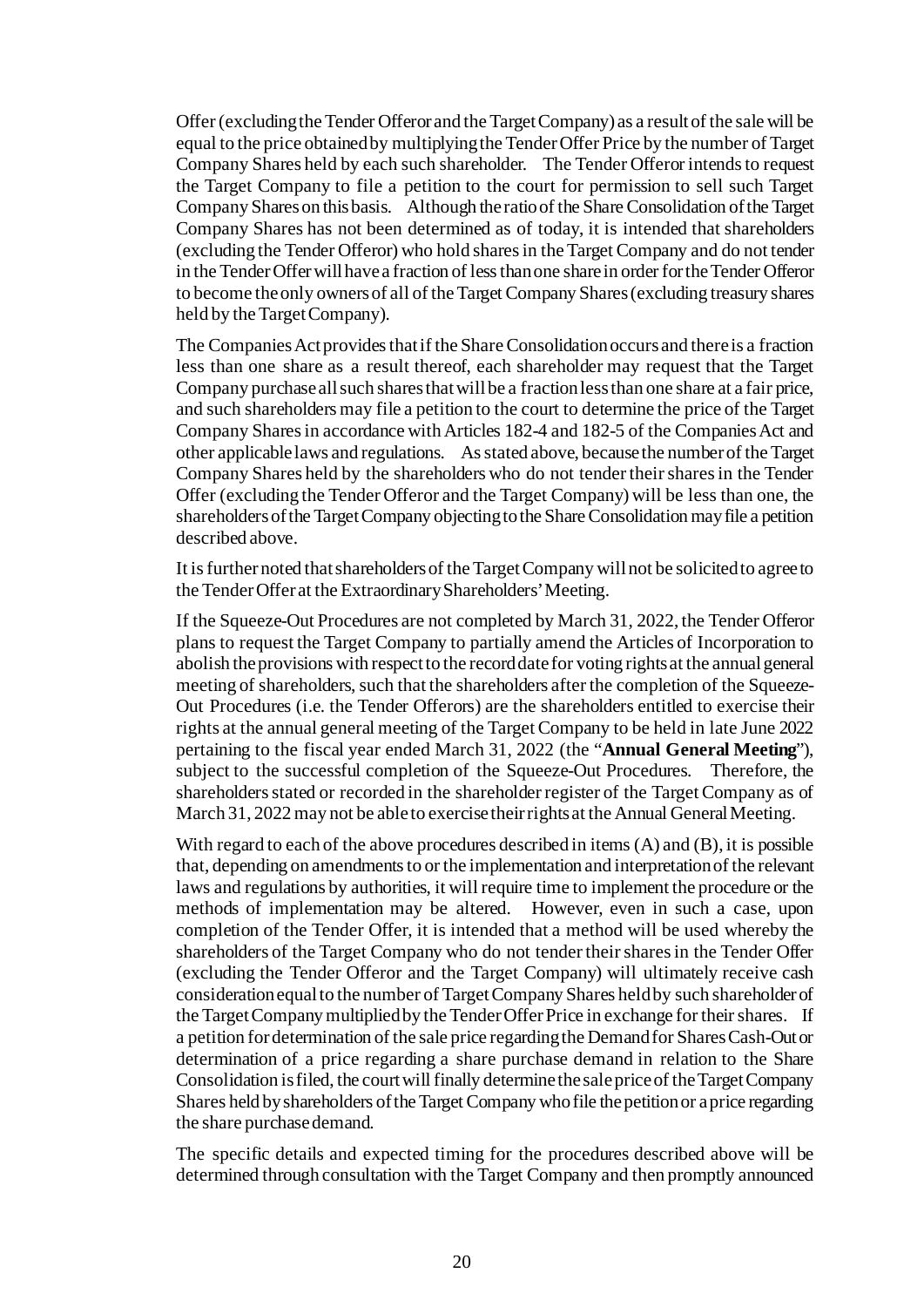by the Target Company. All shareholders of the Target Company are solely responsible for seeking theirown specialist tax advice with regard to the tax consequences of tendering their shares in the Tender Offer or the procedures outlined above.

# (5) Prospects and Reasons for Delisting

The Target Company Shares are currently listed on the First Section of the TSE as of today. However, since the Tender Offeror has not set a maximum number of Share Certificates, Etc. to be purchased in the Tender Offer, the Target Company Shares may be delisted through prescribed procedures in accordance with the delisting criteria set out by the TSE, depending on the results of the Tender Offer. Also, even in the case that the delisting criteria are not met upon completion of the Tender Offer, the Tender Offeror plans to carry out the procedures stated in "(4) Policy for Organizational Restructuring, Etc. after the Tender Offer (Matters relating to the "Two-Step Acquisition")" above upon the successful completion of the Tender Offer, in which case the Target Company Shares will be delisted through the prescribed procedures in accordance with the delisting criteria of the TSE. After delisting, the Target Company Shares will be unable to be traded on the TSE.

(6) Matters relating to MaterialAgreements regarding the Tender Offer N/A

# **2. Overview of the Tender Offer**

# (1) Outline of the Target Company

| (i)   | Name                                | DAIBIRU CORPORATION                                                                    |        |  |
|-------|-------------------------------------|----------------------------------------------------------------------------------------|--------|--|
| (ii)  | Location                            | 3-6-32, Nakanoshima, Kita-ku, Osaka                                                    |        |  |
| (iii) | Title and name of<br>representative | Toshiyuki Sonobe, Representative Director, President Chief<br><b>Executive Officer</b> |        |  |
| (iv)  | Type of business                    | Ownership, operation, management, and leasing of real estate                           |        |  |
| (v)   | <b>Stated capital</b>               | 12,227 million yen                                                                     |        |  |
| (vi)  | Date of<br>incorporation            | October 15, 1923                                                                       |        |  |
|       |                                     | Mitsui O.S.K. Lines, Ltd.                                                              | 51.90% |  |
|       | Principal<br>shareholders and       | The Master Trust Bank of Japan, Ltd. (Trust Account)                                   | 6.60%  |  |
| (vii) | shareholding ratios                 | Sumitomo Mitsui Banking Corporation                                                    | 4.99%  |  |
|       | (As of September<br>30,2021         | Custody Bank of Japan, Ltd. (Trust Account)                                            | 4.67%  |  |
|       |                                     | The Kansai Electric Power Company, Incorporated                                        | 2.57%  |  |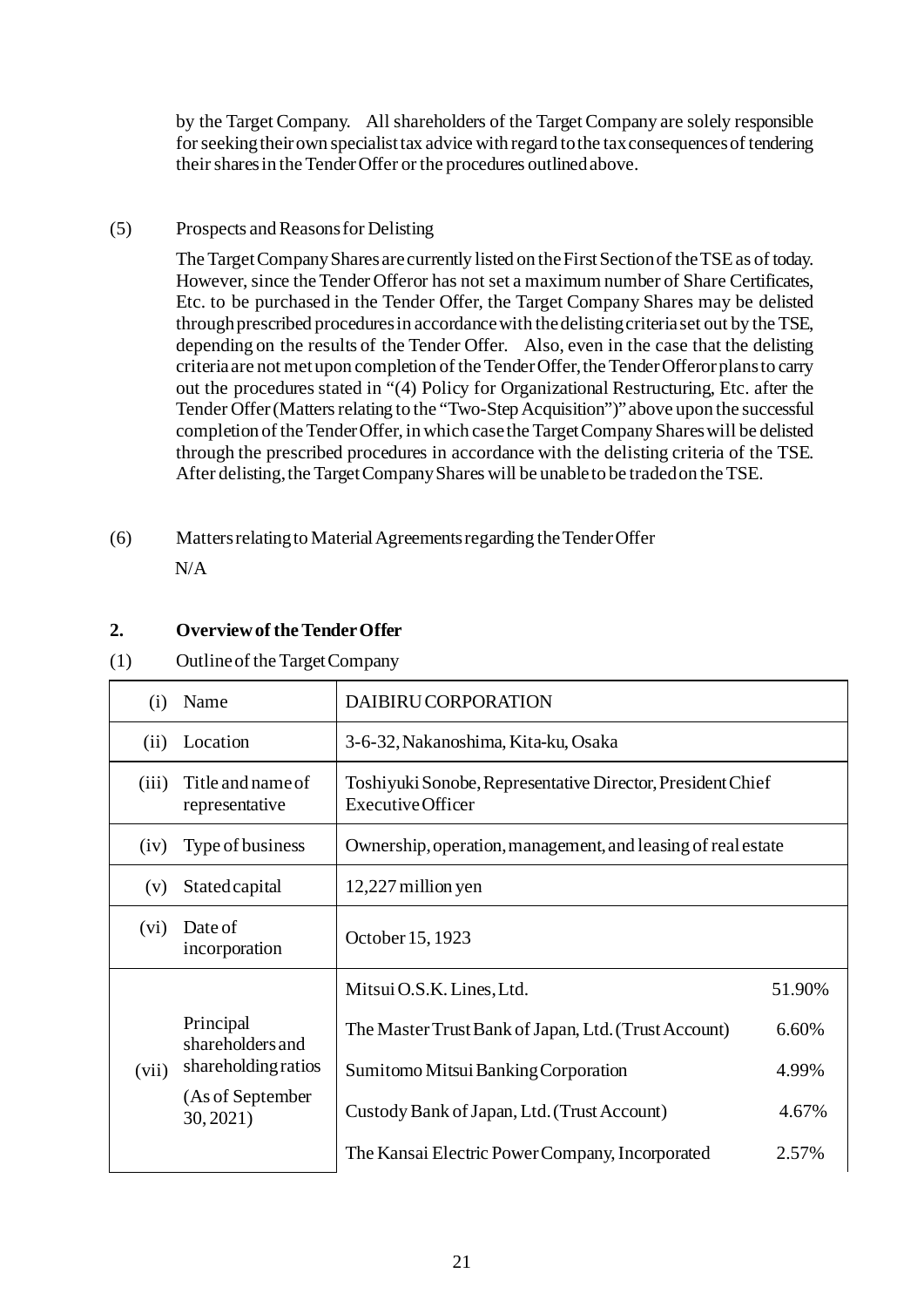|              |                                 | CGML PB CLIENT ACCOUNT/COLLATERAL<br>(Standing proxy: Citibank)                                                                                                                                                                                                                 | 1.55% |
|--------------|---------------------------------|---------------------------------------------------------------------------------------------------------------------------------------------------------------------------------------------------------------------------------------------------------------------------------|-------|
|              |                                 | <b>SSBTC CLIENT OMNIBUS ACCOUNT</b><br>(Standing proxy: The Hong Kong and Shanghai)<br><b>Banking Corporation Limited)</b>                                                                                                                                                      | 0.95% |
|              |                                 | Custody Bank of Japan, Ltd. (Trust Account 9)                                                                                                                                                                                                                                   | 0.76% |
|              |                                 | STATE STREET BANK AND TRUST COMPANY<br>FOR DWS RREEF REAL ASSETS FUND                                                                                                                                                                                                           | 0.75% |
|              |                                 | (Standing proxy: The Hong Kong and Shanghai)<br><b>Banking Corporation Limited)</b>                                                                                                                                                                                             |       |
|              |                                 | AVI JAPAN OPPORTUNITY TRUST PLC                                                                                                                                                                                                                                                 | 0.74% |
|              |                                 | (Standing proxy: Mizuho Bank, Ltd.)                                                                                                                                                                                                                                             |       |
| (viii)       |                                 | Relationship between the listed company and the Target Company                                                                                                                                                                                                                  |       |
|              | Capital relationship            | As of the date hereof, the Tender Offeror owns 59,527,766 shares<br>(ownership ratio: 51.91%) of the Target Company Shares.                                                                                                                                                     |       |
|              | Personnel                       | As of the date hereof, three of the six directors of the Target Company<br>(Mr. Toshiyuki Sonobe, Mr. Takashi Maruyama, and Mr. Takehiko<br>Ota) and one of the three corporate auditors of the Target Company<br>(Mr. Hideo Horiguchi) formerly worked for the Tender Offeror. |       |
| relationship |                                 | In addition to the foregoing, as of the date hereof, one employee of the<br>Tender Offeror has been seconded to the Target Company, and one<br>employee of the Target Company has been seconded to the Tender<br>Offeror.                                                       |       |
|              | <b>Business</b><br>relationship | The Tender Offeror Group rents the buildings owned by the Target<br>Company from the Target Company Group.                                                                                                                                                                      |       |
|              | Status as a related<br>party    | The Target Company is a consolidated subsidiary of the Tender<br>Offeror; therefore, the Tender Offeror and the Target Company<br>constitute related parties with respect to each other.                                                                                        |       |

# (2) Schedule, Etc.

(A) Schedule

| Resolution by the board of directors   November 30, 2021 (Tuesday) |                                                                                                                                                |
|--------------------------------------------------------------------|------------------------------------------------------------------------------------------------------------------------------------------------|
| Date of public notice for<br>commencement of the Tender Offer      | December 1, 2021 (Wednesday)<br>An electronic public notice will be conducted, and a<br>notice to that effect will be published in the Nikkei. |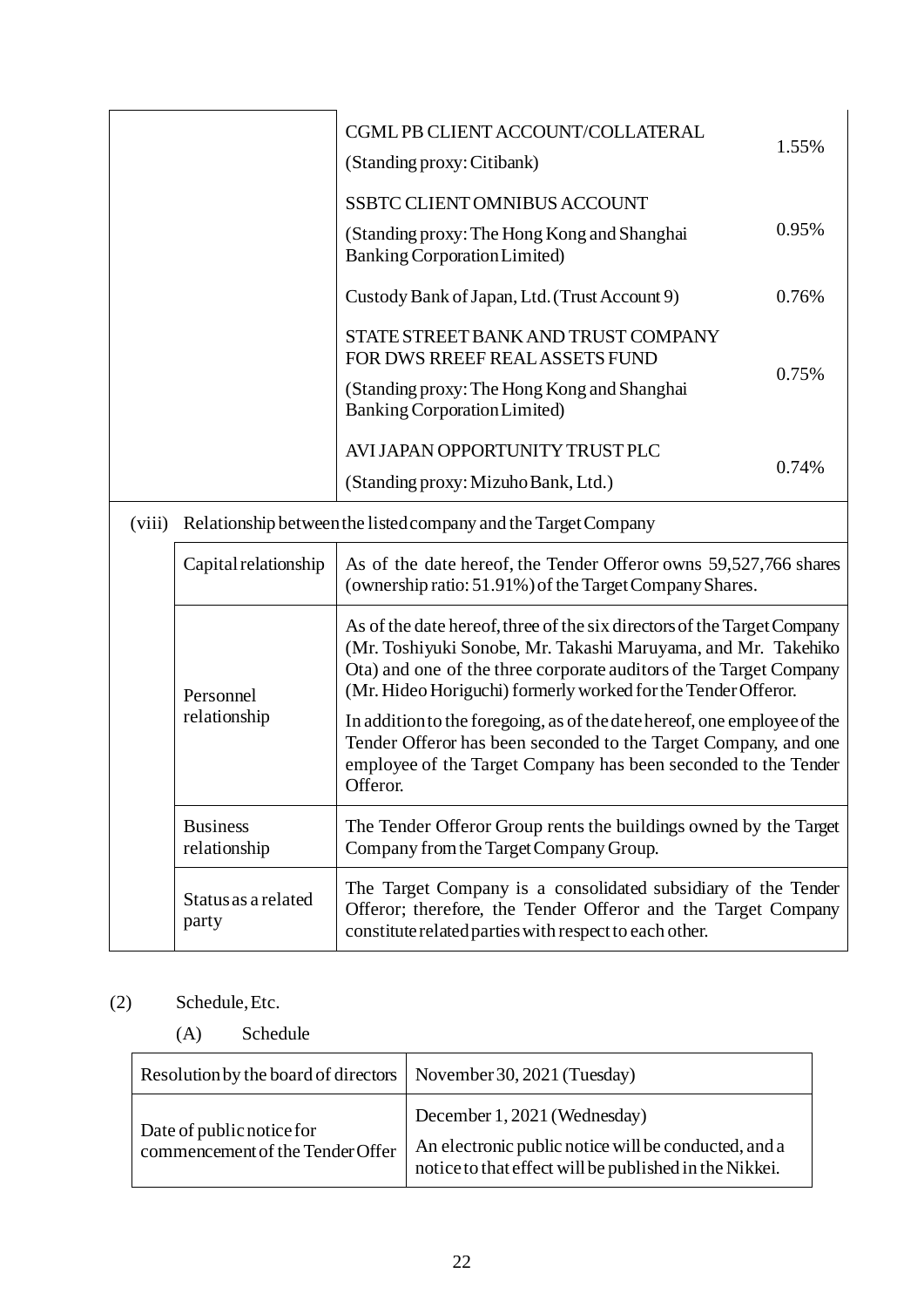|                                                                  | (URL of the electronic public notice:<br>http://disclosure.edinet-fsa.go.jp/) |
|------------------------------------------------------------------|-------------------------------------------------------------------------------|
| Filing date of the Tender Offer<br><b>Registration Statement</b> | December 1, 2021 (Wednesday)                                                  |

- (B) Initial Period of the Tender Offer as of Registration December 1, 2021 (Wednesday) to January 18, 2022 (Tuesday (30 Business Days)
	- (C) Possibility of Extension by Request of the Target Company N/A

# (3) Price of Tender Offer

2,200 yen per common stock

# (4) Basis of Valuation of the Tender Offer Price, Etc.

(A) Basis of Valuation

In determining the Tender Offer Price, the Tender Offeror requested Goldman Sachs, its financial advisor, to perform financial analyses of the value of the Target Company Shares, and subsequently received the financial analysis report relating thereto dated November 30, 2021 (the "Analysis Report (GS)") prepared by Goldman Sachs (Note 1). Goldman Sachs is not a related party of the Tender Offeror or the Target Company and does not have any material interest in the Tender Offer. Further, the Tender Offeror has not obtained from Goldman Sachs, and Goldman Sachs has not expressed, any opinion concerning the fairness of the Tender Offer Price or the Tender Offer (a fairness opinion).

Goldman Sachs, in the Analysis Report (GS) referred to above, performed a market price analysis, a DCF analysis, a present value of future stock value analysis and a premia analysis. The DCF analysis and the present value of future stock value analysis were based on the Forecasts (Tender Offeror) (as defined below). The respective analyses resulted in a range of implied values per share of the Target Company Shares shown below.

### 1. Market Price Analysis: 1,188 yen – 1,652 yen

In performing the market price analysis, Goldman Sachs used November 29, 2021 as the base date and reviewed the closing prices of the Target Company Shares for the 52-week period ending on such date. Based on this review, Goldman Sachs derived a range of implied values per share for the Target Company Shares of 1,188 yen to 1,652 yen.

2. DCF Analysis: 1,239 yen – 2,813 yen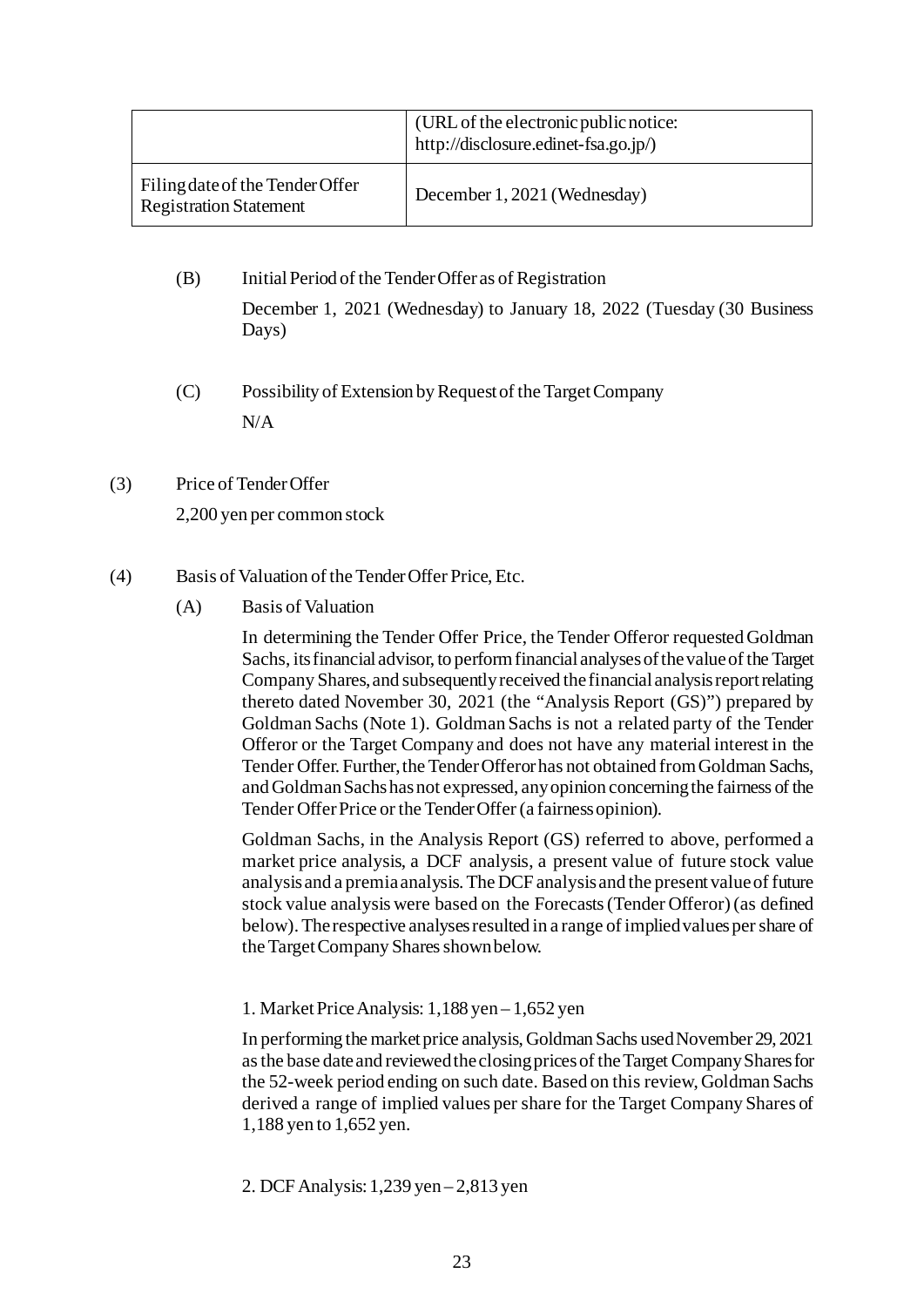In performing the DCF analysis, Goldman Sachs analyzed the value of the Target Company Shares by discounting the Target Company's future free cash flow estimates reflected in the Forecasts (Tender Offeror) to present value using a range of discount rates from 3.25% to 3.75%, reflecting an estimate of the Target Company's weighted average of cost of capital. Goldman Sachs calculated illustrative terminal values by applying a range of perpetuity growth rates of 0.50% to 1.00%. Based on the analysis, Goldman Sachs derived a range of implied values per share for the Target Company Shares of 1,239 yen to 2,813 yen. The Forecasts (Tender Offeror), which consist of seven fiscal years (fiscal years ending from March 2022 to March 2028), were used by Goldman Sachs for the DCF analysis. The Forecasts (Tender Offeror), which cover the fiscal years ending March 2022 to March 2028 and were used by Goldman Sachs for the DCF analysis, include fiscal years during which a significant increase or decrease in profit are expected. Specifically, profit attributable to owners of parent for the fiscal year ending March 2025 is forecasted to significantly increase from the previous fiscal year because profit attributable to owners of parent for the fiscal year ending March 2024 is expected to be temporarily at a low level due to extraordinary loss on building reconstruction. In addition, the Forecasts (Tender Offeror) were prepared on a stand-alone basis and do not reflect synergies because it is difficult to specifically estimate the synergies expected to be realized upon consummation of the Transaction.

#### 3. Present Value of Future Stock Value Analysis: 1,008 yen – 2,180 yen

In performing the present value of future stock value analysis, Goldman Sachs derived implied stock values of the Target Company Shares as of March 31 for each year from 2022 to 2025, by applying a range of one-year forward EV/EBITDA multiples of 15.0x to 19.0x to future EBITDA of the Target Company for each of the fiscal years ending March 2023 to March 2026 estimated in the Forecasts (Tender Offeror) and discounted each stock value back to its present value using a discount rate of 7.50%, reflecting the Target Company's estimated cost of equity. To derive stock values as of March 31 for each year from 2022 to 2025, Goldman Sachs subtracted the amount of the Target Company's projected net debt as of March 31 for each year, as provided in the Forecasts (Tender Offeror). Goldman Sachs then added the cumulative present values of dividends expected to be paid by the Target Company in each of the fiscal years ending March 2022 to March 2025 in the Forecasts (Tender Offeror) and derived a range of implied values per share for the Target Company Shares of 1,008 yen to 2,180 yen.

#### 4. Premia Analysis: 1,905 yen – 2,256 yen

In performing the premia analysis, Goldman Sachs reviewed and analyzed, using publicly available information, the acquisition premia for tender offer transactions in Japan with the aim of acquiring the remaining minority stake of a listed subsidiary by its parent company announced during the referenced period. For the entire period, Goldman Sachs calculated the 25th percentile and 75th percentile premia of the price paid in the tender offers relative to the target's last undisturbed closing stock price prior to announcement of the tender offer. This analysis indicated a 25th percentile premium of 27.9% and 75th percentile premium of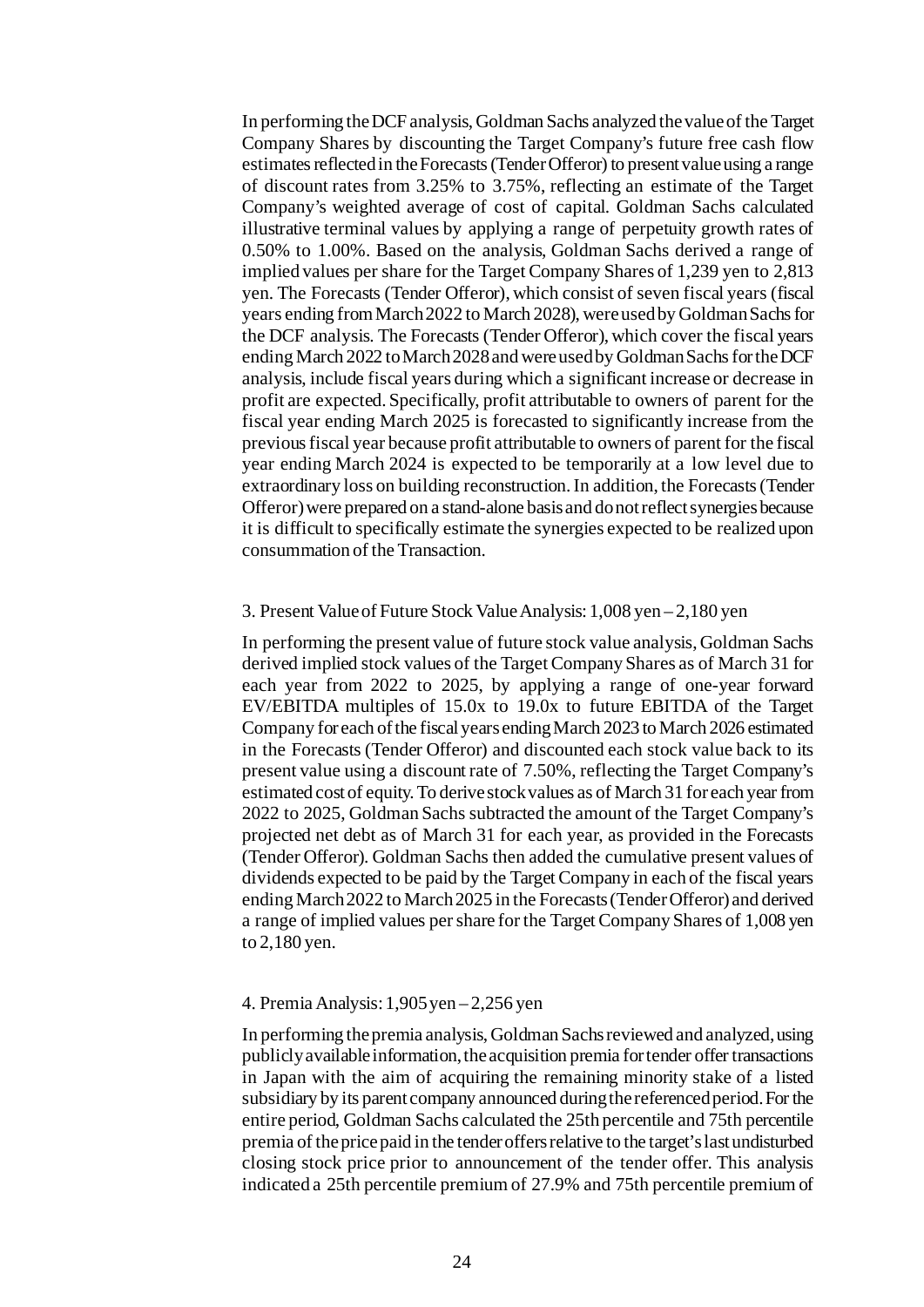51.5% across the period. Goldman Sachs then applied a range of the premia of 27.9% to 51.5% to the closing price of the Target Company Shares as of November 29, 2021. Based on the analysis, Goldman Sachs derived a range of implied values per share for the Target Company Shares of 1,905 yen to 2,256 yen.

The Tender Offer Price of 2,200 yen per share has a premium added thereto at a rate of 47.75% of the closing price of 1,489yen of the Target Company Shares on the First Section of the TSE for November 29, 2021, which is the Business Day immediately preceding the announcement date of the Tender Offerby the Tender Offeror, 44.55% of the simple average of the closing price of 1,522 yen for the recent one month counted from November 1, 2021 to November 29, 2021, 43.51% of the simple average of the closing price of 1,533yen for the recent three months counted from August 30, 2021 to November 29, 2021, and 50.27% of the simple average of the closing price of 1,464yen for the recent six months counted from May 31, 2021 to November 29, 2021.

#### (B) Background of Valuation

#### (Background of the Decisions on the Tender Offer Price)

As stated in "(A) Background, Purpose, and Decision-Making Process with respect to the Tender Offeror Deciding to Conduct the Tender Offer" of "(2) Background, Purpose, and Decision-Making Process with respect to Conducting the Tender Offer, and Management Policy After the Tender Offer" in "1. Purpose of the Tender Offer" above, after appointing Goldman Sachs as its financial advisor and Mori Hamada & Matsumoto as its legal advisor independent of the Tender Offeror Group and the Target Company Group in early August 2021, the Tender Offeror began deliberating the Transactions in earnest. The Tender Offeror, having concluded that it would be appropriate to offer the minority shareholders of the Target Company a reasonable opportunity to sell their shares by acquiring the Target Company Shares through a tender offer as part of the Transactions, initially approached the Target Company on August 31, 2021 indicating that the Transactions would be conducted through the Tender Offer and requesting to begin discussions between the Tender Offeror and the Target Company with respect to the possibility and conditions of the Transactions, and the two companies agreed to begin discussions. Following that, the Tender Offeror received the Target Company's Business Plan from the Target Company on September 16, 2021 and received an explanation from the Target Company regarding the Target Company's Business Plan on September 22, 2021. On September 30, 2021, following comprehensive consideration of the inherent corporate value of the Target Company based on analyses including the market share price analysis of the Target Company Shares and financial forecast model analysis based on the Target Company's Business Plan, and the possibility of endorsement of the Tender Offer by the Target Company and the prospect of successful completion of the Tender Offer, the Tender Offeror made a formal proposal to the Target Company regarding the Transactions, including deciding on the Tender Offer Price of 2,000 yen per share. On October 18, 2021, the Target Company requested that the Tender Offeror reconsider the content of its proposal because the premium offered over the market price of the Target Company Shares was not sufficient in comparison to similar transactions where a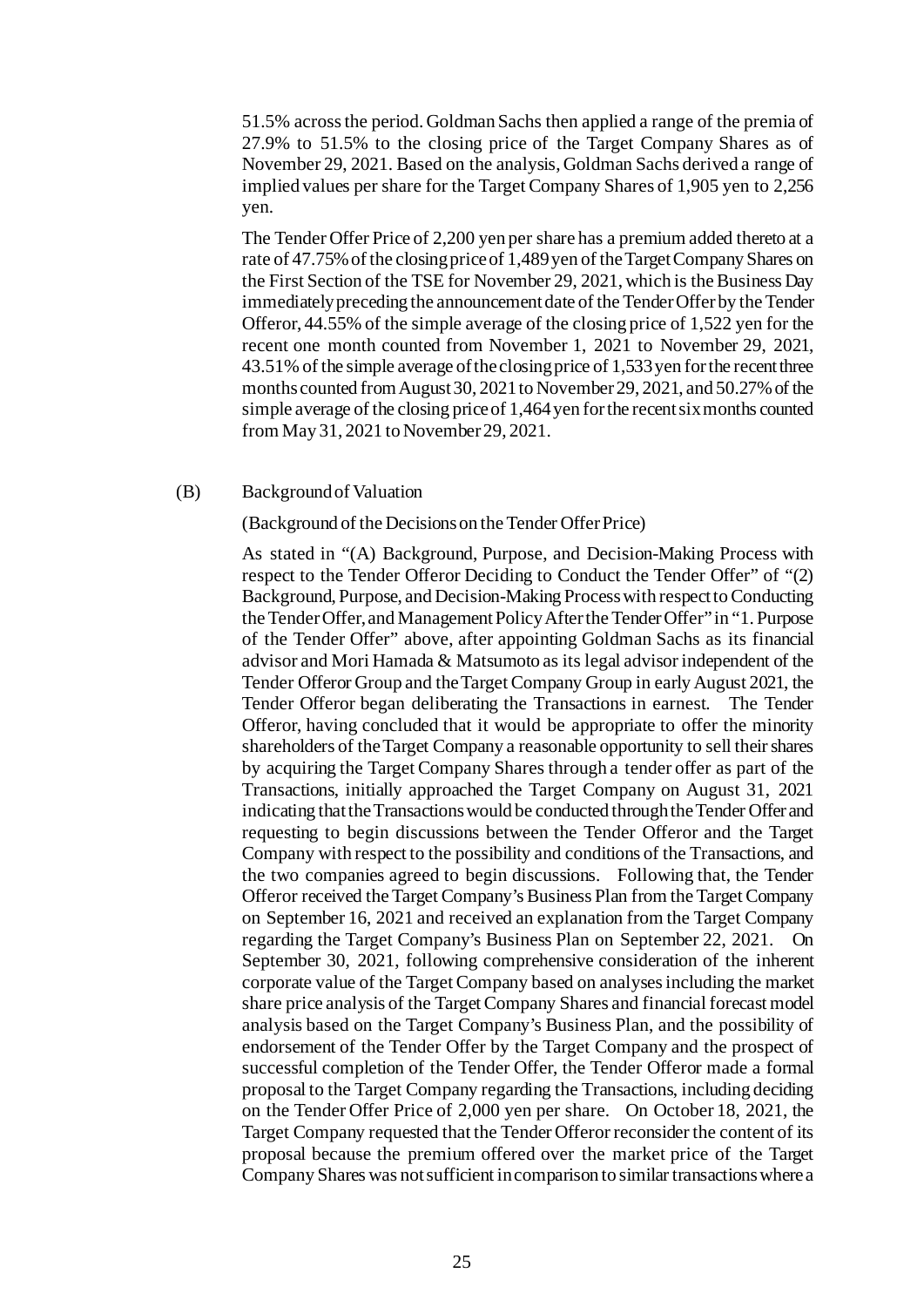controlling shareholder made the target a wholly owned subsidiary and the price could not be considered reasonable in light of the results of the share valuations conducted by the financial advisor of the Target Company and its special committee, and on October 27 the Tender Offeror made a proposal to set the Tender Offer Price at 2,050 yen per share. However, on November 8, the Target Company again requested that the Tender Offeror reconsider its proposal for the same reasons as above. On November 17, the Tender Offeror made a final proposal with a Tender Offer Price of 2,100 yen per share. On November 24, the Target Company proposed raising the Tender Offer Price to 2,200 yen for the same reasons as above. On November 25, the Tender Offeror accepted the Target Company's proposal provided that the board of directors of the Target Company resolves to support the Tender Offer and recommend that the general shareholders of the Target Company tender their shares in the Tender Offer, and that no matter occurs or is discovered on or before the date of the announcement of the Tender Offer that would have a material adverse effect on the decision to implement the Tender Offer.

As described above, at the board of directors meeting held on today, the Tender Offeror resolved to implement the Tender Offer for the purpose of making the Target Company a wholly-owned subsidiary of the Tender Offeror, considering legal advice from Mori Hamada & Matsumoto, and advice from a financial point of view from Goldman Sachs and the Analysis Report (GS) received from Goldman Sachs, after confirming based on public information and confirmation with the Target Company that no matter had occurred or been discovered between November 24 and November 30 that would have a material adverse effect on the decision of the Tender Offeror, and on the condition that the board of directors of the Target Company resolves to support the Tender Offer and recommend that the general shareholders of the Target Company tender their shares in the Tender Offer.

For details on the process of the Tender Offeror making the decision to conduct the Tender Offer, please refer to "(2) Background, Purpose, and Decision-Making Process with respect to Conducting the Tender Offer, and Management Policy After the Tender Offer" in "1. Purpose of the Tender Offer" above.

(i) Name of the Financial Advisor from which financial analysis report is obtained and its relationship between the Tender Offeror

In determining the Tender Offer Price, the Tender Offeror requested Goldman Sachs, its financial advisor, to perform financial analyses of the value of the Target Company Shares, and subsequently received the Analysis Report (GS) relating thereto dated November 30, 2021. Goldman Sachs is a financial advisor independent from the Tender Offeror or the Target Company, not a related party of the Tender Offeror or the Target Company and does not have any material interest in the Tender Offer. Although Goldman Sachs held shares as of September 30, 2021 representing 1.04% of the common stock of the Tender Offeror based on the shareholders' register of the Tender Offeror as of such date, according to Goldman Sachs, Goldman Sachs has internally taken appropriate measures to prevent conflicts of interest, such as information walls between the department in charge of financial advisory services and financial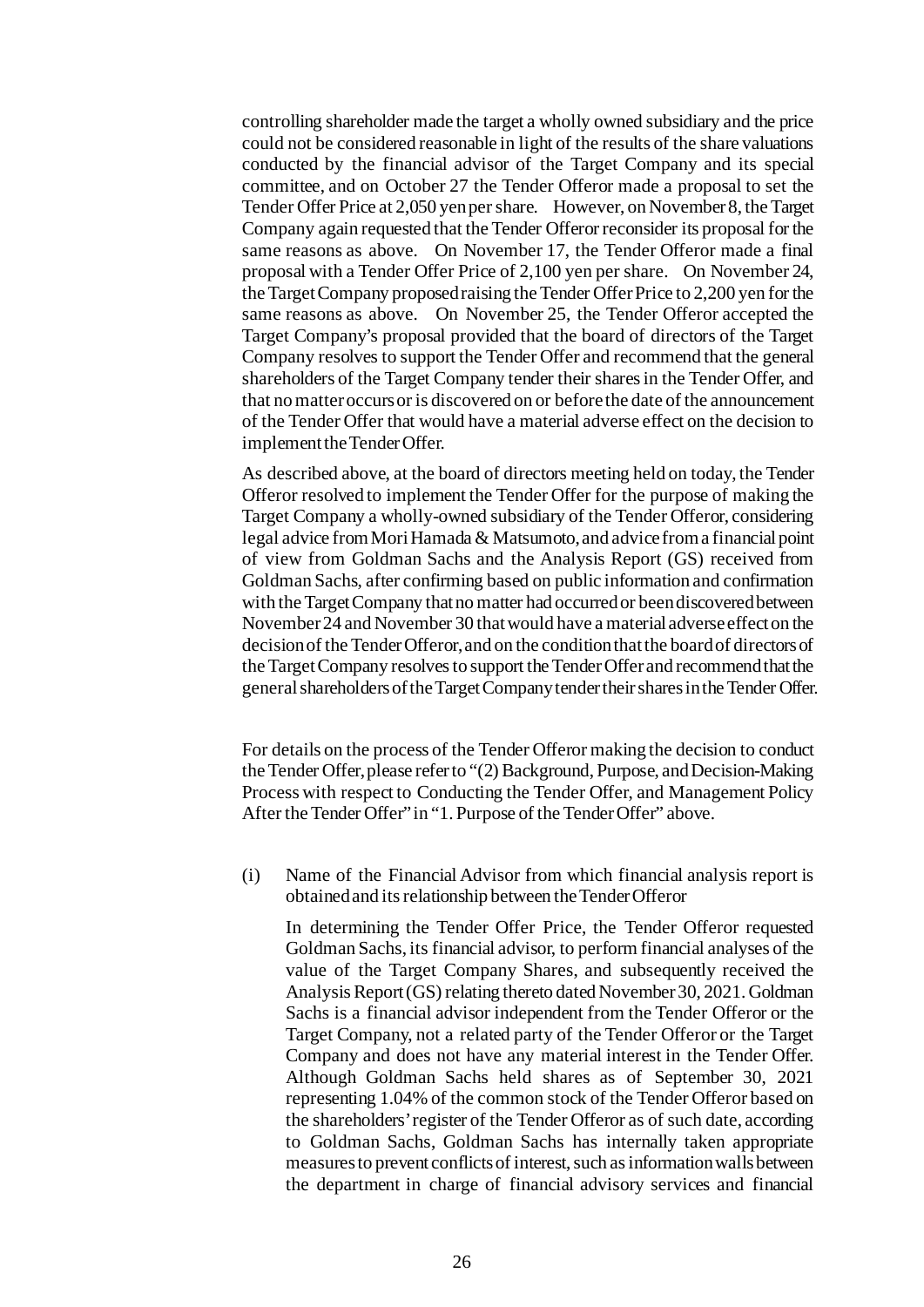analysis services relating to the value of the Target Company Shares and the department in charge of trading including equity securities. Further, the department in charge of financial advisory services and financial analysis services relating to the value of the Target Company Shares conducted its financial analysis of the value of the Target Company Shares independently from the department in charge of trading including equity securities. The Tender Offeror selected Goldman Sachs as a financial advisor independent from the Tender Offeror or the Target Company based on the following factors: (i) appropriate measures to prevent conflicts of interest, such as information walls, have been put in place internally at Goldman Sachs as described above; (ii) the Tender Offeror and Goldman Sachs conducted transactions on arm's-length terms; and (iii) Goldman Sachs has a track record as a financial advisor in similar transactions the past. Additionally, the Tender Offeror has not obtained from Goldman Sachs, and Goldman Sachs has not expressed, any opinion concerning the fairness of the Tender Offer Price or the Tender Offer (a fairness opinion).

(ii) Overview of the Financial Analysis Report

Goldman Sachs, in the Analysis Report (GS) referred to above, performed a market price analysis, a DCF analysis, a present value of future stock value analysis and a premia analysis. The DCF analysis and the present value of future stock value analysis were based on the Forecasts (Tender Offeror) (as defined below). The respective analyses resulted in a range of implied values per share of the Target Company Shares shown below.

- 1. Market Price Analysis: 1,188 yen 1,652 yen
- 2. DCF Analysis: 1,239 yen 2,813 yen
- 3. Present Value of Future Stock Value Analysis: 1,008 yen 2,180 yen
- 4. Premia Analysis: 1,905 yen 2,256 yen

For details, please refer to "(A) Basis of Valuation" above.

(iii) Background Leading to the Determination of the Tender Offer Price Based on the Analysis Report  $(GS)$ 

Given the results of negotiations and discussions with the Target Company, after comprehensively considering that the Tender Offer is expected to be supported at the meeting of Target Company's board of directors, the contents of the Analysis Report (GS), trends of the market price of the Target Company Shares and the prospects that shareholders would tender their shares in the Tender Offer, the Tender Offeror determined by resolution at the meeting of its board of directors held today that the Tender Offer Price shall be JPY 2,200 per share. The Tender Offer Price is above the range of implied values per share of the Target Company Shares derived by the market price analysis and the present value of future stock value analysis and within the range of implied values per share of the Target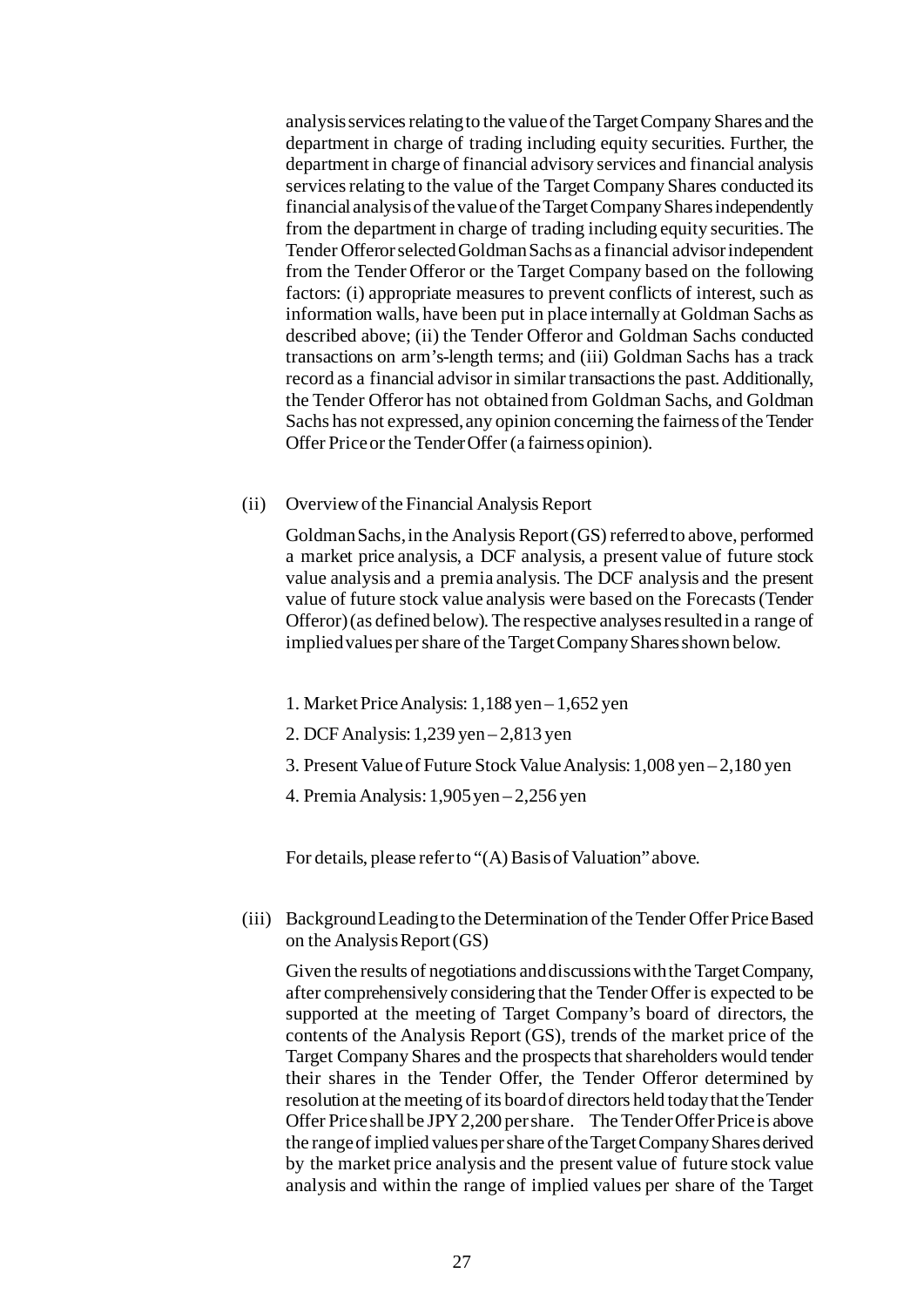Company Shares derived by the DCF analysis and the premia analysis in the Analysis Report (GS). For details, please refer to "Basis for the Valuation" above.

(Measures to Ensure Fairness of the Tender Offer, Including Measures to Ensure Fairness of the Tender Offer Price and Measures to Avoid Conflicts of Interest)

In order to ensure the fairness of the Tender Offer, eliminate arbitrary decisionmaking regarding the Transactions, ensure the fairness, transparency, and objectivity of the decision-making process of the Target Company, and avoid conflicts of interest—and in light of the fact that the Target Company is a consolidated subsidiary of the Tender Offeror, the Transactions (including the Tender Offer) constitute a material transaction, etc. with a controlling shareholder, and that there are structural conflicts of interest between the Tender Offeror and the shareholders of the Target Company other than the Tender Offeror—the Tender Offeror and the Target Company have implemented the following measures.

As stated in "(1) Outline of the Tender Offer" of "1. Purpose of the Tender Offer" above, since the Tender Offeror owns 59,527,766 Target Company Shares (ownership ratio: 51.91%) as of today, the Tender Offeror believes that, if the minimum number of Share Certificates, Etc. to be purchased is set to the so-called "majority of minority" in the Tender Offer, it would increase the uncertainty as to whether the Tender Offer will be completed and, on the contrary, it would not contribute to the interests of general shareholders who wish to tender their shares in response to the Tender Offer. For this reason, in the Tender Offer, the Tender Offeror does not set the minimum number of Share Certificates, Etc. to be purchased to be the so-called "majority of minority." However, the Tender Offeror and the Target Company have implemented the measures described in (i) through (x) below, and thus the Tender Offeror believes that the interests of general shareholders of the Target Company have been adequately taken into account.

Among the statements below, matters relating to the measures implemented by the Target Company are based on the explanations given by the Target Company.

(i) Procurement by the Tender Offeror of the Financial Analysis Report from Independent Financial Advisor

In order to ensure the fairness of the Tender Offer Price, the Tender Offeror, in determining the Tender Offer Price, requested Goldman Sachs, its financial advisor who is independent from the Tender Offeror and the Target Company, to provide the Analysis Report (GS). Goldman Sachs is not a related party of the Tender Offeror or the Target Company and does not have any material interest in the Tender Offer. Further, the Tender Offeror has not obtained from Goldman Sachs, and Goldman Sachs has not expressed, any opinion concerning the fairness of the Tender Offer Price or the Tender Offer (a fairness opinion).

For details, please refer to "(A) Basis of Valuation" above.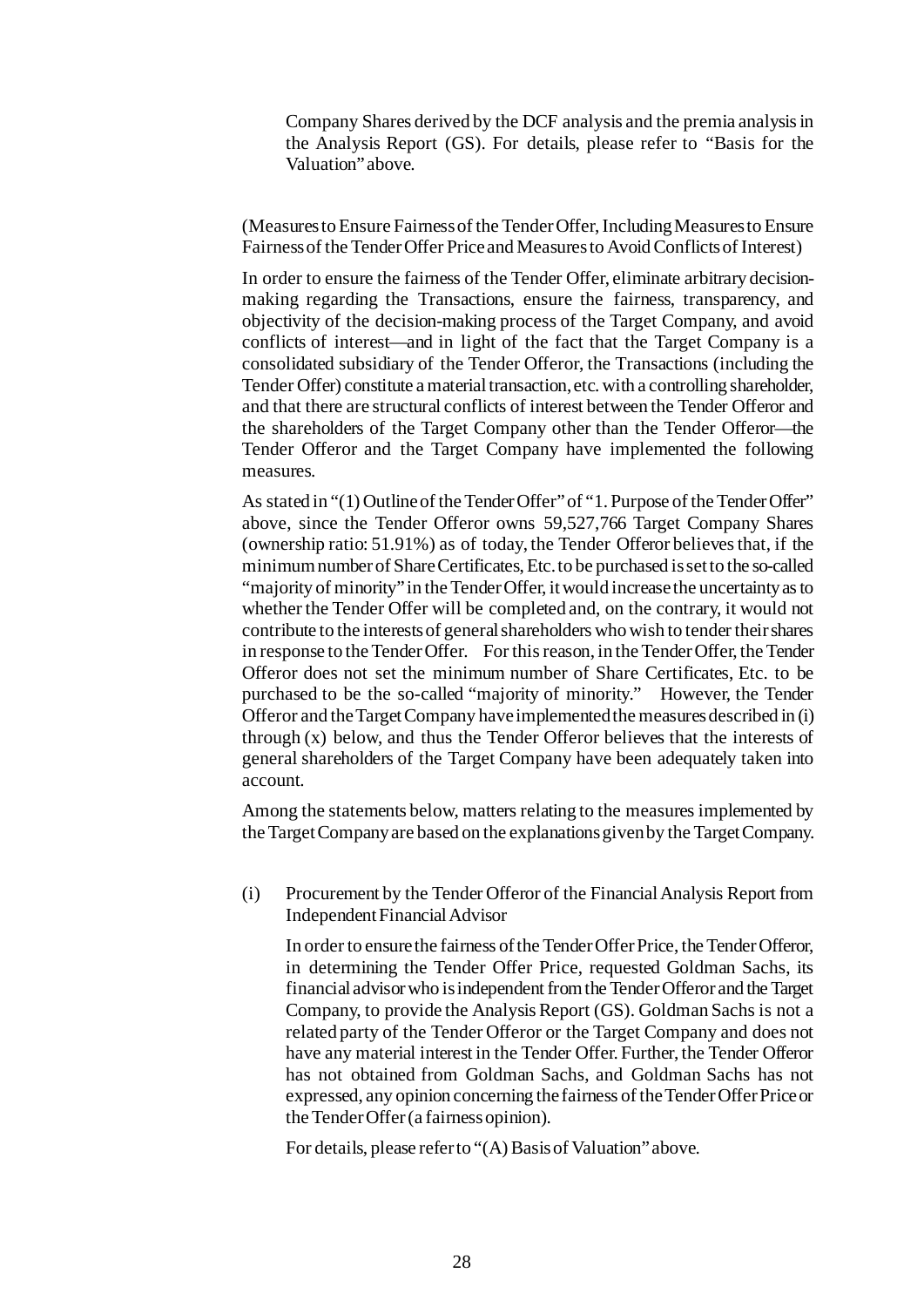- (ii) Establishment by the Target Company of an Independent Special Committee and Procurement by the Target Company of the Report from the Special Committee
- (I) Circumstances Leading to the Establishment of the Special Committee, etc.

As described in "(c) Decision-Making Process and Reasoning of the Target Company" in "(A) Background, Purpose, and Decision-Making Process with respect to the Tender Offeror Deciding to Conduct the Tender Offer" in "(2) Background, Purpose, and Decision-Making Process with respect to Conducting the Tender Offer, and Management Policy After the Tender Offer" in "1. Purpose of the Tender Offer" above, the Target Company established a Special Committee, pursuant to a resolution at the meeting of the board of directors held on September 16, 2021. However, from early September, and prior to establishing the Special Committee and for the purpose of establishing a structure to review, negotiate and make decisions on the Transactions in terms of improving the Target Company's corporate value and protecting the interests of the Target Company's general shareholders in the capacity independent from the Tender Offeror, the Target Company, with the advice from Anderson Mori & Tomotsune, provided all independent outside directors and independent outside corporate auditors of the Target Company, as of that time, on an individual basis, with an explanation to the effect that the Target Company had received an initial inquiry from the Tender Offeror and that it was necessary to implement sufficient measures to ensure the fairness of the terms of the Transactions, such as the establishment of a Special Committee, when considering and negotiating the Transactions, given that the Transactions is of a kind in which structural conflict of interest and asymmetry of information issues are typically present. In addition, with the advice from Anderson Mori & Tomotsune, the Target Company confirmed that the Target Company's independent outside directors and independent outside corporate auditors, who would become candidates for the member of the Special Committee were independent of the Tender Offeror, that they did not have a material interest in the consummation of the Transactions that did not align with those of general shareholders, and that they were qualified to be members of the Special Committee. Following this, in order to ensure a balance of knowledge, experience and ability within the Special Committee and to adequately size the Special Committee, the Target Company established, pursuant to a resolution at the meeting of the board of directors held on September 16, 2021, the Special Committee comprising four members, namely, Mr. Atsushi Oi (independent outside director of the Target Company), Mr. Atsushi Miyanoya (independent outside director of the Target Company), Mr. Shigeki Taenaka (independent outside corporate auditor of the Target Company), and Mr. Tomoyuki Nishide (independent outside corporate auditor of the Target Company) (the membership of the Special Committee has not changed since its establishment; in addition, remuneration of the members of the Special Committee will be paid in a fixed amount as consideration for their duties regardless of the matters reported by them, and the Target Company has not adopted a contingent fee system), and consulted with the Special Committee on the Consulted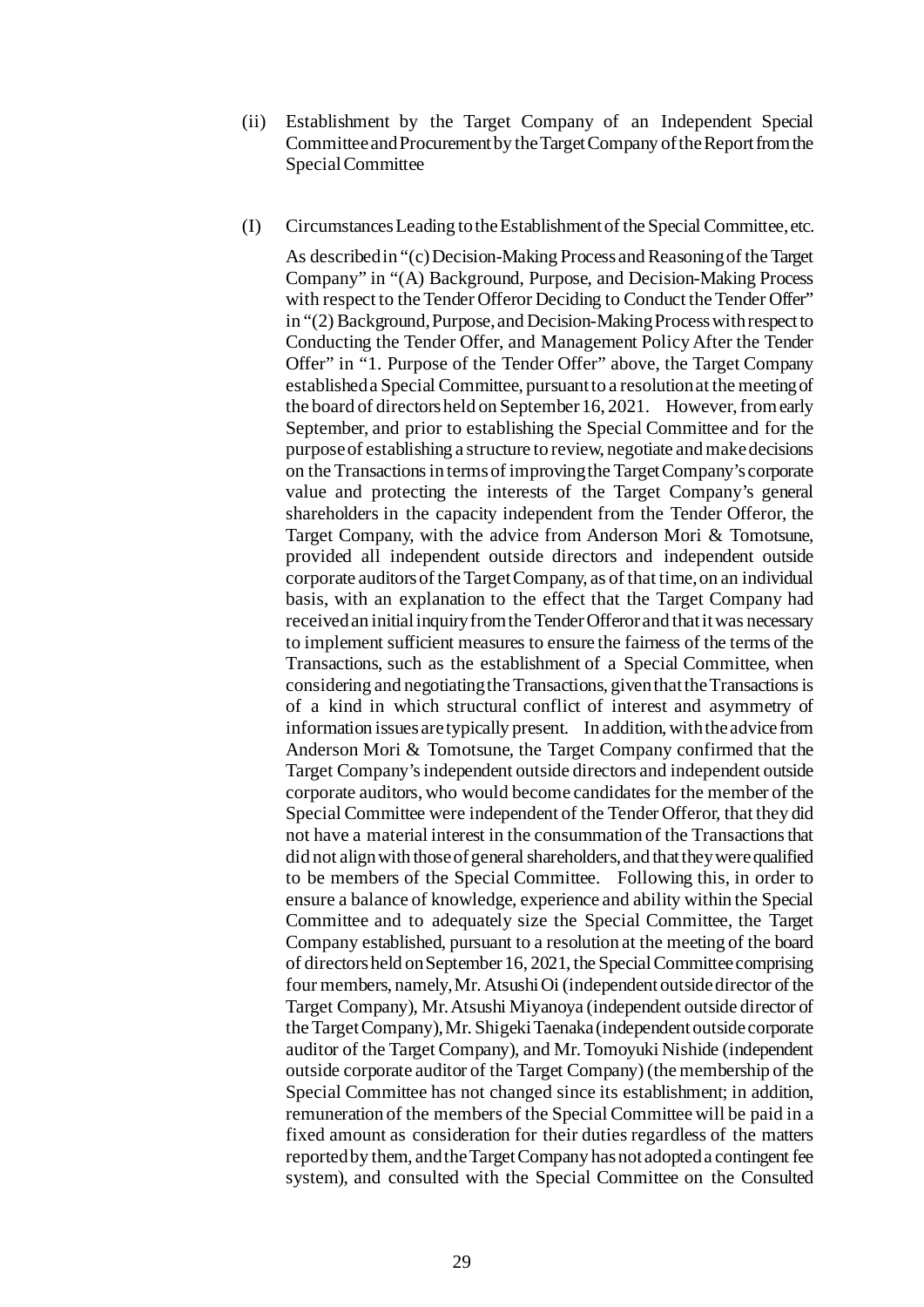Matters and requested it to submit the Report.

In addition, when establishing the Special Committee, the Target Company's board of directors resolved that (i) the decision-making of the Target Company's board of directors with respect to the Transactions will respect the content of the Special Committee's judgment as delegated by the Target Company's board of directors, and that in particular, if the Special Committee judges the terms of the Transactions to be inappropriate, the Target Company's board of directors will not the Transactions under those terms, (ii) when negotiating the Tender Offer Price and other terms of the Transactions with the Tender Offeror, the Target Company will make timely reports to the Special Committee and receive its opinions, instructions and requests at important junctures, (iii) the Special Committee may, as it considers necessary, appoint its own attorneys-at-law, valuation organization, certified public accountants, financial advisors, and other advisors at the Target Company's cost, (iv) the Special Committee may conduct investigations in connection with its duties (including asking questions and requesting explanations and advice from the officers and employees of the Target Company involved in the Transactions and the advisors of the Target Company involved in the Transactions, regarding matters of necessity for the Special Committee's duties) at the Target Company's cost, and (v) the Target Company grants to the Special Committee the authority to negotiate directly with the Tender Offeror regarding the Tender Offer Price and other terms of the Transactions, as necessary. Using the powers described above, the Special Committee appointed Nakamura, Tsunoda & Matsumoto as its own legal advisor, and Plutus as its own financial advisor on September 16, 2021.

Since, of the six directors of the Target Company, Mr. Toshiyuki Sonobe, Mr. Takashi Maruyama, and Mr. Takehiko Ota have held positions at the Tender Offeror in the past, the three directors of the Target Company other than such three directors stated above (namely, Mr. Hideki Tainaka, Mr. Atsushi Oi, and Mr. Atsushi Miyanoya) participated in deliberation and passed a resolution as stated above by unanimous approval at the Target Company's board of directors meeting stated above, from the standpoint of avoiding to the extent possible any possible impact of structural conflict of interest and asymmetry of information problems in the Transactions. All corporate auditors other than Mr. Hideo Horiguchi expressed their opinion that they have no objection to the resolution stated above at the board of directors meeting stated above. Since Mr. Hideo Horiguchi, a full-time corporate auditor of the Target Company, has held a position at the Tender Offeror in the past, he did not attend the board of directors meeting stated above and refrained from expressing his opinion from the standpoint of avoiding to the extent possible any possible impact of structural conflictof interest and asymmetry of information issues in the Transactions.

There is a possibility that the three directors who did not participate in the resolution, namely, Mr. Toshiyuki Sonobe, Mr. Takashi Maruyama, and Mr. Takehiko Ota, do not have special interests provided for in the Companies Act in relation to the proposal stated above. In that case, the quorum for the board of directors meeting may not have been satisfied in relation to that proposal, and therefore in order to ensure that a valid resolution that satisfies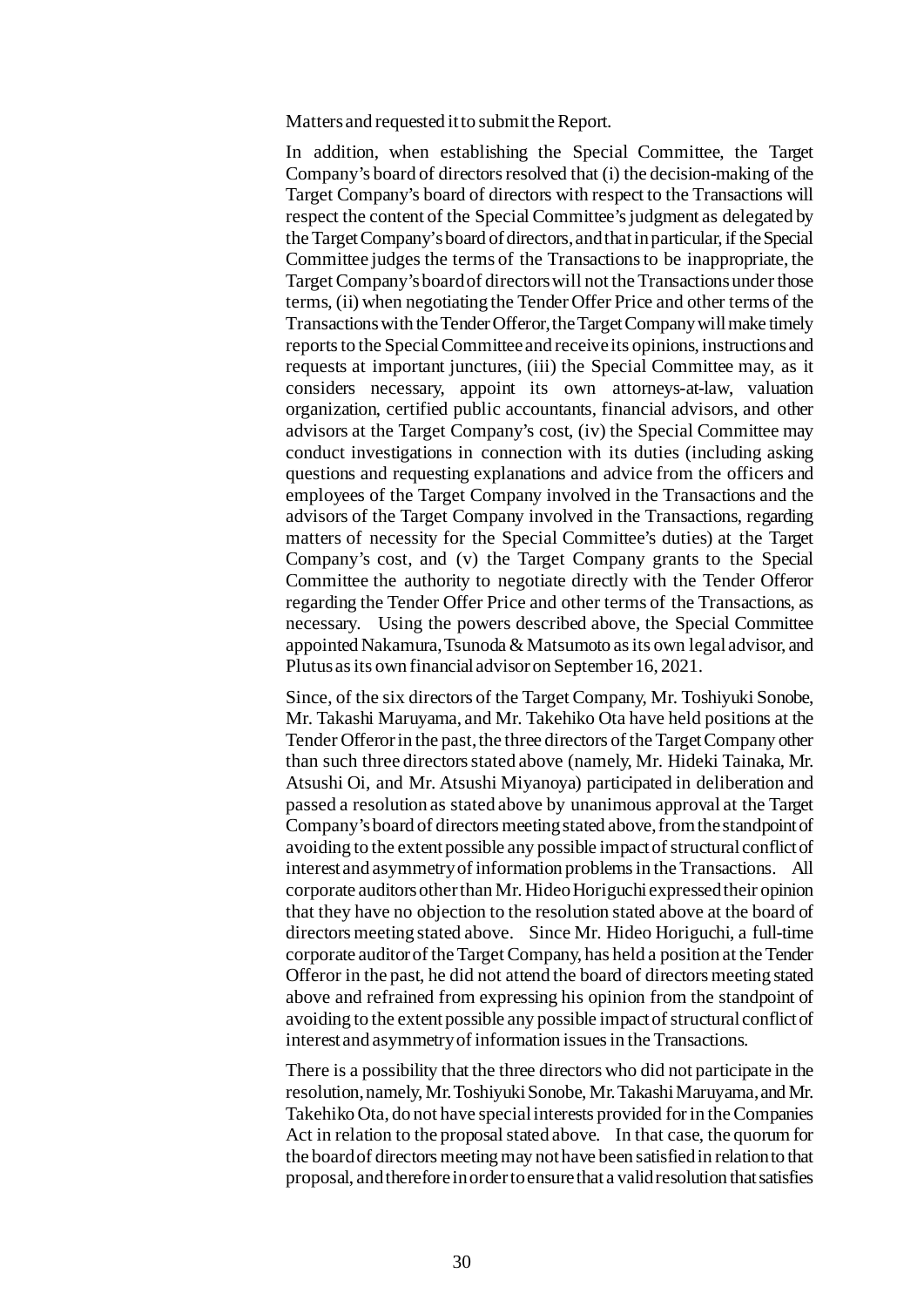the quorum under the Companies Act was made, four directors including Mr. Takehiko Ota (who, of the three directors who have held positions at the Tender Offeror in the past, has ceased to be employed by the Tender Offeror since June 2017 and whose position at the Tender Offeror immediately before his transfer to the Target Company was corporate auditor) conducted deliberation, and again took a vote on that proposal and passed a resolution by unanimous approval. All corporate auditors other than Mr. Hideo Horiguchi expressed their opinion that they have no objection to the resolution stated above at the board of directors meeting stated above. Since Mr. Hideo Horiguchi, a full-time corporate auditor of the Target Company, has held a position at the Tender Offeror in the past, he did not attend the board of directors meeting stated above and refrained from expressing his opinion from the standpoint of avoiding to the extent possible any possible impactof structural conflict of interest and asymmetry of information issues in the Transactions.

(II) Process of Review

The Special Committee held nine meetings for 17 hours in total during the period from September 16, 2021 to November 29, 2021 and carefully examined and discussed the Consulted Matters.

After first examining the independence, expertise, accomplishments, and other aspects of the candidates for legal advisor and financial advisor and third-party appraiser, the Special Committee appointed Nakamura, Tsunoda & Matsumoto as its legal advisor and Plutus as its financial advisor and third-party appraiser independent of the Tender Offeror and the Target Company on September 16, 2021. The Special Committee confirmed that Nakamura, Tsunoda & Matsumoto and Plutus are not parties affiliated with the Tender Offeror or the Target Company and do not have any material interest in the Transactions, including the Tender Offer, and that there are no other issues with respect to their independence in the Transactions.

In addition, the Special Committee approved the appointment of Nomura Securities, the Target Company's financial advisor and third-party appraiser, and Anderson Mori & Tomotsune, the Target Company's legal advisor, after confirming that they are not parties affiliated with the Tender Offeror or the Target Company and do not have any material interest in the Transactions, including the Tender Offer, and that there are no other issues with respect to their independence and expertise in the Transactions.

Furthermore, as stated in "(vii) Establishment of an Independent Structure for Review at the Target Company" below, the Special Committee confirmed that there is no concern with respect to the internal structure for reviewing the Transactions (including the scope of officers and employees of the Target Company involved in deliberating, negotiating, and making decisions regarding the Transactions) established by the Target Company from the standpoint of independence and fairness. Subsequently, the Special Committee examined measures that should be taken to ensure the fairness of procedures in the Transactions, taking into account the legal advice received from Nakamura, Tsunoda & Matsumoto and the opinions obtained from Anderson Mori & Tomotsune. Also, the Special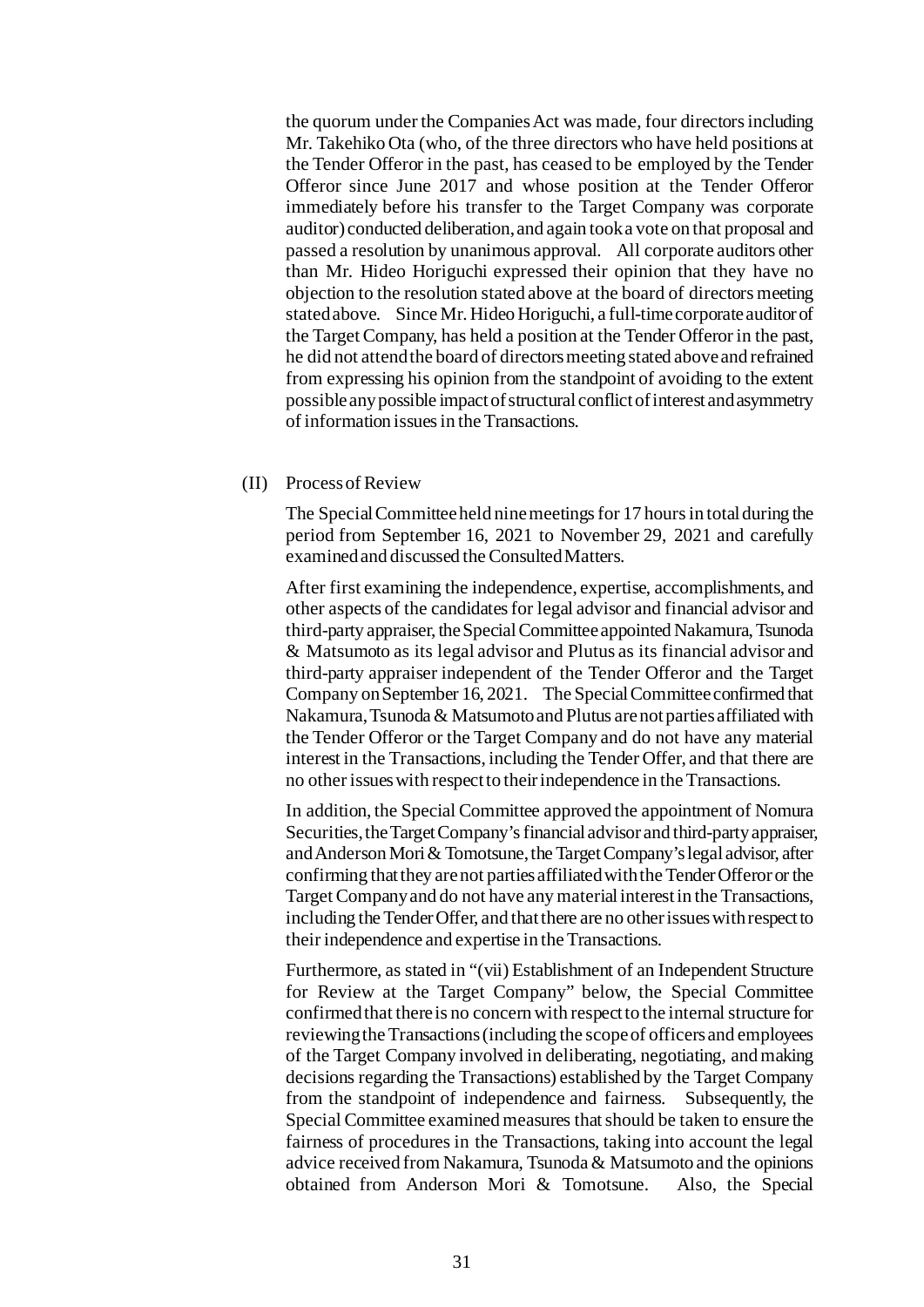Committee received an explanation from the Target Company regarding the details, material assumptions, and process of preparation of the Target Company's Business Plan, and confirmed and approved the rationality of those elements, taking into account the advice from a financial standpoint received from Plutus.

The Special Committee received explanations from the Target Company about matters such as the purpose and significance of the Transactions and effects on the Target Company's business to be caused by the Transactions, and held question-and-answer sessions regarding these matters. addition, the Special Committee presented questions to the Tender Offeror and held question-and-answer sessions with the Tender Offeror through interviews and questionnaires about matters such as the purpose and background of the Transactions and the management policy after the Transactions. Furthermore, in addition to the question-and-answer sessions above, the Special Committee presented questions to Mr. Toshiyuki Sonobe and Mr. Takehiko Ota and held question-and-answer sessions with them through interviews with respect to examining whether the Tender Offeror's proposal regarding the Transactions would contribute to enhancing the corporate value of the Target Company, even though Mr. Toshiyuki Sonobe and Mr. Takehiko Ota did not participate in the deliberation, negotiation, and decision-making regarding the Transactions at the Target Company, having determined that hearing the opinions of Mr. Toshiyuki Sonobe and Mr. Takehiko Ota, who play a central role in business execution as the Target Company's representative director and director, regarding the Transactions would contribute to the Special Committee's examination from the perspective of gathering information.

In addition, the Special Committee obtained the Share Valuation Report (Plutus) from Plutus, received an explanation from Plutus as to the matters such as the valuation methods of the Target Company's share value conducted by Plutus, major assumptions for each valuation method, and the results of valuation, and confirmed the rationality of those matters after holding question-and-answer sessions with Plutus. The Special Committee obtained the Fairness Opinion from Plutus and received an explanation and held question-and-answer sessions regarding the procedures towards issuing the Fairness Opinion and other matters. For the details of the Fairness Opinion obtained from Plutus by the Special Committee that the Tender Offer Price is fair to the holders of the Target Company Shares (other than the Tender Offeror and its affiliates) from a financial perspective, please refer to "(III) Summary of the Fairness Opinion" in "(iv) Procurement by the Special Committee of a Share Valuation Report and Fairness Opinion from an Independent Financial Advisor and Third-Party Appraiser" below.

Also, after the Target Company received the initial proposal from the Tender Offeror on September 30, 2021 for a Tender Offer Price of 2,000 yen per share, and each subsequent time that the Target Company received a further proposal from the Tender Offeror, the Special Committee was substantially involved in the negotiation process concerning the terms of the Transactions, including receiving timely reports from Nomura Securities, which was in charge of the negotiation with the Tender Offeror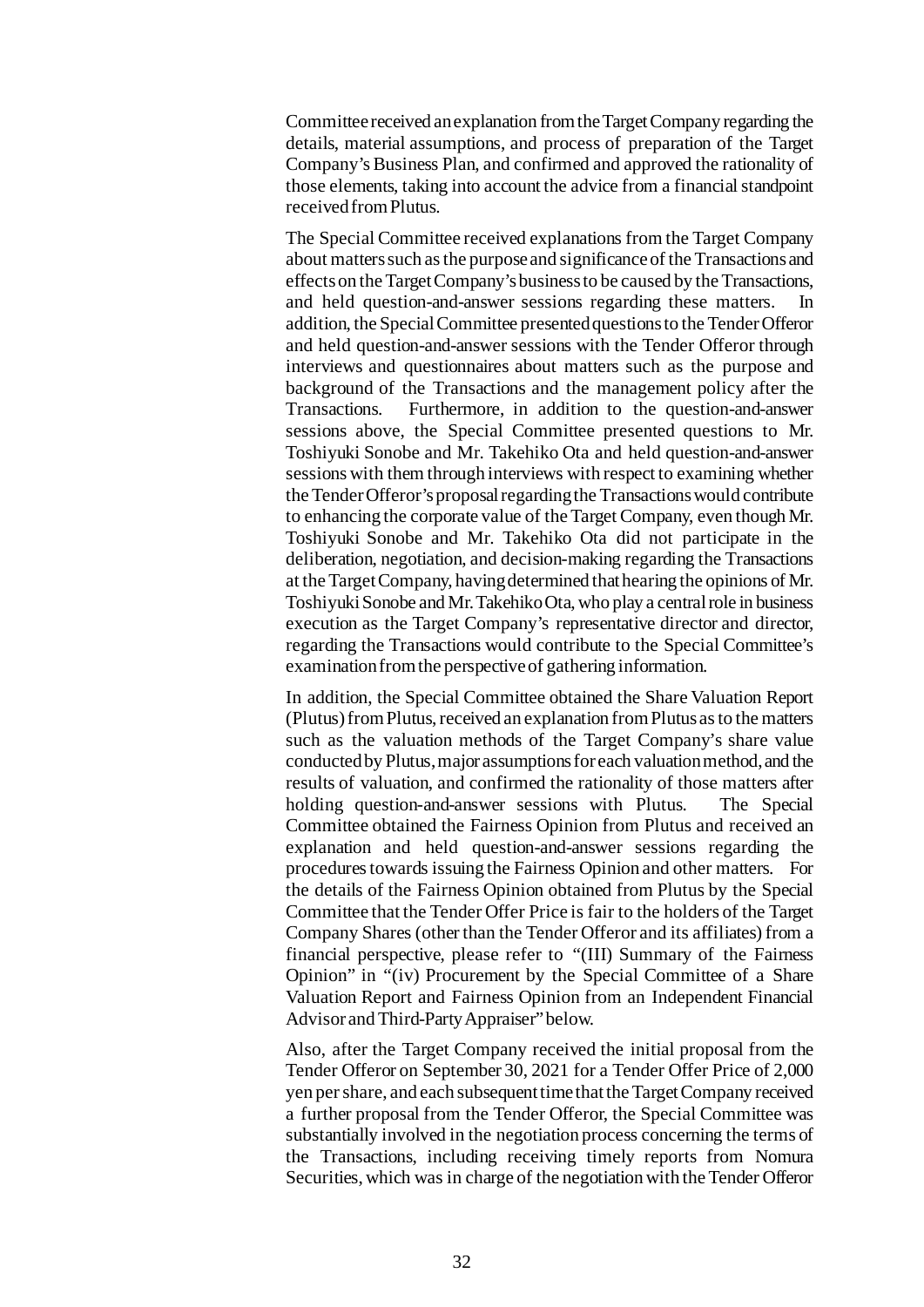on the Target Company's side, concerning matters such as the content of the relevant proposal and the progress of negotiations, deliberating and discussing the proposals based on the advice from a financial standpoint received from Plutus and the opinion from a financial standpoint received from Nomura Securities, receiving explanations from Nomura Securities regarding the negotiation policy with the Tender Offeror and the content of written responses in advance, expressing its opinion as necessary, giving approval after question-and-answer sessions, and providing instructions and requests to Nomura Securities. As a result, the Target Company received a final written response from the Tender Offeror on November 25, 2021 to set the Tender Offer Price at 2,200 yen per share, and reached an agreement with the Tender Offeror on November 29, 2021, including an agreement to set the Tender Offer Price at 2,200 yen per share.

Furthermore, the Special Committee has received multiple explanations from Nomura Securities regarding the content of the Target Company's Press Release with respect to the Tender Offer, which is to be disclosed or released by the Target Company, and has confirmed based on legal advice from Nakamura, Tsunoda & Matsumoto that sufficient information will be disclosed.

(III) Determinations

Based on the above, the Special Committee carefully discussed and deliberated the Consulted Matters in line with the legal advice received from Nakamura, Tsunoda & Matsumoto, the advice from Plutus from a financial standpoint and the content of the Share Valuation Report (Plutus) and the Fairness Opinion that it received from Plutus on November 29, 2021. Accordingly, as of the same date, the Special Committee submitted the Report substantially in the manner set out below based on the unanimous opinion of the committee members.

- (a) Matters reported
	- (i) The Special Committee believes that the Transactions will contribute to the enhancement of the corporate value of the Target Company and that the purposes of the Transactions are fair and reasonable.
	- (ii) The Special Committee believes that the fairness and appropriateness of the terms of the Transactions including the Tender Offer Price have been ensured.
	- (iii) The Special Committee believes that the interests of the shareholders of the Target Company have been adequately taken into account in the Transactions through fair procedures.
	- (iv) The Special Committee believes that the decisions by the board of directors of the Target Company regarding the Transactions (specifically, (a) the decision to express an opinion in support of the Tender Offer and recommending that the shareholders of the Target Company tender their shares in the Tender Offer, and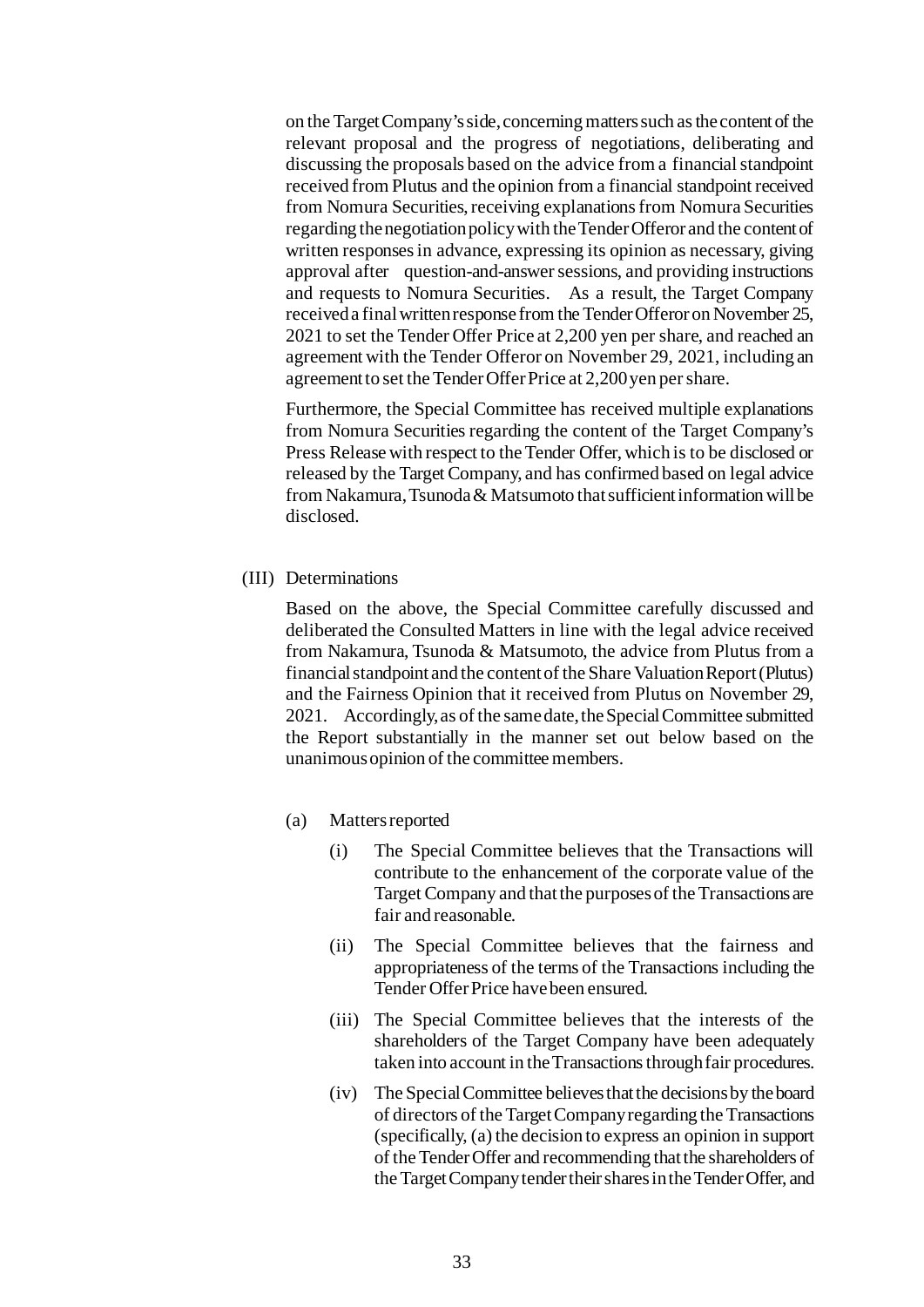(b) decisions pertaining to procedures to make the Target Company a wholly-owned subsidiary by way of Demand for Shares Cash-Out or Share Consolidation to be conducted after the Tender Offer as part of the Transactions) would not be disadvantageous to the minority shareholders of the Target Company.

- (v) The Special Committee believes that it is appropriate for the board of directors of the Target Company to express an opinion in support of the Tender Offer and expressing an opinion to the effect that it recommends that the shareholders of the Target Company tender their shares in the Tender Offer.
- (b) Deliberations
	- (i) For the following reasons, the Special Committee believes that the Transactions will contribute to the enhancement of the corporate value of the Target Company and that the purposes of the Transactions are fair and reasonable.
		- The following views were indicated by the management team of the Target Company in response to the proposal by the Tender Offeror: (A) that the Tender Offeror understands the target business and it is expected that becoming a wholly-owned subsidiary of the Tender Offeror through the Transactions will create an environment in which the Target Company will be able to focus on business activities such as office building development and office building management without undue concern for temporary cost increases or the possibility of making leading investments that do not directly result in profits for the Target Company; (B) that the logistics center business is an area requiring further study after the Transactions given that the management team believes that the Target Company can achieve synergies that have been unable to conceive in its current form by utilizing the insight and know-how of the Tender Offeror Group as a logistics services provider, that the Target Company itself has determined "providing ecofriendly buildings to the next generation" as one of its materialities (priority issues), and that by strengthening coordination between the Target Company and the Tender Offeror the management team believes it would be possible to expand and enhance the business domains of the Target Company that relate to reducing environmental impacts; (C) that if after the Transactions the Target Company is able to achieve even closer coordination and information sharing with the Tender Offeror than currently, the management team believes it will be possible to further promote expansion of its business in overseas regions; (D) that although the Transactions are expected to result in a deterioration in direct funding terms due to a downgraded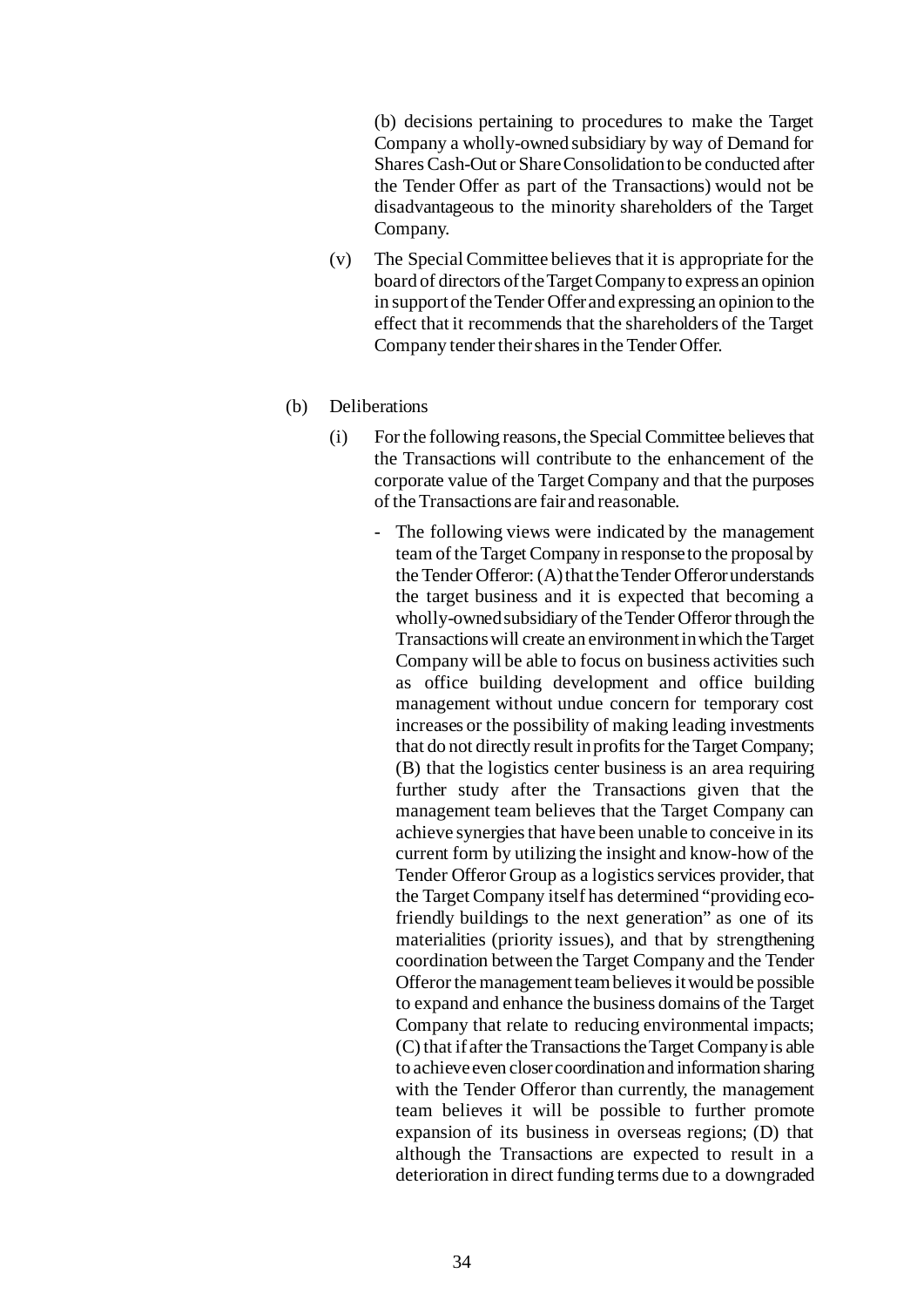credit rating, the management team expects that the broad network of financial institutions and high degree of insight into financing methods possessed by the Tender Offeror Group will result in a positive effect for indirect finance that exceeds the negative effect for direct finance, and that the management team expects that using the credit line of the Tender Offeror Group after the Transactions will lead to expanded investment opportunities such as acquisition of large-scale properties located in central Tokyo; (E) that because the Target Company currently has independence as a listed company and endeavors not to create any conflict of interests between its parent company the Tender Offeror and other minority shareholders, there are parts of their respective management resources that are duplicated, and the management team believes that after the Transactions it will be possible to utilize and share and achieve optimization of their mutual management resources; and (F) that the management team can understand why the proposal was made at this time given the recent trends such as globalization of share markets and revisions of the market categories of the TSE.

- Meanwhile, while the management team of the Target Company believes as described above that the Transactions may result in a certain degree of negative outcomes, such as deterioration in funding terms for direct finance due to a downgraded credit rating and issues relating to human resources such as hiring and employee motivation issues due to the delisting as part of the Transactions, the management team expects that after the Transactions it is also possible for the Target Company to be differentiated and clarified as a core business of thereal estate business of the Tender Offeror Group and will thereby also be able to adopt a position in which it is able to assert itself to a certain degree within the Tender Offeror Group, and that in addition to this the sharing of more opportunities forinitiatives such as personnel exchanges and employee education will lead to a skilling-up of the employees of the Target Company and contribute to maintaining and improving motivation.
- The management team has concerns related to issues such as the level of commercial trust as owner that the Target Company is known for as a listed company being diminished when soliciting tenants for leased offices after the Transactions, but the management team believes that as countermeasures against this it will be more important than ever to utilize the name of the Tender Offeror Group as necessary and to improve the name recognition and brand value of the Tender Offeror Group and maintain its financial soundness.
- The Special Committee is able to understand all of the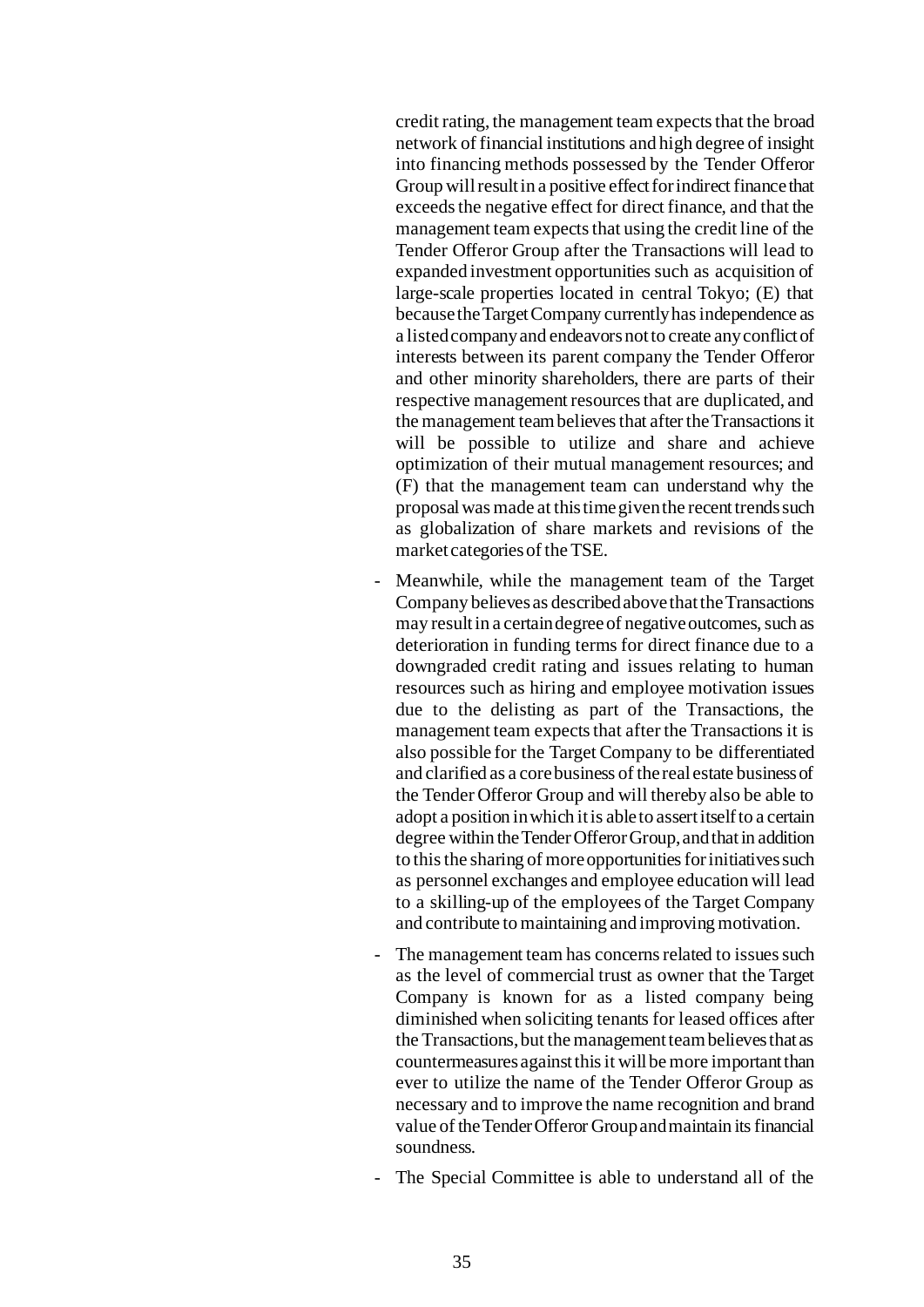views of the management team of the Target Company related to the advantages and disadvantages of the Transactions as set out above, and based on the explanation by the Tender Offeror to the effect that it will adopt a basic policy of respecting the current management team of the Target Company after the Transactions in respect of management policies, management team structure, and governance, and that the Tender Offeror is not contemplating making any material changes regarding management policies or the like, the Special Committee believes that the Transactions would contribute to the enhancement of the corporate value of the Target Company and that the purposes of the Transactions are fair and reasonable because, as a result of comprehensively taking into account the advantages and disadvantages described above, the Special Committee expects that delisting the Target Company through the Transactions would make it possible to engage in investment and development activities from a long-term perspective, and that achieving mutual utilization and optimization of management resources by becoming a wholly-owned subsidiary of the Tender Offeror Group would enable the Target Company to further realize management in line with its management philosophy of "constructing buildings, creating towns, and pioneering the new era" such as by making it possible for the Target<br>Company to make large-scale investments and Company to make large-scale investments developments or investments in new areas and regions that are difficult for the Target Company to accomplish on its own.

(ii) For the following reasons, the Special Committee believes that fair procedures have been taken from the perspective of securing the interests of general shareholders and that the interests of the shareholders of the Target Company have been adequately taken into account in the Transactions through fair procedures: (A) the independent Special Committee was established by the Target Company and is considered to be functioning effectively; (B) the Special Committee has obtained independent expert advice from outside experts and also considers that the Target Company has obtained independent expert advice from outside experts; (C) the Special Committee and the Target Company have obtained share price valuation reports, etc. from independent third-party appraisers with expertise as the basis for their decisions regarding the Transactions; (D) the Target Company developed a system that enables it to examine, negotiate, and otherwise handle the Transactions from a standpoint independent from the Tender Offeror and which excludes interested directors, etc. from the examination and negotiation processes regarding the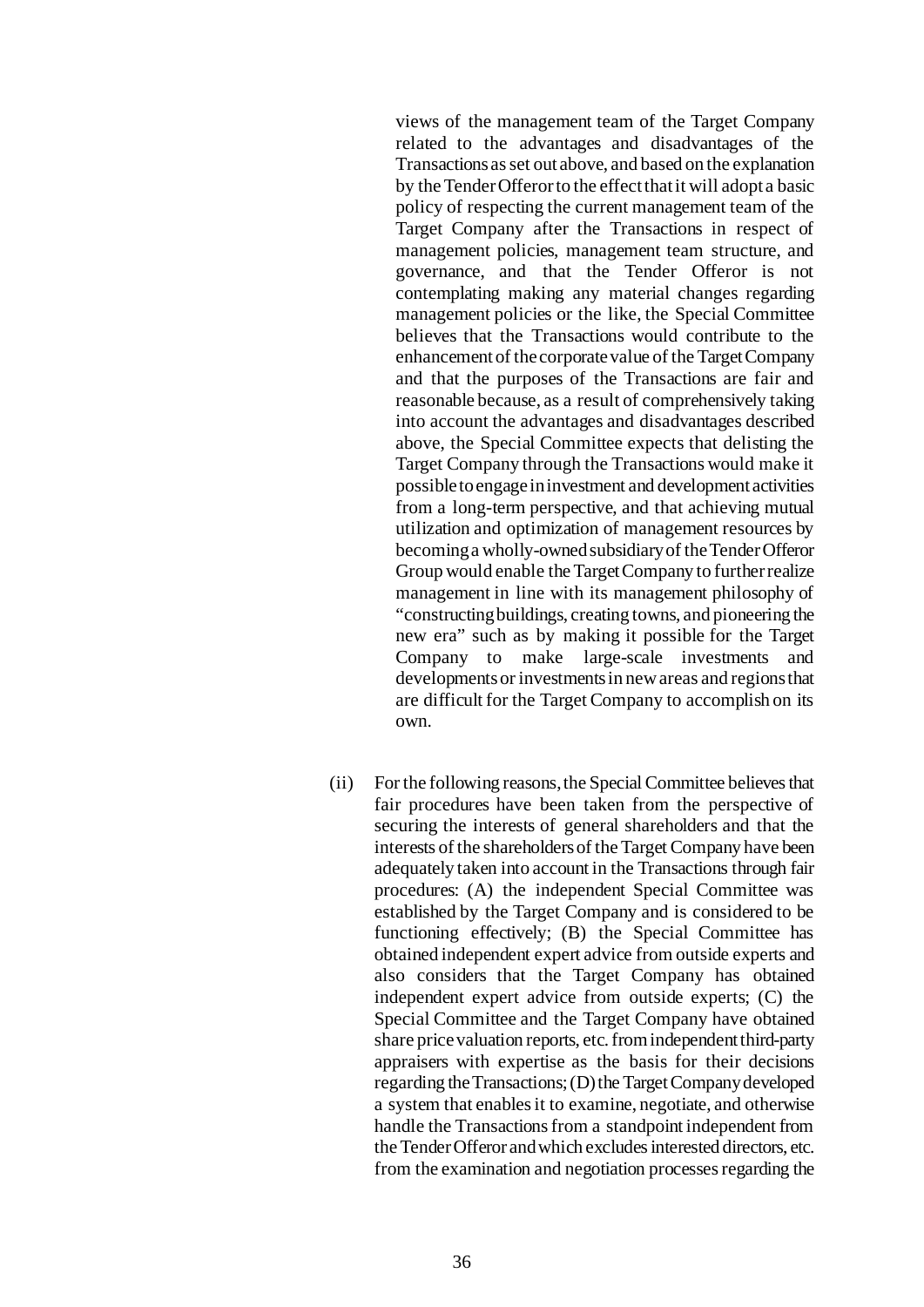Transactions to the extent possible; (E) it is considered that a so-called indirect market check was conducted as part of the Tender Offer; (F) it is considered that opportunities will be secured for appropriate decision-making in the Tender Offer by general shareholders based on adequate information; and (G) it is considered that practical measures considered desirable to eliminate coerciveness from the Transactions have been taken and that coerciveness has been eliminated from the Transactions.

Further, although it is not planned to impose a so-called "majority of minority" condition in the Tender Offer, the Special Committee believes that imposing such a condition would cause the completion of the Tender Offer to become uncertain and thereby instead possibly not contribute to the interests of minority shareholders who desire to tender their shares in the Tender Offer, and that, in addition, since adequate other measures to ensure fairness have been taken, not imposing such a condition would of itself not diminish the fairness of the procedures in the Transactions.

- (iii) For the following reasons, the Special Committee believes that the method of the Transactions and the type of purchase consideration are appropriate and that the fairness and appropriateness of the Tender Offer Price has been secured.
	- The acquisition method in this Transaction of conducting the Tender Offer as the first stage and then conducting a squeeze-out through the Shares Cash-Out Demand or the Share Consolidation as the second stage is one of the typical methods adopted in transactions like the Transactions in which a parent company makes a target company its wholly-owned subsidiary. Further, in light of the fact that the Tender Offeror and the Target Company have different businesses and that it will be possible to avoid a risk of a fall in share price of the Tender Offeror, the Special Committee believes that the type of purchase consideration is also appropriate in that cash will be delivered as the purchase consideration rather than shares of the Tender Offeror being delivered as consideration in a one-stage transaction like a share exchange (*kabushiki kokan*).
	- The Special Committee finds that there are no unreasonable points in particular in the formulation process and content of the business plan of the Target Company that forms an assumption in the calculations using DCF Analysis in the Share Valuation Report (Plutus) and the calculations using DCF Analysis in the Share Valuation Report (Nomura Securities).
	- As no unreasonable points in particular can be found in respect of the methods or content of the calculations in the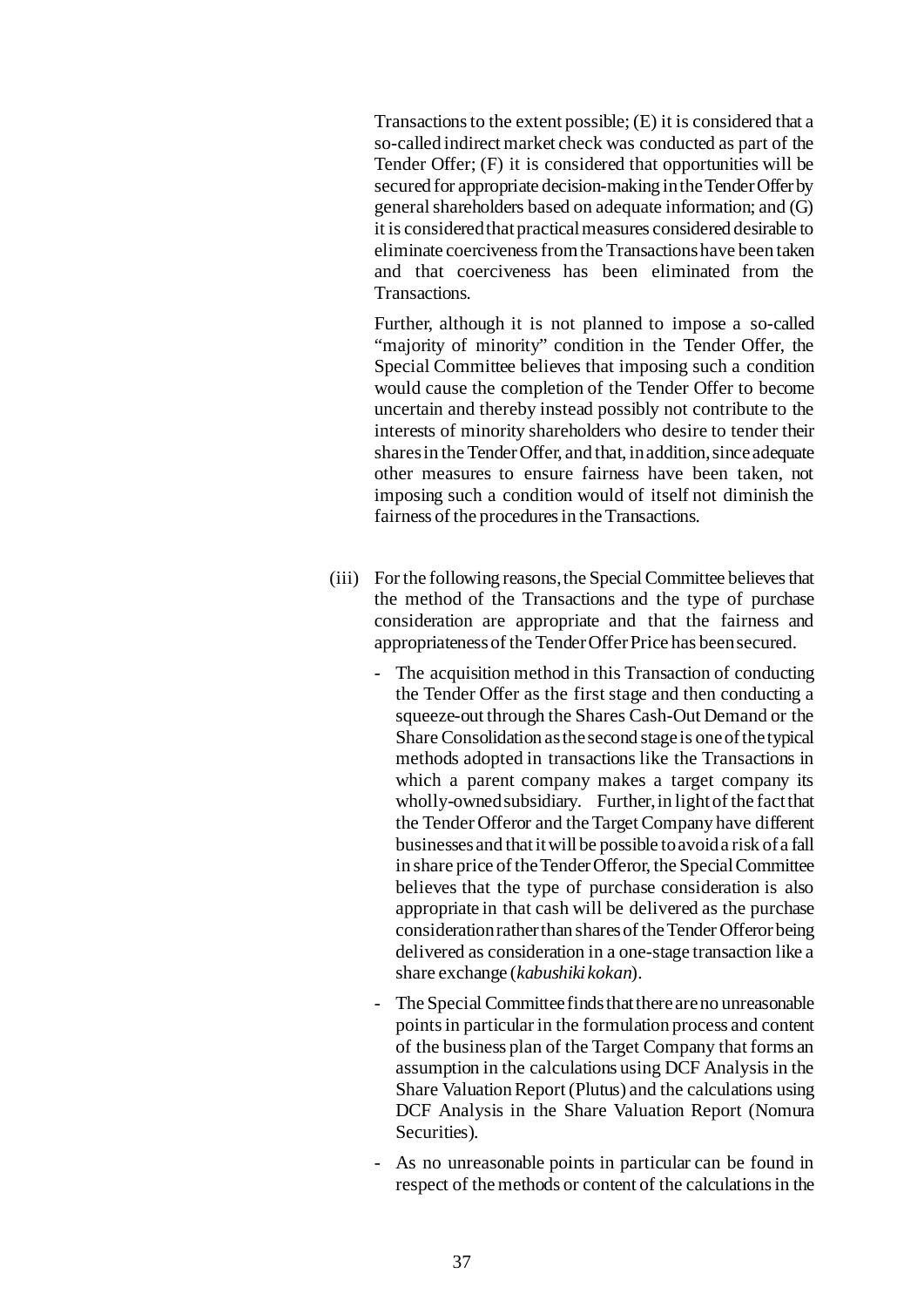Share Valuation Report (Plutus) and it is judged to be reliable, the Special Committee finds that the Tender Offer Price is a price that exceeds the calculation results obtained by the market price method and comparable companies method by Plutus and is within the scope of the calculation results obtained by DCF Analysis.

- It is considered that the level of the premium in the Tender Offer Price exceeds the average and median of premiums added in similar examples (meaning examples of tender offers by parent companies toward listed subsidiaries that were publicly announced between June 28, 2019 (the date the "Fair M&A Guidelines" formulated by the Ministry of Economy, Trade and Industry was announced in June 2019) and September 30, 2021).
- The Special Committee is substantively involved in the consultation and negotiation processes between the Target Company and the Tender Offeror relating to the terms of the Transactions such as the Tender Offer Price, and it is considered that earnest negotiations have taken place after securing a situation in which reasonable efforts are made with the aim of the Transactions being conducted under terms and conditions that are as advantageous as possible for general shareholders—namely, a situation that can be considered the same as a transaction between independent parties.
- The Special Committee has received the Fairness Opinion from Plutus, and the Fairness Opinion contains an opinion by Plutus to the effect that the Tender Offer Price is fair from a financial perspective for the minority shareholders of the Target Company. The Special Committee finds that there are no unreasonable points in particular in the issuance process or content of the Fairness Opinion, and that the appropriateness of the Tender Offer Price is supported by the Fairness Opinion as well.
- The Target Company plans to continue its business as a going concern even after the Transactions, and therefore the Special Committee believes it is reasonable not to place importance on the adjusted net asset value when examining the share price of the Target Company.
- For reasons such as the following, the Special Committee believes that the fairness and appropriateness of the Tender Offer Price is secured: the Tender Offer Price exceeds the upper limit of the calculation results obtained by the market price method and the comparable companies method and is within the scope of the calculation results obtained by DCF Analysis in the Share Valuation Report (Plutus); the level of the premium on the market value of the Target Company Shares added in the Tender Offer Price exceeds the average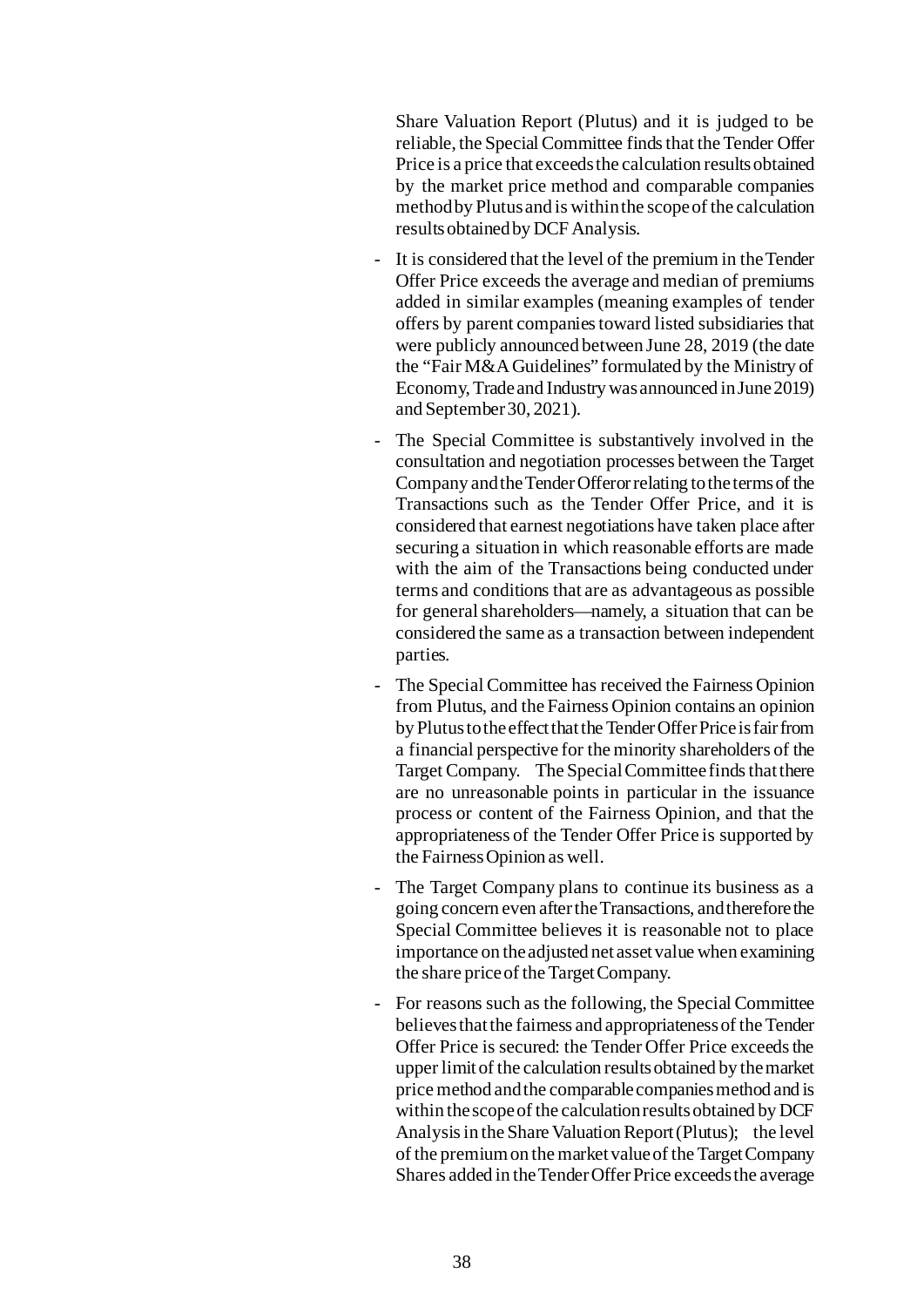and median of premiums added in similar examples; an agreement was reached between the Target Company and the Tender Offeror following earnest negotiations after securing a situation that can substantively be considered the same as a transaction between independent parties; and the Fairness Opinion includes an opinion to the effect that the Tender Offer Price is fair from a financial standpoint for the minority shareholders of the Target Company.

- (iv) For the following reasons, the Special Committee believes that the decisions by the board of directors of the Target Company regarding the Transactions (specifically, (a) the decision to express an opinion in support of the Tender Offer and recommending that the shareholders of the Target Company tender their shares in the Tender Offer, and (b) decisions pertaining to procedures to make the Target Company a wholly-owned subsidiary by way of the Demand for Shares Cash-Out or the Share Consolidation to be conducted after the Tender Offer as part of the Transactions) would not be disadvantageous to the minority shareholders of the Target Company: as described in (i) above it is considered that the Transactions would contribute to the enhancement of the corporate value of the Target Company and that the purposes of the Transactions are fair and reasonable; as described in (ii) above it is considered that the interests of the shareholders of the target Company have been adequately taken into account in the Transactions through fair procedures; and as described in (iii) above the fairness and appropriateness of the terms of the Transactions have been ensured.
- (v) For the following reasons, the Special Committee believes it is appropriate that the board of directors of the Target Company expresses an opinion in support of the Tender Offer and recommending that the shareholders of the Target Company tender their shares in the Tender Offer: as described in (i) above, it is considered that the Transactions would contribute to the enhancement of the corporate value of the Target Company and that the purposes of the Transactions are fair and reasonable; as described in (ii) above it is considered that the interests of the shareholders of the Target Company have been adequately taken into account in the Transactions through fair procedures; as described in (iii) above the fairness and appropriateness of the terms of the Transactions have been ensured; and as described in (iv) above the decisions by the board of directors of the Target Company regarding the Transactions would not be disadvantageous to the minority shareholders of the Target Company.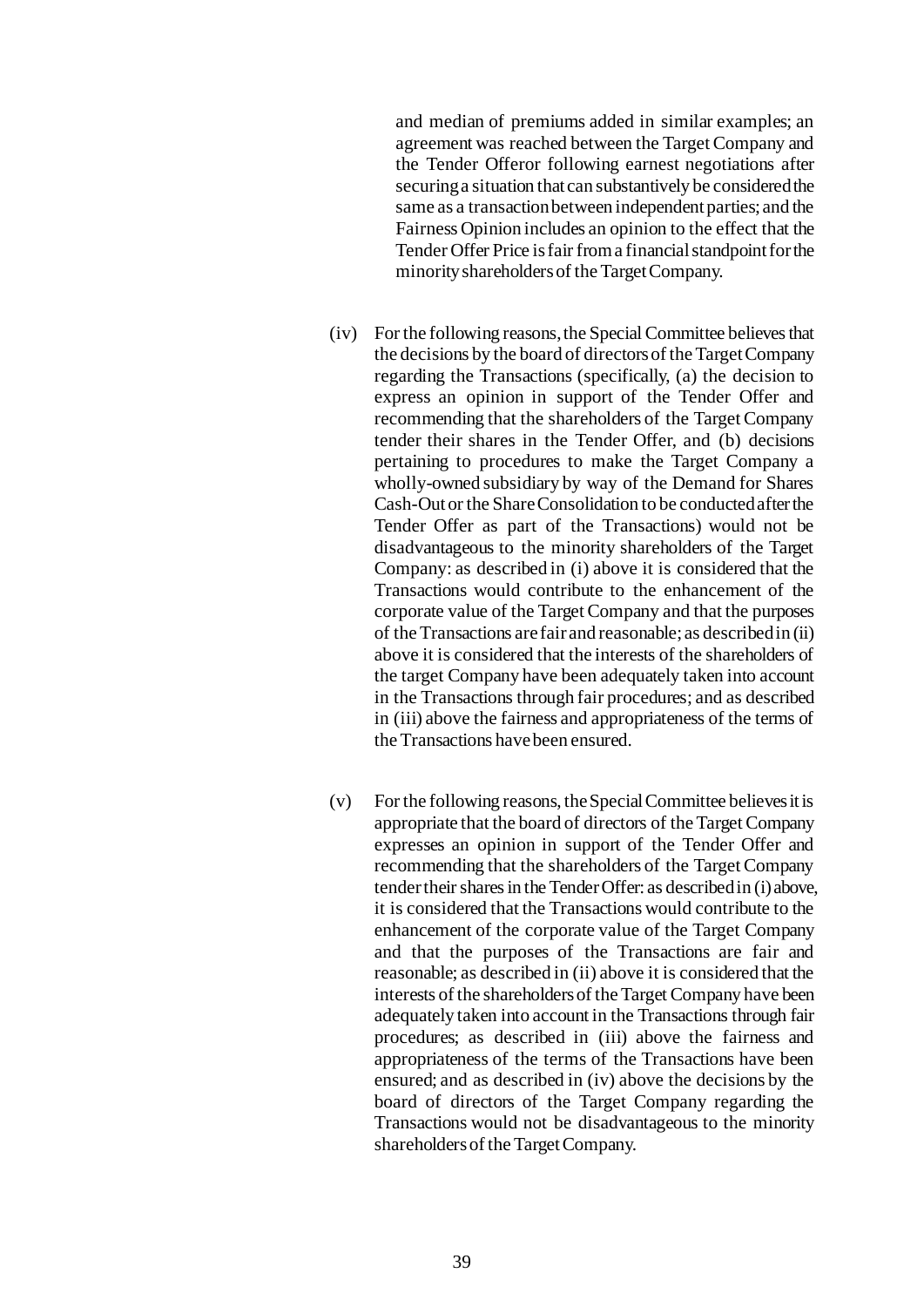(iii) Procurement by the Special Committee of Advice from an Independent Legal Advisor

As stated in "(ii) Establishment by the Target Company of an Independent Special Committee and Procurement by the Target Company of the Report from the Special Committee" above, the Special Committee appointed Nakamura, Tsunoda & Matsumoto as its own legal advisor independent from the Target Company and the Tender Offeror, from which it receives legal advice, including advice regarding measures to be taken to ensure the fairness of the procedures for the Transactions and the method and process of deliberation of the Special Committee for the Transactions.

Nakamura, Tsunoda & Matsumoto is not a party affiliated with the Target Company or the Tender Offeror and does not have any material interest in the Transactions, including the Tender Offer. For other information regarding the independence of Nakamura, Tsunoda & Matsumoto, please see "(II) Process of Review" in "(ii) Establishment by the Target Company of an Independent Special Committee and Procurement by the Target Company of the Report from the Special Committee" above.

- (iv) Procurement by the Special Committee of a Share Valuation Report and Fairness Opinion from an Independent Financial Advisor and Third-Party Appraiser
- (I) Name of the Appraiser and its Relationship with the Target Company and the Tender Offeror

To ensure fairness in the terms of the Transactions, including the Tender Offer Price, in considering the Consulted Matters, the Special Committee asked Plutus, its financial advisor and third-party appraiser independent of the Target Company and the Tender Offeror, to conduct a valuation of the Target Company Shares and a financial analysis to accompany it, as well as to present the Fairness Opinion, and obtained the Share Valuation Report (Plutus) and Fairness Opinion on November 29, 2021.

Plutus is not a party affiliated with the Target Company or the Tender Offeror and does not have a material interest in the Transactions, including the Tender Offer. The remuneration of Plutus for the Transactions does not include contingency fees to be paid subject to a condition such as the completion of the Transactions.

(II) Summary of Valuation of the Target Company Shares

Plutus considered the methods to be used for calculating the share value of the Target Company Shares from among multiple calculation methods and ultimately calculated it using the following methods: (a) the market price method, because the Target Company Shares are listed on the First Section of the Tokyo Stock Exchange, (b) the comparable company method, because there are several listed companies it can compare the Target Company to and analytical inference of the share value of the Target Company based on comparable companies is possible, and (c) DCF Analysis, to reflect future business activity conditions of the Target Company in the calculation, based on the premise that the Target Company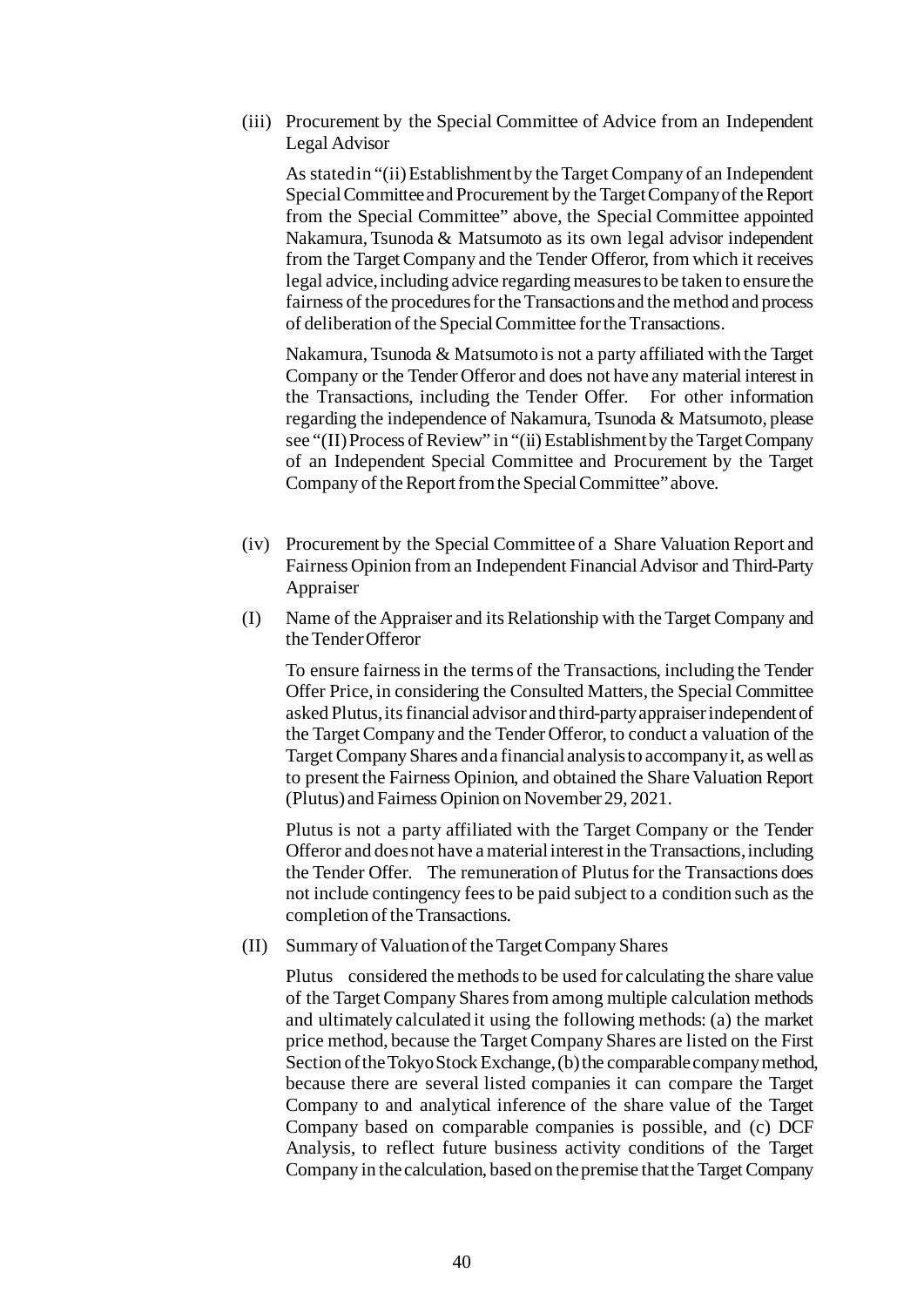is a going concern and from the perspective that it would be appropriate to evaluate the Target Company Shares from various aspects.

According to the Share Valuation Report (Plutus), the range of values per Target Company Share calculated by each of the above methods is as follows.

Market price method: From 1,464 yen to 1,533 yen

Comparable company method: From 1,011 yen to 1,681 yen

DCF Analysis: From 1,602 yen to 2,911 yen

The range of values per Target Company Share obtained from the market price method is 1,464 yen to 1,533 yen, which is calculated based on 1,489 yen, the closing price of the Target Company Shares quoted on the First Section of the Tokyo Stock Exchange as of the evaluation reference date of November 29, 2021 and 1,522 yen, 1,533 yen, and 1,464 yen, the simple average closing prices over the one-month, three-month, and six-month periods, respectively.

The range of values per Target Company Share obtained from the comparable company method is 1,011 yen to 1,681 yen, which is derived by evaluating the Target Company's share value by selecting Tokyo Tatemono Co., Ltd., HEIWA REAL ESTATE CO., LTD., and Keihanshin Building Co., Ltd. as listed companies engaged in businesses that are relatively similar, albeit not completely identical, to those that the Target Company operates and using multiples of PBR (price book-value ratio), adjusted PBR (multiples of the adjusted net asset value (net asset value reflecting market value after taking into account tax on leased real estate) against share prices), EBIT (earnings before interest and tax), and EBITDA (earnings before interest, tax, depreciation, and amortization) to value the Target Company Shares.

The range of values per Target Company Share obtained from the DCF Analysis is 1,602 yen to 2,911 yen, which is derived by evaluating the Target Company's share value as calculated by discounting to the present value at a certain discount rate, the free cash flow that the Target Company is expected to generate based on revenue forecasts and investment plans set out in the Target Company's business plan for the period of seven fiscal years from the fiscal year ending March 2022 to the fiscal year ending 2028, as well as other factors such as publicly available information. The weighted average cost of capital is used to calculate the discount ratio and 3.0% to 3.5% is adopted as the discount ratio. In calculating the terminal value, the perpetual growth method has been adopted. The perpetual growth rate used to value the Target Company Shares is 0%.

The financial forecast based on the Target Company's Business Plan used by Plutus as a premise for the calculation under the DCF Analysis is as shown below. The Target Company's Business Plan used by Plutus in the calculation covers a certain fiscal year in which significant increases in profits year-on-year are expected. Specifically, while a decrease in the net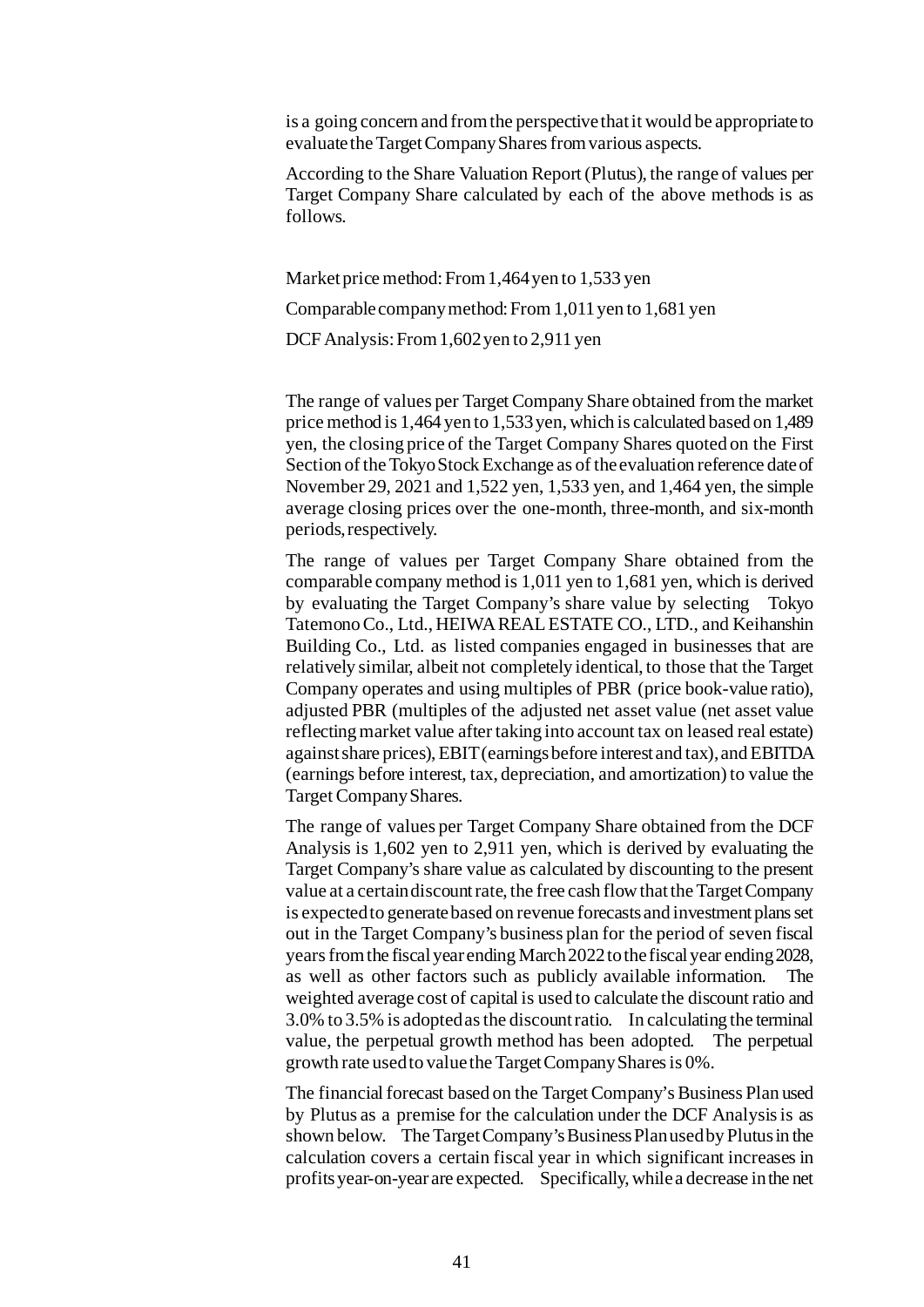income attributable to the shareholders of the parent company is expected in the fiscal year ending March 2024 since extraordinary losses resulting from losses related to the reconstruction of buildings held by the Target Company are expected in that fiscal year, a significant increase is expected in the fiscal year ending March 2025due to the dissipation of such transient factor and the contribution of the newly constructed buildings through the fiscal period, among other factors. While free cash flow is expected to become negative because large-scale investment, including investment in large buildings in Japan, is expected to continue over the period from the fiscal year ending March 2023 to the fiscal year ending March 2027, free cash flow is expected to become positive in the fiscal year ending March 2028 due to the decrease in investment cash flow, because large-scale investment will come to an end.

The expected synergies achieved by carrying out the Transactions are not reflected in the financial forecasts below, because it is difficult to make a detailed estimate of their effects on revenues at the present time, and only the effects of reduction in listing-related expenses are considered. As stated in "(B) Establishment by the Target Company of an Independent Special Committee and Procurement by the Target Company of the Report from the Special Committee" above, the special committee has confirmed the business plan in terms of the reasonableness of its details, material assumptions, and the preparation process.

(Unit: million yen)

|                      | Y. E. March<br>2022<br>(six-month | Y. E. March<br>2023 | Y. E. March<br>2024 | Y. E. March<br>2025 |
|----------------------|-----------------------------------|---------------------|---------------------|---------------------|
|                      | period)                           |                     |                     |                     |
| Operating<br>revenue | 20,943                            | 44,905              | 44,900              | 46,905              |
| Operating profit     | 4,257                             | 12,758              | 12,797              | 14,979              |
| <b>EBITDA</b>        | 8,877                             | 20,759              | 20,092              | 23,892              |
| Free Cash Flow       | 7,891                             | $-35,340$           | $-23,454$           | $-7,845$            |

|                          | Y. E.<br>March<br>2026 | Y. E.<br>March<br>2027 | Y.E.<br>March<br>2028 |
|--------------------------|------------------------|------------------------|-----------------------|
| <b>Operating revenue</b> | 49,326                 | 51,851                 | 54,269                |
| Operating profit         | 15,622                 | 17,043                 | 18,520                |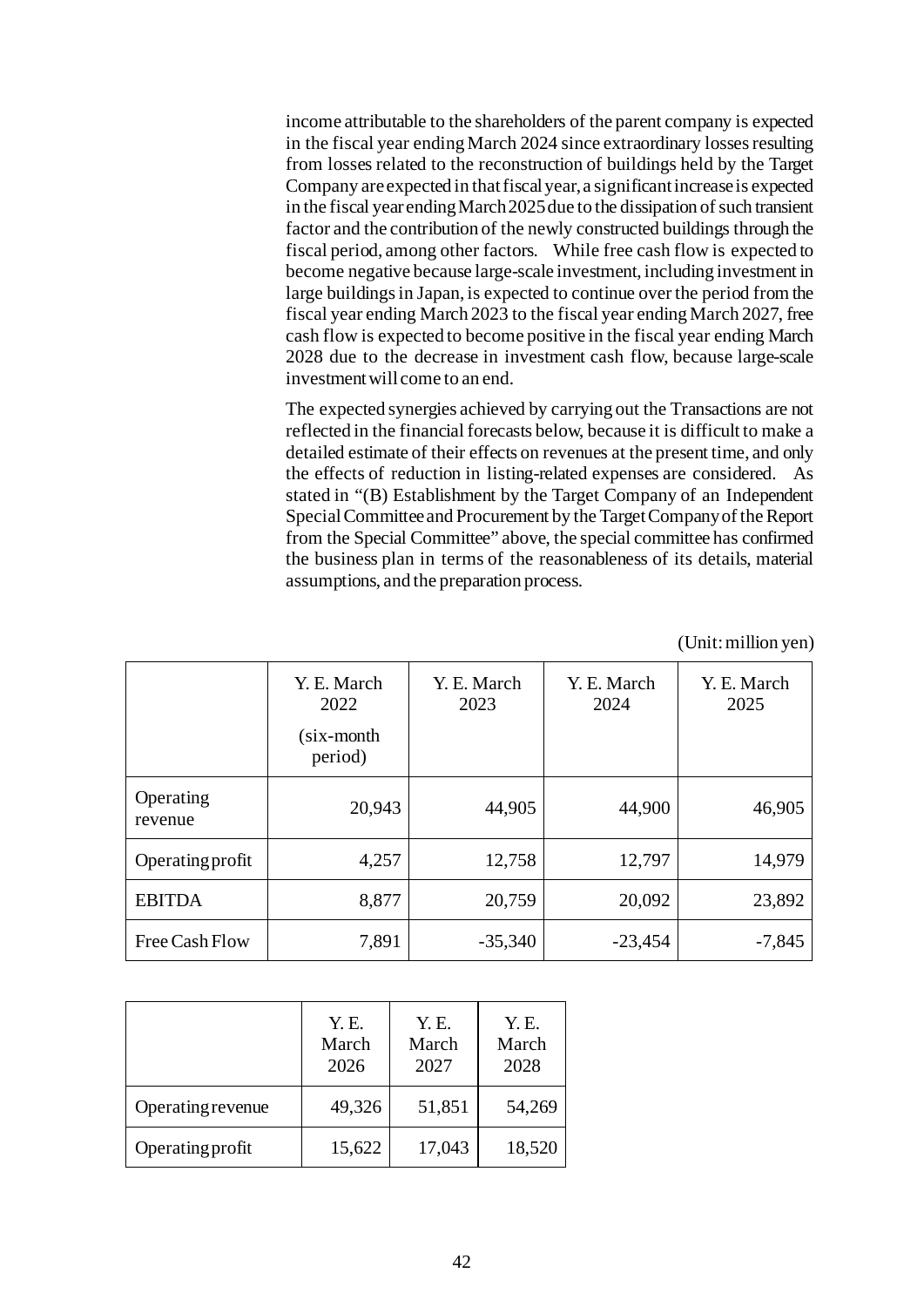| <b>EBITDA</b>  | 25,203    | 27,581    | 29,778 |
|----------------|-----------|-----------|--------|
| Free Cash Flow | $-24,788$ | $-10,555$ | 15,132 |

### (III) Summary of the Fairness Opinion

The Special Committee has received from Plutus, as of November 29, 2021, a Fairness Opinion to the effect that a price of 2,200 yen per share as the Tender Offer Price is fair to the holders of the Target Company Shares (other than the Tender Offeror and its affiliates) from a financial perspective (see Note 2). According to Plutus, this Fairness Opinion expresses the opinion that the price of 2,200 yen per share as the Tender Offer Price is fair to minority holders of the Target Company Shares from a financial perspective in light of the results of the valuations of the Target Company Shares based on the Target Company's business prospects, among other factors. Further, this Fairness Opinion was issued (a) based on the results of the valuations of the Target Company Shares conducted by Plutus upon Plutus obtaining from the Target Company disclosures of information, such as current status and prospects of the business of the Target Company Group, together with explanations therefor from the Target Company, in addition to holding question-and-answer sessions with the Target Company about the summary, background, and purpose of the Tender Offer, and examination of the business environment, economy, market, financial circumstances and other factors surrounding the Target Company Group within the scope deemed necessary by Plutus and (b) after reviewing processes conducted by a review board independent from Plutus's engagement team.

(v) Advice from an Independent Legal Advisor at the Target Company

As stated in "(ii) Establishment by the Target Company of an Independent Special Committee and Procurement by the Target Company of the Report from the Special Committee" above, the Target Company appointed Anderson Mori & Tomotsune as its legal advisor independent of the Target Company and the Tender Offeror, from which it received legal advice on measures that should be taken to ensure the fairness of procedures in the Transactions, the procedures for the Transactions, and the method and process of decision-making by the Target Company regarding the Transactions and other legal advice.

Anderson Mori & Tomotsune is not a party affiliated with the Target Company or the Tender Offeror and does not have a material interest in the Transactions, including the Tender Offer.

- (vi) Procurement by the Target Company of a Share Valuation Report from an Independent Financial Advisor and Third-Party Appraiser
- (I) Name of the Appraiser and its Relationship with the Target Company and the Tender Offeror

To ensure fairness in the decision-making regarding the Tender Offer Price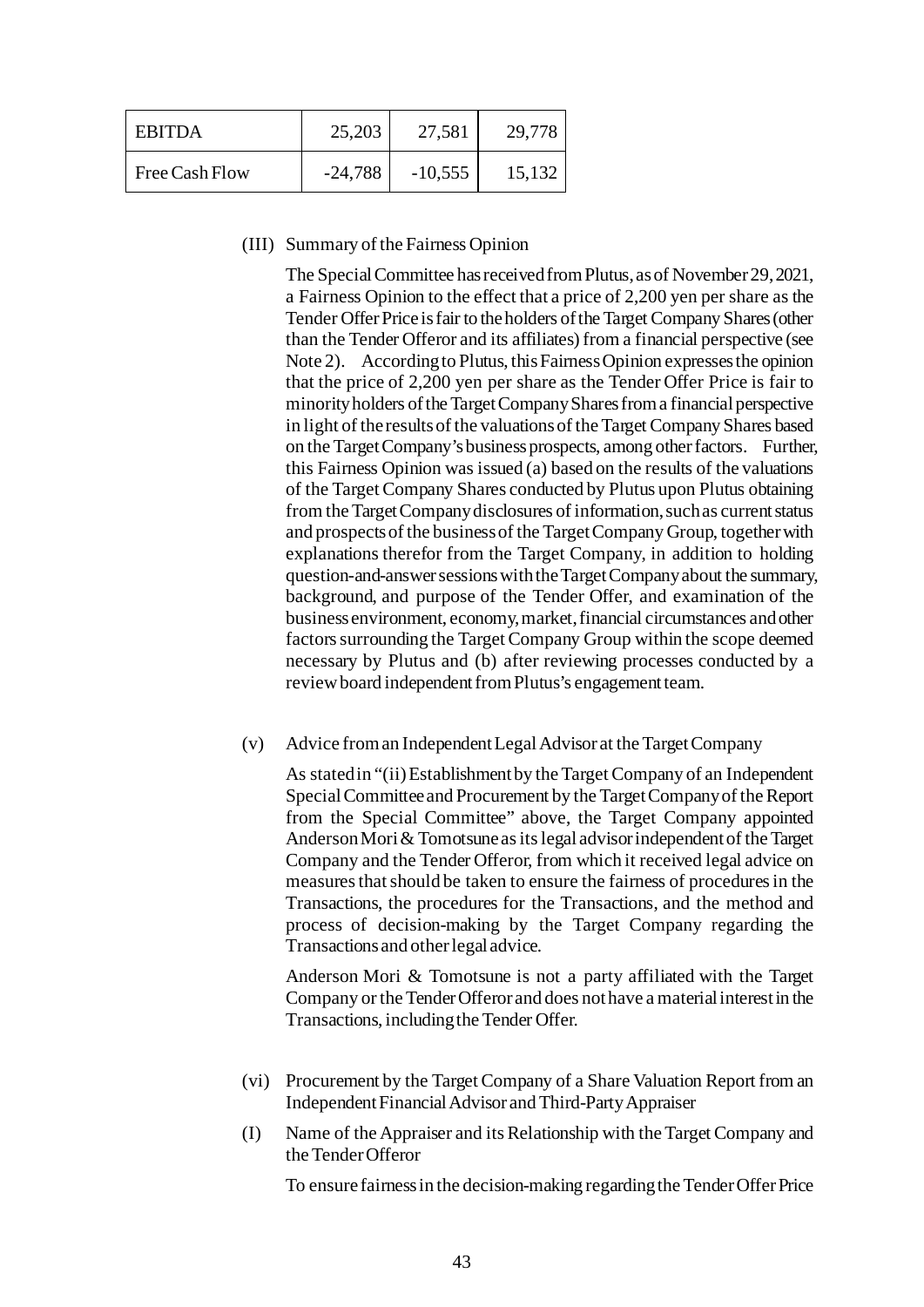presented by the Tender Offeror, in relation to the announcement of its opinion on the Tender Offer, the Target Company asked Nomura Securities, its financial advisor and third-party appraiser independent of the Target Company and the Tender Offeror, to conduct a valuation of the Target Company Shares, and obtained the Share Valuation Report (Nomura Securities) dated as of November 29, 2021 (see Note 3).

Nomura Securities is not a party affiliated with the Target Company or the Tender Offeror and does not have a material interest in the Transactions, including the Tender Offer. In addition, remuneration of Nomura Securities includes contingent fees to be paid subject to the completion of the Transactions and other related outcomes. After taking into account matters including customary practices in similar kinds of transactions and the appropriateness of a compensation structure that would cause considerable financial burden to the Target Company in case the Transactions are not successfully completed, and deciding that the inclusion of contingency fees to be paid subject to the completion of the Tender Offer would not deny the independence of Nomura Securities, the Target Company appointed Nomura Securities as its financial advisor and third-party appraiser based on the compensation structure above.

#### (II) Summary of Valuation of the Target Company Shares

Nomura Securities considered the methods to be used for calculating the share value of the Target Company Shares from among multiple calculation methods and ultimately calculated it using the following methods: (a) the market price method, because the Target Company Shares are listed on the First Section of the Tokyo Stock Exchange, (b) the comparable company method, because there are several listed companies it can compare the Target Company to and analytical inference of the share value of the Target Company based on comparable companies is possible, and (c) the discount cash flow method (the "**DCF Analysis**"), to reflect future business activity conditions of the Target Company in the calculation, based on the premise that the Target Company is a going concern and from the perspective that it would be appropriate to evaluate the Target Company Shares from various aspects. The Target Company obtained the Share Valuation Report (Nomura Securities) from Nomura Securities on November 29, 2021.

According to the Share Valuation Report (Nomura Securities), the range of values per Target Company Share calculated by each of the above methods is as follows.

Market price method: From 1,464 yen to 1,533 yen Comparable company method: From 915 yen to 1,799 yen DCF Analysis: From 1,211 yen to 2,448 yen

The range of values per Target Company Share obtained from the market price method is 1,464 yen to 1,533 yen, which is calculated based on 1,489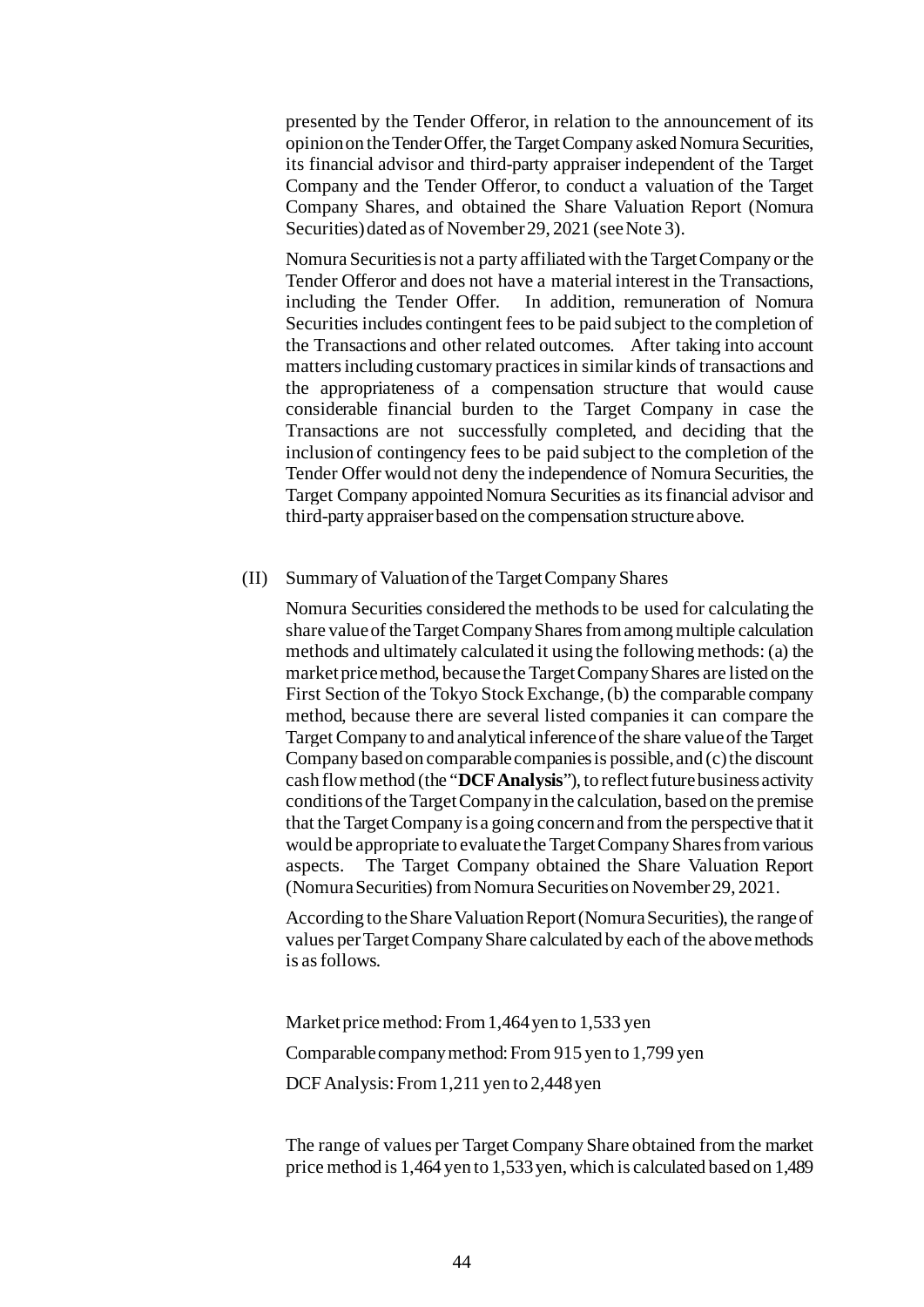yen, the closing price of the Target Company Shares quoted on the First Section of the Tokyo Stock Exchange as of the evaluation reference date of November 29, 2021 and 1,512 yen, 1,522 yen, 1,533 yen, and 1,464 yen, the simple average closing prices over the preceding five-Business Day, one-month, three-month, and six-month periods, respectively.

The range of values per Target Company Share obtained from the comparable company method is 915 yen to 1,799 yen, which is derived by evaluating the Target Company's share value by selecting Tokyo Tatemono Co., Ltd., HEIWA REAL ESTATE CO., LTD., and Keihanshin Building Co., Ltd. as listed companies engaged in businesses that are relatively similar, albeit not completely identical, to those that the Target Company operates, by employing the multiples of the earnings before interest and tax ("**EBIT**") against the corporate value of those companies and multiples of the EBIT before depreciation and amortization ("**EBITDA Multiples**"), multiples of the market net asset value (market net asset value reflecting unrealized profits or losses after taking into account tax on real estate held by those companies) plus net interest bearing liabilities against the corporate value of those companies, multiples of net profit against the market capitalization of those companies, and multiples of net asset value against the market capitalization of those companies and by making certain financial adjustments, including the addition of the value of the entire cash equivalents held by the Company.

The range of values per Target Company Share obtained from the DCF Analysis is 1,211 yen to 2,448 yen, which is derived by evaluating the Target Company's share value as calculated by discounting to the present value at an appropriate discount rate that takes into account business risks, the free cash flow that the Target Company is expected to generate based on revenue forecasts and investment plans set out in the Target Company's business plan for the period of seven fiscal years from the fiscal year ending March 2022 to the fiscal year ending 2028, as well as other factors such as publicly available information. The weighted average cost of capital is used to calculate the discount ratio, and 3.0% to 3.5% is adopted as the discount ratio. In calculating the terminal value, the adopted perpetual growth rate is -0.25% to 0.25% and the EBITDA multiple rate used to value the Target Company Shares is 15.5x to 17.5x.

The financial forecast based on the Target Company's Business Plan used by Nomura Securities as a premise for the calculation under the DCF Analysis is as shown below. The Target Company's Business Plan used by Nomura Securities in the calculation covers a certain fiscal year in which significant increases in profits year-on-year are expected. Specifically, while a decrease in the net income attributable to the shareholders of the parent company is expected in the fiscal year ending March 2024 since extraordinary losses resulting from losses related to the reconstruction of buildings held by the Target Company are expected in that fiscal year, a significant increase is expected in the fiscal year ending March 2025 due to the dissipation of such transient factor and the contribution of the newly constructed buildings through the fiscal period. While free cash flow is expected to become negative because large-scale investment, including investment in large buildings in Japan, is expected to continue over the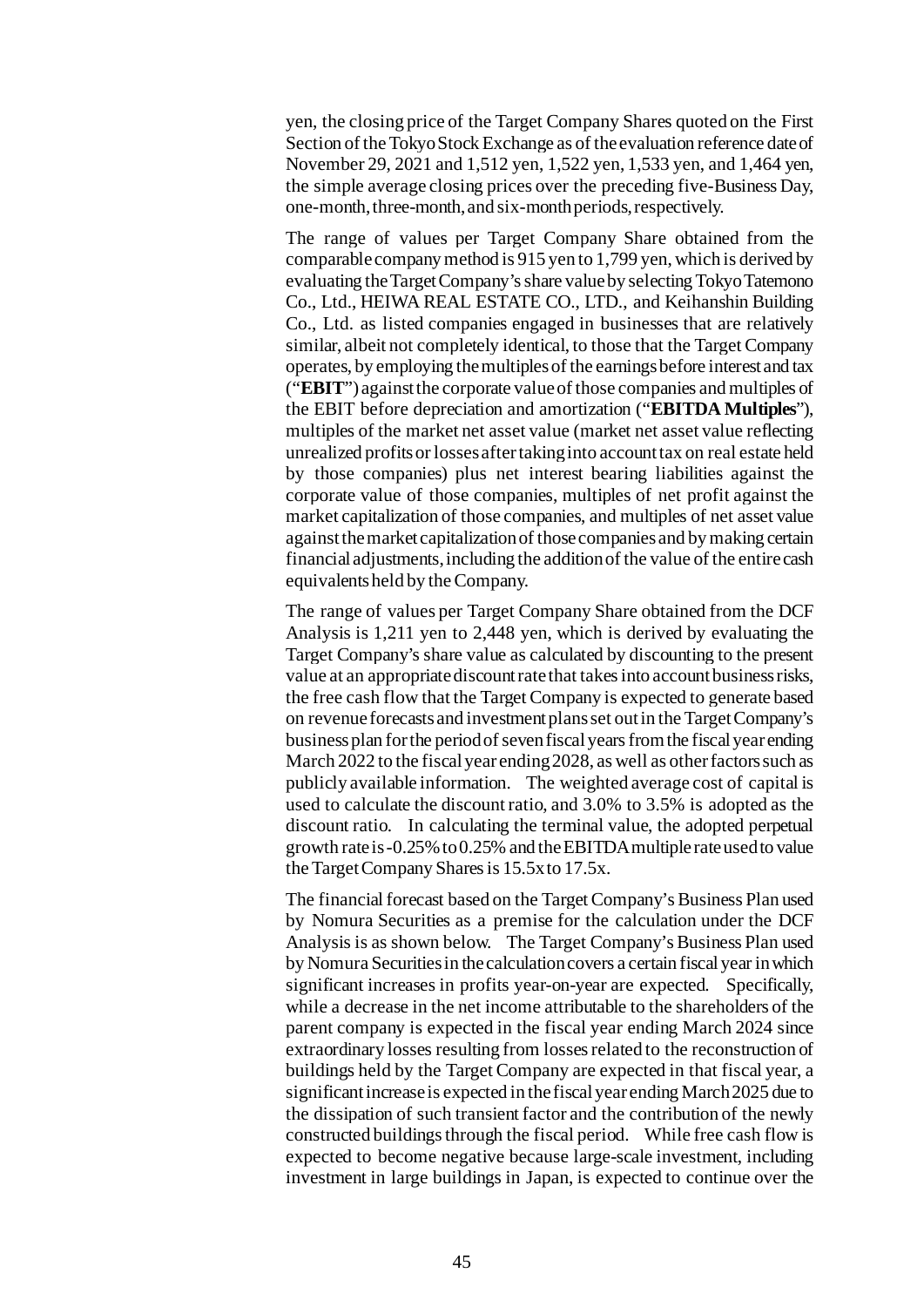period from the fiscal year ending March 2023 to the fiscal year ending March 2027, free cash flow is expected to become positive in the fiscal year ending March 2028 due to the decrease in investment cash flow, because large-scale investment will come to an end.

The expected synergies achieved by carrying out the Transactions are not reflected in the Target Company's Business Plan used by Nomura Securities in the calculation and are not considered in the financial forecasts below, because it is difficult to make a detailed estimate of their effects on revenues at the present time.

(Unit: million yen)

|                   | Y. E.<br>March<br>2022<br>$(six -$<br>month<br>period) | Y. E.<br>March<br>2023 | Y. E.<br>March<br>2024 | Y. E.<br>March<br>2025 |
|-------------------|--------------------------------------------------------|------------------------|------------------------|------------------------|
| Operating revenue | 20,943                                                 | 44,905                 | 44,900                 | 46,905                 |
| <b>EBIT</b>       | 4,257                                                  | 12,758                 | 12,797                 | 14,979                 |
| <b>EBITDA</b>     | 8,219                                                  | 20,791                 | 20,902                 | 22,822                 |
| Free Cash Flow    | 4,706                                                  | $-36,089$              | $-24,200$              | $-8,615$               |

|                   | Y. E.<br>March<br>2026 | Y. E.<br>March<br>2027 | Y. E.<br>March<br>2028 |
|-------------------|------------------------|------------------------|------------------------|
| Operating revenue | 49,326                 | 51,851                 | 54,269                 |
| <b>EBIT</b>       | 15,622                 | 17,043                 | 18,520                 |
| <b>EBITDA</b>     | 24,222                 | 26,188                 | 28,272                 |
| Free Cash Flow    | $-25,560$              | $-11,339$              | 14,339                 |

(vii) Establishment of an Independent Structure for Review at the Target Company

As stated in "(A) Background, Purpose, and Decision-Making Process with respect to the Tender Offeror Deciding to Conduct the Tender Offer" in "(2) Background, Purpose, and Decision-Making Process with respect to Conducting the Tender Offer, and Management Policy After the Tender Offer" in "1. Purpose of the Tender Offer" above, the Target Company constructed an internal system to deliberate, negotiate and make decisions regarding the Transactions from a standpoint independent of the Tender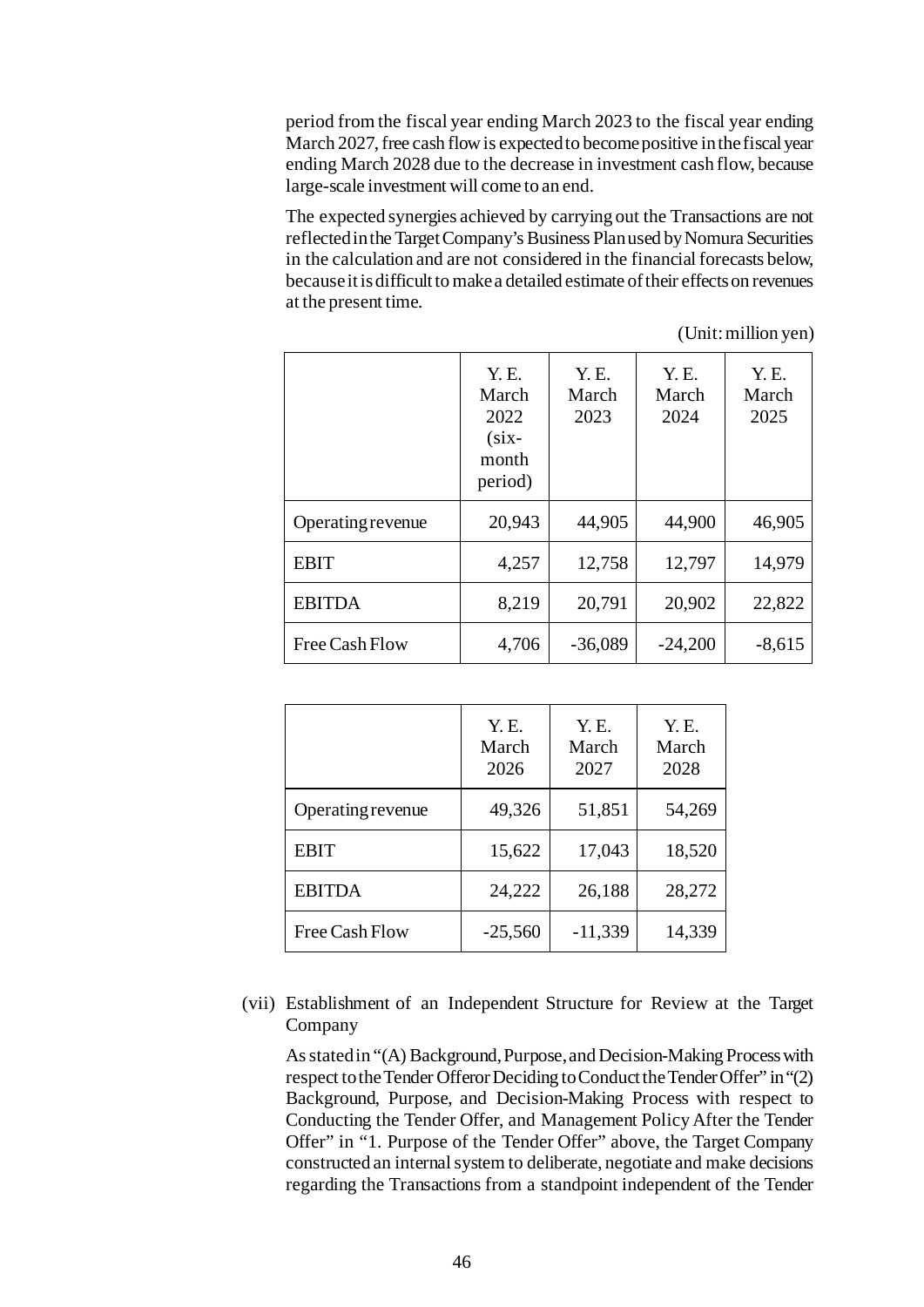Offeror from the standpoint of avoiding, to the extent possible, any possible impact of structural conflict of interest and asymmetry of information issues in the Transactions. Specifically, after receiving notice of the Tender Offeror's intent to consider making the Target Company a wholly-owned subsidiary through the Tender Offer on August 31, 2021, the Target Company established a structure for review consisting of a total of 11 members, including three directors and two corporate auditors of the Target Company (excluding the Target Company's representative director Mr. Toshiyuki Sonobe, the Target Company's representative director Mr. Takashi Maruyama, the Target Company's director Mr. Takehiko Ota, and the Target Company's full-time corporate auditor Mr. Hideo Horiguchi) and six of the Target Company's executive officers and employees who have not held positions in the past as officers or employees of a company in the Tender Offeror Group other than the Target Company Group, as officers and employees to deliberate, negotiate, and make decisions regarding the Transactions, and the structure has implemented negotiations on the terms of the Transactions, including the Tender Offer Price, between the Target Company and Tender Offeror and the drafting of the Target Company's Business Plan, which is used as a basis for the valuation of the Target Company Shares (however, as stated in "(iv) Establishment by the Target Company of an Independent Special Committee and Procurement by the Target Company of the Report from the Special Committee" above, the Target Company's director Mr. Takehiko Ota participated only in each of the second stages of the board of directors meetings of the Target Company held on September 16, 2021 and September 30, 2021 in order to ensure that a valid resolution that satisfies the quorum under the Companies Act was made). The Target Company's Business Plan, which is used as a basis for the valuation of the Target Company Shares by the Tender Offeror, Nomura Securities, and Plutus, was prepared after the Target Company received notice of the Tender Offeror's intent to consider making the Target Company a wholly-owned subsidiary through the Tender Offer on August 31, 2021 under the structure for review stated above from the standpoint of avoiding any structural conflict of interest and asymmetry of information problems, and the financial figures in the business plan have not been unjustly distorted based on the existence of the Transactions. Of the six directors of the Target Company, a total of three directors (excluding representative director Mr. Toshiyuki Sonobe, representative director Mr. Takashi Maruyama, and director Mr. Takehiko Ota) conducted deliberations and passed a resolution by unanimous approval to approve the Target Company's Business Plan at the Target Company's board of directors meeting held on September 16, 2021. In addition, in order to ensure that a valid resolution that satisfies the quorum under the Companies Act was made, four directors including Mr. Takehiko Ota (who, of the three directors who held positions at the Tender Offeror in the past, has ceased to be employed by the Tender Offeror since June 2017 and whose position at the Tender Offeror immediately before his transfer to the Target Company was corporate auditor) conducted deliberation and again passed a resolution by unanimous approval to approve the Target Company's Business Plan.

Of the directors of the Target Company, representative director Mr. Toshiyuki Sonobe, representative director Mr. Takashi Maruyama, director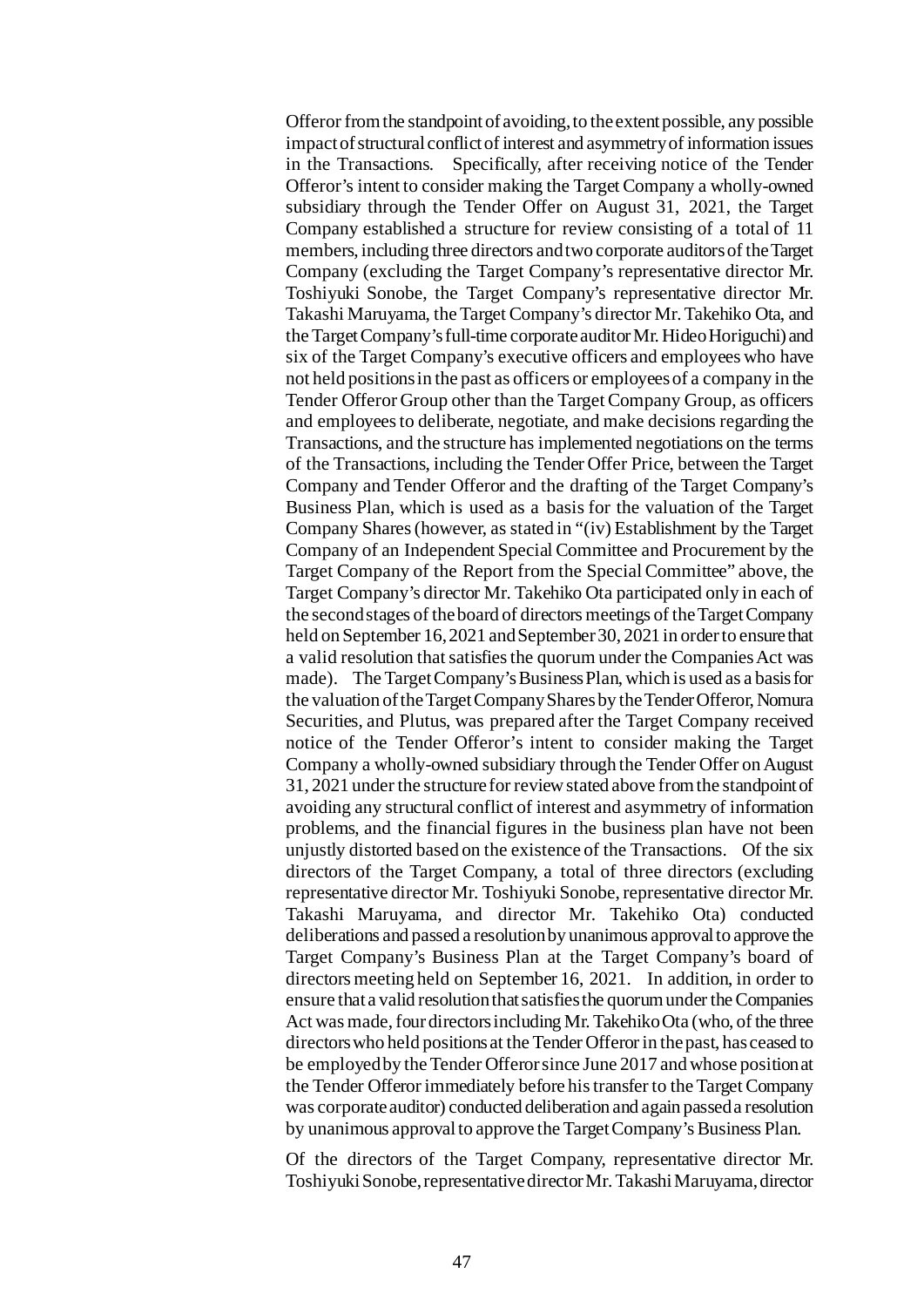Mr. Takehiko Ota, and full-time corporate auditor Mr. Hideo Horiguchi have not participated in the Target Company's decision-making regarding the Transactions (including the approval of the Target Company's Business Plan) from the standpoint of avoiding any possible impact of structural conflict of interest and asymmetry of information problems in the Transactions. However, the Target Company's director Mr. Takehiko Ota participated only in each of the second stages of the board of directors meetings of the Target Company held on September 16, 2021 and September 30, 2021 in order to ensure that a valid resolution that meets the quorum required under the Companies Act was made.

The Special Committee has confirmed that the internal structure for reviewing the Transactions (including the scope of the Target Company's officers and employees involved in deliberating, negotiating, and making decisions regarding the Transactions, and their duties) established by the Target Company is based on the advice received from Anderson Mori & Tomotsune and that there is no concern with respect thereto from the standpoint of independence and fairness, including the exclusion of the Target Company's officers and employees as stated above.

(viii) Approval of All Disinterested Directors of the Target Company and Opinion of All Disinterested Corporate Auditors that They Had No Objection at the Target Company

The Target Company's board of directors carefully discussed and deliberated the series of procedures involved in the Transactions including the Tender Offer and the conditions of the Transactions, concerning whether the Transactions would contribute to enhancing the corporate value of the Target Company and whether the terms of the Transactions, including the Tender Offer Price, are appropriate, based on the legal advice received from Anderson Mori & Tomotsune on decision-making processes and methods for, and other matters to be noted in relation to, the Transactions including the Tender Offer, the advice from a financial standpoint and the content of the Share Valuation Report (Nomura Securities) received from Nomura Securities, and the content of the Share Valuation Report (Plutus) and the Fairness Opinion prepared by Plutus that it received from the Special Committee, and while respecting the content of the Report submitted by the Special Committee to the maximum possible extent. As a result, as stated in "(a) Further 'expanding investment targets' in Japan" and "(b)Enhancing overseas business" in "(A) Background, Purpose, and Decision-Making Process with respect to the Tender Offeror Deciding to Conduct the Tender Offer" in "(2) Background, Purpose, and Decision-Making Process with respect to Conducting the Tender Offer, and Management Policy After the Tender Offer" in "1. Purpose of the Tender Offer" above, given the Target Company's determination that the Transactions could be expected to create synergies and would contribute to enhancing the corporate value of the Target Company Group and that the conditions of the Transactions, including the Tender Offer Price, were appropriate conditions that ensure the interests of the Target Company's general shareholders, and that they provide a reasonable opportunity for the Target Company's general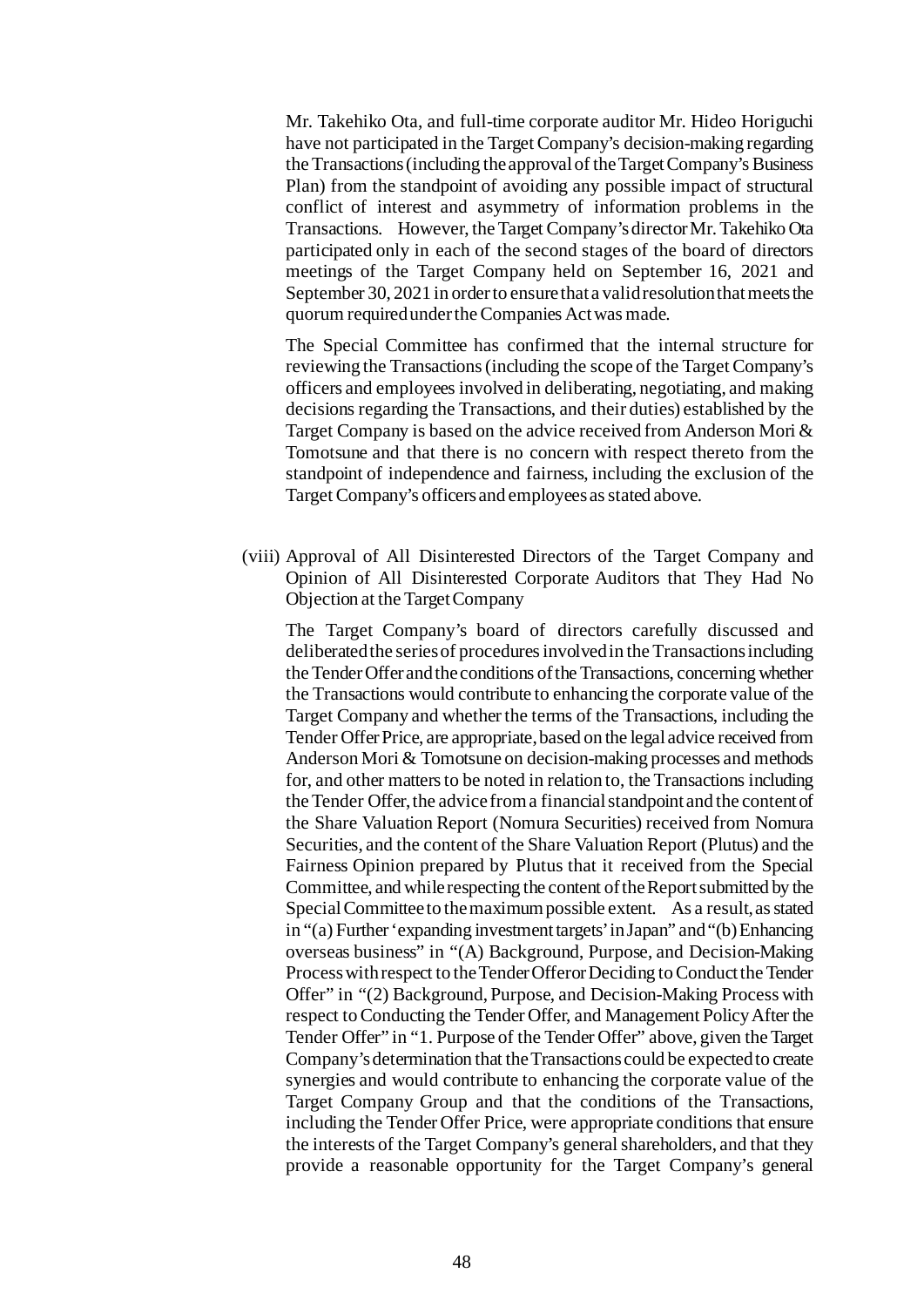shareholders to tender the Target Company Shares at a premium price, the Target Company resolved at its board of directors meeting held today, by a unanimous vote of all three directors who participated in the deliberation and the resolution process, of the six directors of the Target Company, to express its opinion to support the Tender Offer and recommend that the shareholders of the Target Company tender their shares in the Tender Offer.

Since, of the six directors of the Target Company, Mr. Toshiyuki Sonobe, Mr. Takashi Maruyama, and Mr. Takehiko Ota have held positions at the Tender Offeror in the past, the three directors of the Target Company other than the three directors stated above (namely, Mr. Hideki Tainaka, Mr. Atsushi Oi, and Mr. Atsushi Miyanoya) participated in deliberation and passed a resolution as stated above by unanimous approval at the Target Company's board of directors meeting stated above, from the standpoint of avoiding to the extent possible any possible impact of structural conflict of interest and asymmetry of information issues in the Transactions. All corporate auditors other than Mr. Hideo Horiguchi expressed their opinion that they have no objection to the resolution stated above at the board of directors meeting stated above. Since Mr. Hideo Horiguchi, a full-time corporate auditor of the Target Company, has held a position at the Tender Offeror in the past, he did not attend the board of directors meeting stated above and refrained from expressing his opinion from the standpoint of avoiding to the extent possible any possible impact of structural conflict of interest and asymmetry of information issues in the Transactions.

There is a possibility that the three directors who did not participate in the resolution, namely, Mr. Toshiyuki Sonobe, Mr. Takashi Maruyama, and Mr. Takehiko Ota, do not have special interests provided for in the Companies Act in relation to the proposal stated above. In that case, the quorum for the board of directors meeting may not have been satisfied in relation to that proposal, and therefore in order to ensure that a valid resolution that satisfies the quorum under the Companies Act was made, four directors including Mr. Takehiko Ota (who, of the three directors who have held positions at the Tender Offeror in the past, has ceased to be employed by the Tender Offeror since June 2017 and whose position at the Tender Offeror immediately before his transfer to the Target Company was corporate auditor) conducted deliberation, and again took a vote on that proposal and passed a resolution by unanimous approval. All corporate auditors other than Mr. Hideo Horiguchi expressed their opinion that they have no objection to the resolution stated above at the board of directors meeting stated above. Since Mr. Hideo Horiguchi, a full-time corporate auditor of the Target Company, held a position at the Tender Offeror in the past, he did not attend the board of directors meeting stated above and refrained from expressing his opinion from the standpoint of avoiding to the extent possible any possible impact of structural conflict of interest and asymmetry of information issues in the Transactions.

Since, of the directors of the Target Company, Mr. Toshiyuki Sonobe, Mr. Takashi Maruyama, and Mr. Takehiko Ota, and full-time corporate auditor Mr. Hideo Horiguchi have held positions at the Tender Offeror in the past, they have not participated in any deliberations or resolutions at the meetings of the board of directors of the Target Company for the Transactions,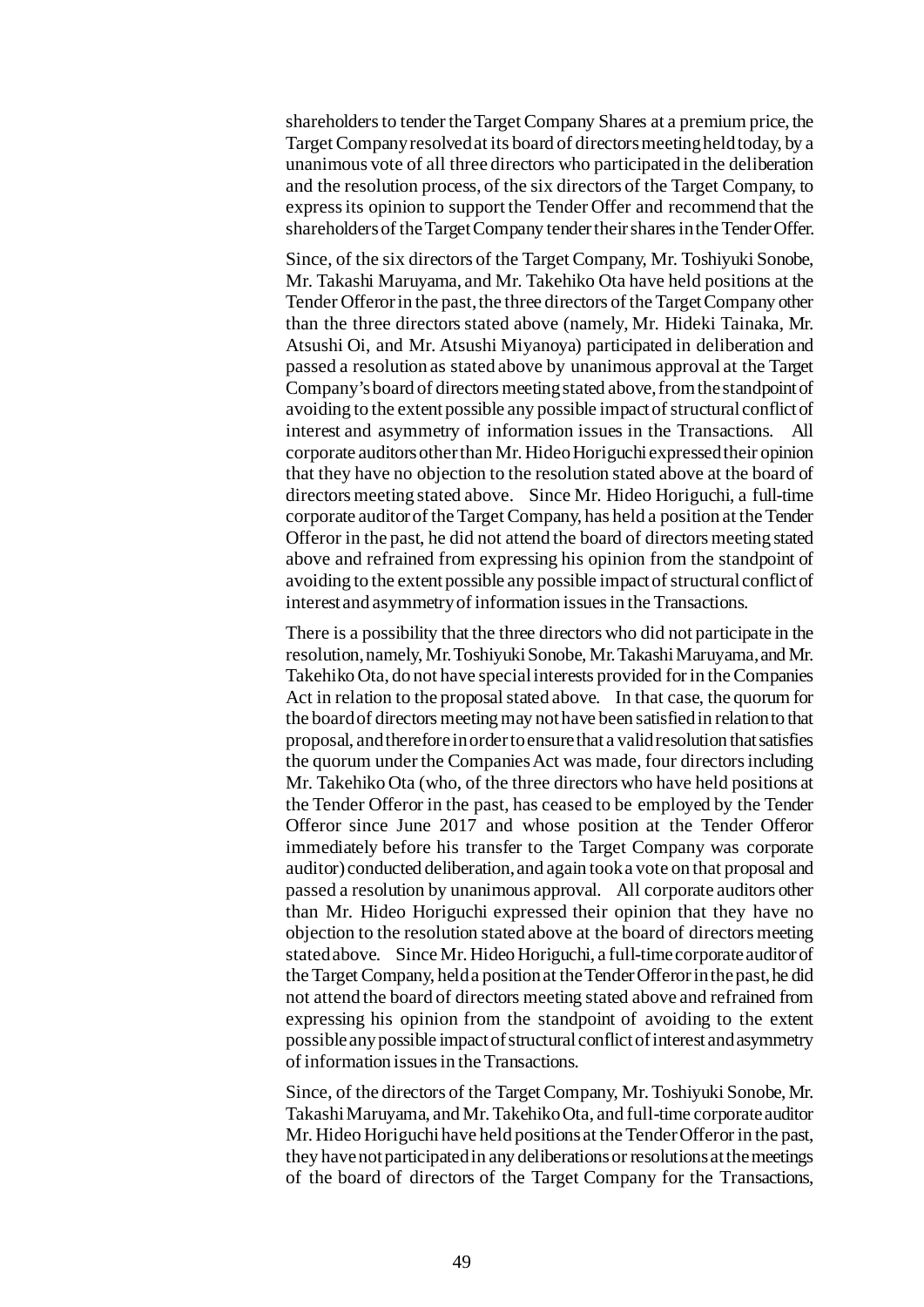including the board of directors meetings of the Target Company held on September 16, 2021 and today, nor have they participated in the discussions and negotiations with the Tender Offeror regarding the Transactions on behalf of the Target Company (except for Mr. Takehiko Ota having participating in the deliberations and resolutions in each of the second stages of the board of directors meetings of the Target Company held on September 16, 2021 and today), from the standpoint of avoiding to the extent possible any possible impact of structural conflict of interest and asymmetry of information issues in the Transactions.

#### (ix) No Transaction Protection Clause

he Tender Offeror and the Target Company have not agreed to any transaction protection clause that prohibits the Target Company from contacting competing acquisition offerors or made any other agreement on any matter that would restrict competing acquisition offerors from contacting the Target Company, and have been mindful of ensuring fairness in the Tender Offer by not preventing any opportunity for a competing offer.

(x) Measures to Ensure that the Target Company's Shareholders have the Opportunity to make Appropriate Judgments as to Whether or Not to Tender in the Tender Offer

As stated in "(4) Policy for Organizational Restructuring, Etc. after the Tender Offer (Matters relating the "Two-Step Acquisition")" in "1. Purpose of the Tender Offer" above, the Tender Offeror ensures an opportunity for the Target Company's shareholders (excluding the Tender Offeror and the Target Company) to properly decide whether or not to tender their shares in the Tender Offer and gives consideration to avoid placing coercive pressure on the Target Company's shareholders (excluding the Tender Offeror and the Target Company) by (i) employing methods ensuring the right of the Target Company's shareholders (excluding the Tender Offeror) to request purchase of shares or to petition for a determination of the price of shares, wherein depending on the number of shares acquired by the Tender Offeror through the successful completion of the Tender Offer, the Tender Offeror, promptly after the completion of the settlement of the Tender Offer, either will make the Demand for Shares Cash-Out for all of the Target Company Shares (excluding the Target Company Shares owned by the Tender Offeror and treasury shares owned by the Target Company) or will make a demand to the Target Company to convene the Extraordinary Shareholders' Meeting at which the agenda items will include proposals for the Share Consolidation and a partial amendment to the Target Company's articles of incorporation to abolish the provisions on share units on the condition that the Share Consolidation takes effect, and (ii) clarifying that the amount of money to be delivered to the Target Company's shareholders (excluding the Tender Offeror and the Target Company) as consideration for each Target Company Share in the Demand for Shares Cash-Out or the Share Consolidation will be calculated to be equal to the price obtained by multiplying the Tender Offer Price by the number of the Target Company Shares owned by those shareholders (excluding the Tender Offeror and the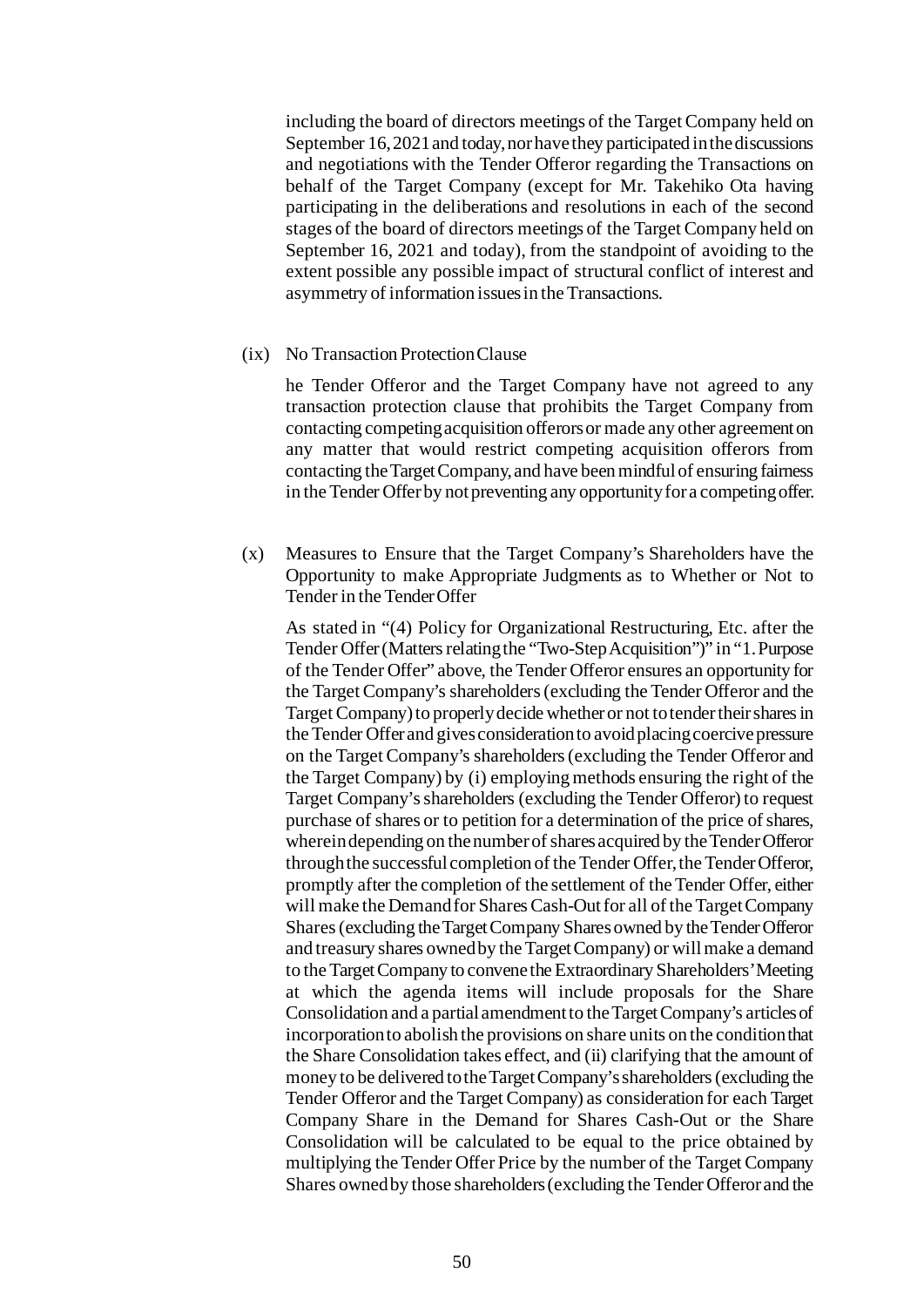Target Company). In addition, although the shortest tender offer period under laws and ordinances is 20 Business Days, the Tender Offeror has set the tender offer period of the Tender Offer (the "**Tender Offer Period**") to be 30 Business Days. The Tender Offeror has set a comparatively long tenderoffer period to ensure an appropriate opportunity for the shareholders of the Target Company to make a decision about the tendering of shares in response to the Tender Offer while ensuring an opportunity for competing offers by parties other than the Tender Offeror as a means to guarantee the fairness of the Tender Offer Price.

Note 1: The following is a supplemental explanation of the assumptions made, procedures followed, matters considered and limitations on the review undertaken in connection with performing Goldman Sachs' financial analyses of the Target Company Shares and preparing the Analysis Report (GS).

> Goldman Sachs and its affiliates (collectively, "**Goldman Sachs Group**") are engaged in advisory, underwriting and financing, principal investing, sales and trading, research, investment management and other financial and non-financial activities and services for various persons and entities. Goldman Sachs Group and its employees, and funds or other entities they manage or in which they invest or have other economic interests or with which they co-invest, may at any time purchase, sell, hold or vote long or short positions and investments in securities, derivatives, loans, commodities, currencies, credit default swaps and other financial instruments of the Tender Offeror, the Target Company and any of their respective affiliates and third parties, or any currency or commodity that may be involved in the Tender Offer. Goldman Sachs has acted as financial advisor to the Tender Offeror in connection with, and has participated in certain of the negotiations leading to, the Tender Offer. Goldman Sachs expects to receive fees for its services in connection with the Tender Offer, the principal portion of which is contingent upon consummation of the Tender Offer, and the Tender Offeror has agreed to reimburse certain of Goldman Sachs' expenses arising, and indemnify Goldman Sachs against certain liabilities that may arise, out of Goldman Sachs' engagement. Goldman Sachs has provided from time to time, and is concurrently providing, certain financial advisory and/or underwriting services to the Tender Offeror and/or its affiliates for which its Investment Banking Division has received, and may receive, compensation, including acting as co-manager with respect to a public offering by the Tender Offeror of its 1.60% hybrid corporate bonds due 2056 (aggregate principal amount ¥50,000,000,000) in April 2021. Goldman Sachs may also in the future provide financial advisory and/or underwriting services to the Tender Offeror, the Target Company and their respective affiliates for which Goldman Sachs' Investment Banking Division may receive compensation.

> In connection with preparing the Analysis Report (GS) , Goldman Sachs has reviewed, among other things, the Annual Securities Reports (Yuka Shoken Hokoku-sho) of the Target Company for the five fiscal years ended March 31, 2021; the Quarterly Report (Shihanki Hokoku-sho) of the Target Company for the fiscal quarter ended September 30, 2021; certain other communications from the Target Company to its stockholders; and certain internal financial analyses and forecasts for the Target Company, as prepared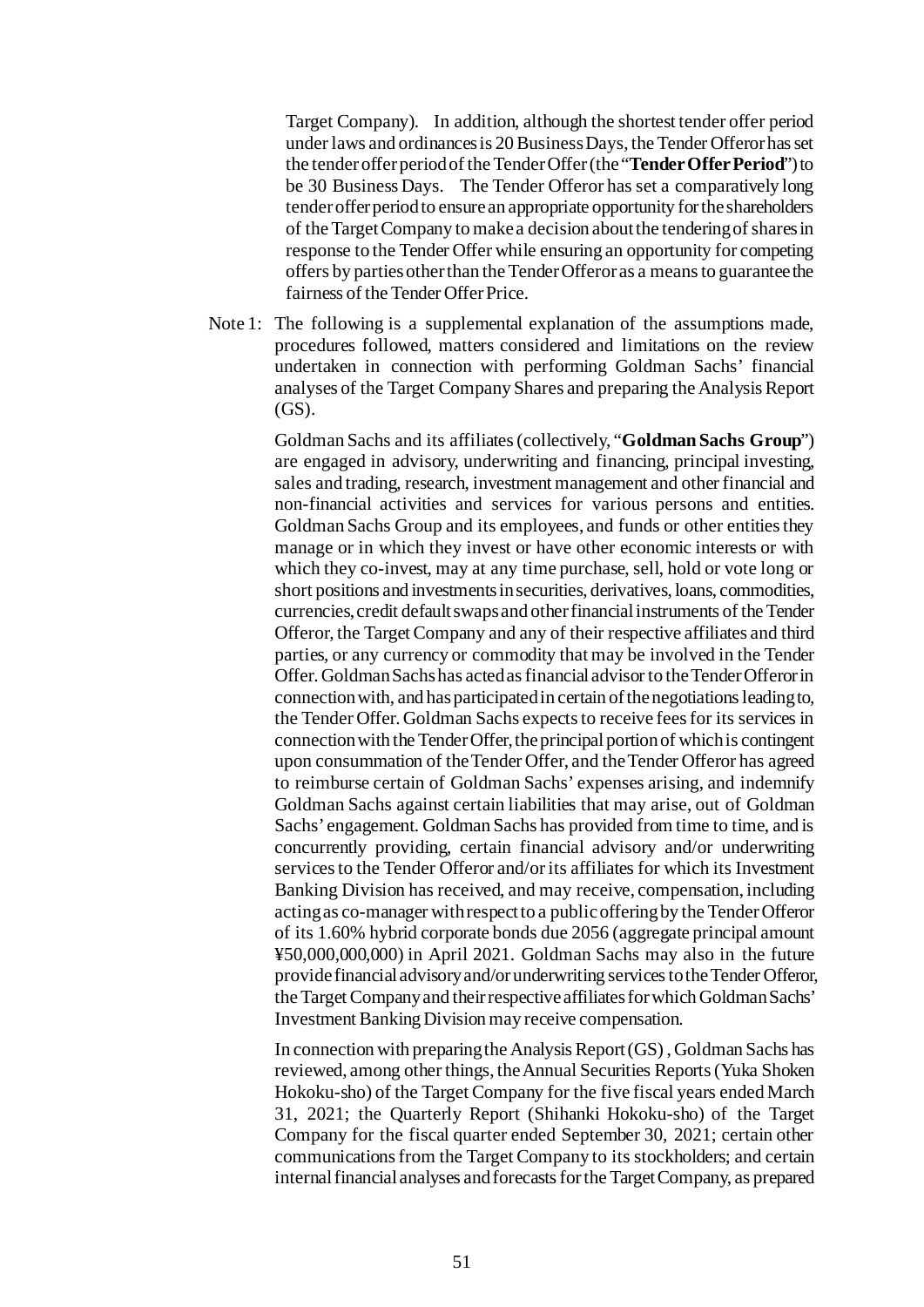by management of the Target Company and adjusted by the Tender Offeror and approved for Goldman Sachs' use by the Tender Offeror (the "**Forecasts (Tender Offeror)**"). Goldman Sachs has also held discussions with members of the senior managements of the Tender Offeror and the Target Company regarding their assessment of the past and current business operations, financial condition and future prospects of the Target Company and with members of senior management of the Tender Offeror regarding their assessment of the past and current business operations, financial condition and future prospects of the Tender Offeror and the strategic rationale for, and the potential benefits of, the Tender Offer; reviewed the reported price and trading activity for the Target Company Shares; reviewed the financial terms of certain recent tender offers for listed subsidiaries in Japan; and performed such other studies and analyses, and considered such other factors, as Goldman Sachs deemed appropriate. For purposes of performing its financial analyses and preparing the Analysis Report (GS), Goldman Sachs has, with the Tender Offeror's consent, relied upon and assumed the accuracy and completeness of all of the financial, legal, regulatory, tax, accounting and other information provided to, discussed with or reviewed by, Goldman Sachs, without assuming any responsibility for independent verification thereof. In that regard, Goldman Sachs has assumed with the Tender Offeror's consent that the Forecasts (Tender Offeror) have been reasonably prepared on a basis reflecting the best currently available estimates and judgments of management of the Tender Offeror. Goldman Sachs has not made an independent evaluation or appraisal of the assets and liabilities (including any contingent, derivative or other off-balance-sheet assets and liabilities) of the Target Company or any of its subsidiaries and Goldman Sachs has not been furnished with any such evaluation or appraisal.

The Analysis Report (GS) does not address the underlying business decision of the Tender Offeror to engage in the Tender Offer, or the relative merits of the Tender Offer as compared to any strategic alternatives that may be available to the Tender Offeror; nor does it address any legal, regulatory, tax or accounting matters. Goldman Sachs does not express any view on any term or aspect of the Tender Offer or any term or aspect of any other agreement or instrument contemplated by the Tender Offer or entered into or amended in connection with the Tender Offer, including, the fairness of the Tender Offer to, or any consideration received in connection therewith by, the Tender Offeror, the holders of any class of securities, creditors, or other constituencies of the Target Company; nor as to the fairness of the amount or nature of any compensation to be paid or payable to any of the officers, directors or employees of the Target Company, or any class of such persons in connection with the Tender Offer. Goldman Sachs is not expressing any opinion as to the prices at which the Target Company Shares will trade at any time, as to the potential effects of volatility in the credit, financial and stock markets on the Target Company or the Tender Offer, or as to the impact of the Tender Offer on the solvency or viability of the Tender Offeror or the Target Company or the ability of the Tender Offeror or the Target Company to pay their respective obligations when they come due. The Analysis Report (GS) is necessarily based on economic, monetary, market and other conditions as in effect on, and the information made available to Goldman Sachs as of, the date thereof and Goldman Sachs assumes no responsibility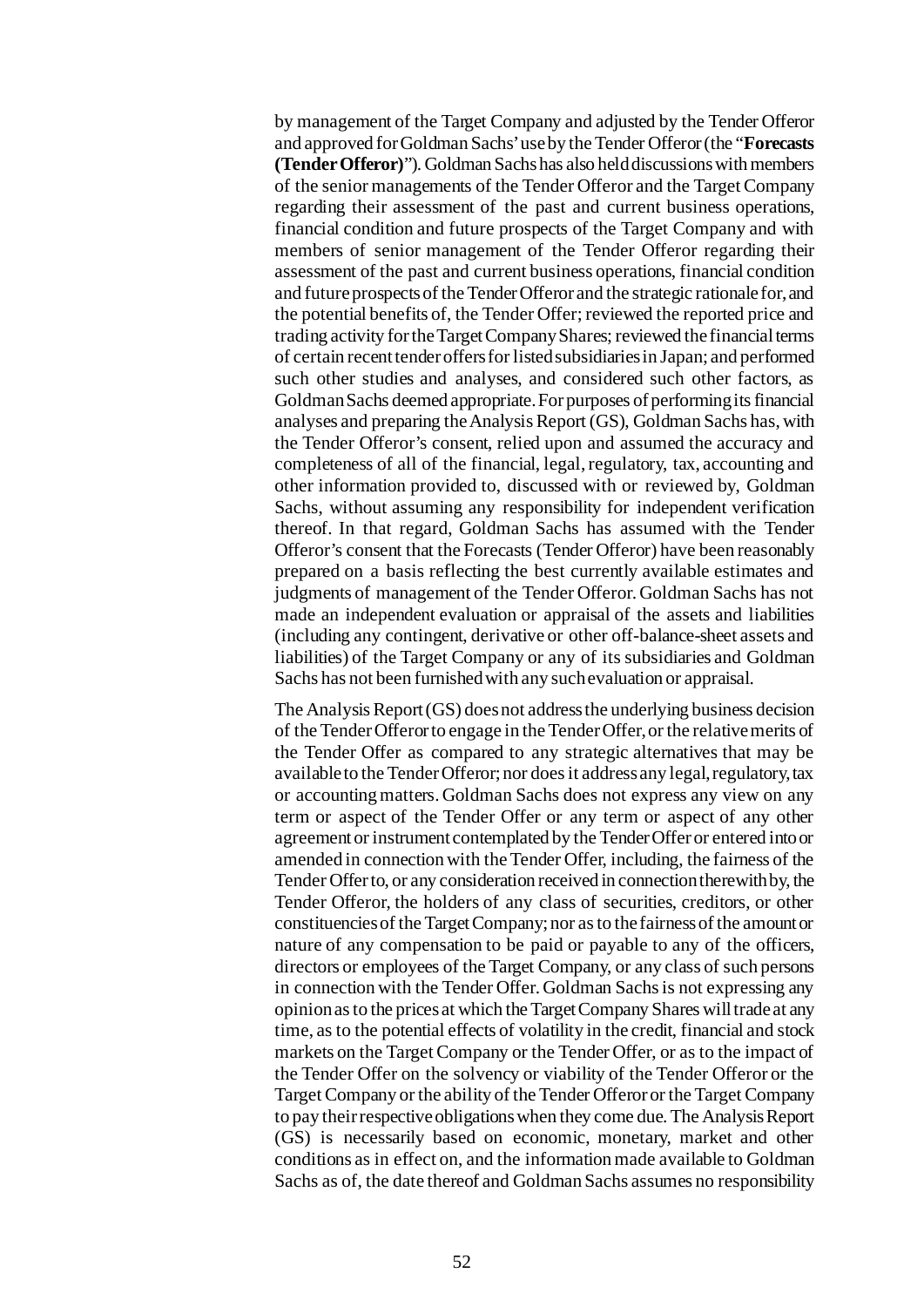for updating, revising or reaffirming the Analysis Report (GS) based on circumstances, developments or events occurring after the date thereof. Goldman Sachs' advisory services and the Analysis Report (GS) expressed herein are provided solely for the information and assistance of the Board of Directors of the Tender Offeror in connection with its consideration of the Tender Offer. Goldman Sachs did not recommend any specific offer prices to the Tender Offeror, or that any specific offer prices constituted the only appropriate offer price. The Analysis Report (GS) is not necessarily susceptible to partial analysis or summary description. Selecting portions of the Analysis Report (GS) or the summary set forth above, without considering the analyses as a whole, couldcreate an incomplete view of the processes underlying the Analysis Report (GS). Goldman Sachs did not attribute any particular weight to any factor or any analysis it performed.

Note 2: In preparing and submitting the Fairness Opinion and evaluating the share value underlying it, Plutus relied on information and basic materials that were provided by, or discussed with, the Target Company and publicly available materials, on the assumption that they were accurate and complete, and that there were no facts that had not been disclosed to Plutus that could materially affect the analysis and evaluation of the value of the Target Company Shares, and Plutus has not independently investigated or verified such facts, nor is it obligated to investigate or verify them.

> Plutus has assumed that the Target Company's business prospects and other materials used as the basis for the Fairness Opinion have been reasonably prepared by the Target Company's management (excluding Mr. Toshiyuki Sonobe, Mr. Takashi Maruyama, and Mr. Takehiko Ota who held positions at the Tender Offeror in the past) based on the best projections and judgements at present, and Plutus does not guarantee their feasibility and expresses no view as to the analysis or forecasts on which preparation is based or premises on which they are based.

> The Fairness Opinion expresses Plutus's opinion as of the date of preparation as to whether the Tender Offer Price is fair from a financial point of view to the Target Company's minority shareholders, based on financial and capital markets, economic, conditions, and other circumstance as of the date of preparation, and information available to Plutus up to the date of preparation, and while the content of the Fairness Opinion may be affected by subsequent changes in conditions, Plutus has no obligation to amend, change or supplement the content of the Fairness Opinion even in such cases. The Fairness Opinion does not infer or indicate any opinion, other than that expressly stated in the Fairness Opinion, or with respect to any matter after the date of submission of the Fairness Opinion.

> The Fairness Opinion only expresses the opinion that the Tender Offer Price is fair to the Target Company's minority shareholders from a financial point of view and is not disadvantageousto them, and does not express opinions or make recommendations concerning the propriety of implementing the Tender Offer, nor the tendering, or other actions with respect to the Tender Offer, and does not express any opinion to the holders of securities issued by the Target Company, creditors, or other related parties.

> The Fairness Opinion was provided by Plutus for the purpose of being used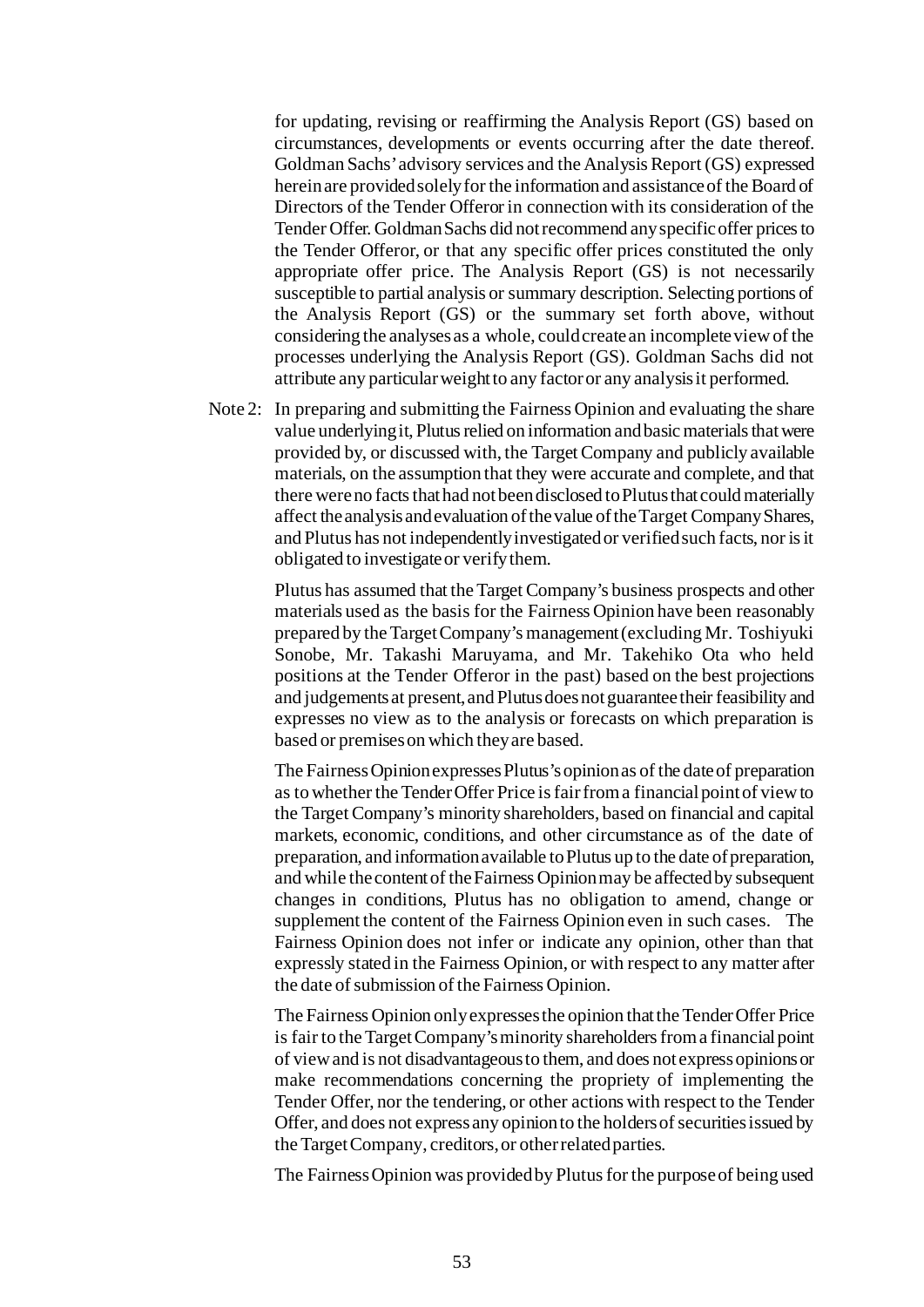as a basis for decisions made by the Target Company's board of directors and the Special Committee regarding the Tender Offer Price, and is not to be relied upon by any other party.

- Note 3: In calculating the share value of the Target Company Shares, Nomura Securities has used publicly available information and information provided to it by the Target Company as presented; Nomura Securities has assumed that all of that information is accurate and complete and did not independently verify the accuracy and completeness thereof. Nomura Securities has not conducted an independent evaluation, appraisal, or assessment, nor has it made any request to a third-party institution for any appraisal or assessment, in connection with any assets or liabilities (including derivatives, off-balance-sheet assets and liabilities and other contingent liabilities) of the Target Company, including the analysis or valuation of individual assets or liabilities. Nomura Securities has assumed that the financial forecasts (including profit plans and other information) of the Target Company have been reasonably prepared based on the best faithful forecasts and judgments obtainable from the management of the Target Company at present (excluding Mr. Toshiyuki Sonobe, Mr. Takashi Maruyama, and Mr. Takehiko Ota who held positions at the Tender Offeror in the past). The calculation by Nomura Securities is based on the information available to Nomura Securities and economic conditions as of November 29, 2021, and the purpose of the calculation by Nomura Securities is only to serve as reference for the board of directors of the Target Company in reviewing the share value of the Target Company Shares.
- (C) Relationship with the Appraiser

Goldman Sachs, which is the Tender Offeror's financial advisor, is not a party affiliated with the Tender Offeror or the Target Company and does not have a material interest in the Tender Offer.

| Class of Share<br>Certificates, Etc. | Number of Share<br>Certificates, Etc. to be<br>purchased | Minimum number of Share<br>Certificates, Etc. to be<br>purchased | Maximum number of Share<br>Certificates, Etc. to be<br>purchased |
|--------------------------------------|----------------------------------------------------------|------------------------------------------------------------------|------------------------------------------------------------------|
| Common stock                         | 55,156,001 shares                                        | 16,928,034 shares                                                | – shares                                                         |
| Total                                | 55,156,001 shares                                        | 16,928,034 shares                                                | – shares                                                         |

### (5) Number of Share Certificates, Etc. to be Purchased

(Note 1): If the total number of Tendered Share Certificates, Etc. is less than the minimum number of the Share Certificates, Etc. to be purchased (16,928,034 shares), the Tender Offeror will not purchase any of the Tendered Share Certificates, Etc. If the total number of Tendered Share Certificates, Etc. is equal to or more than the minimum number of the Share Certificates, Etc. to be purchased (16,928,034 shares), the Tender Offeror will purchase all of the Tendered Share Certificates, Etc.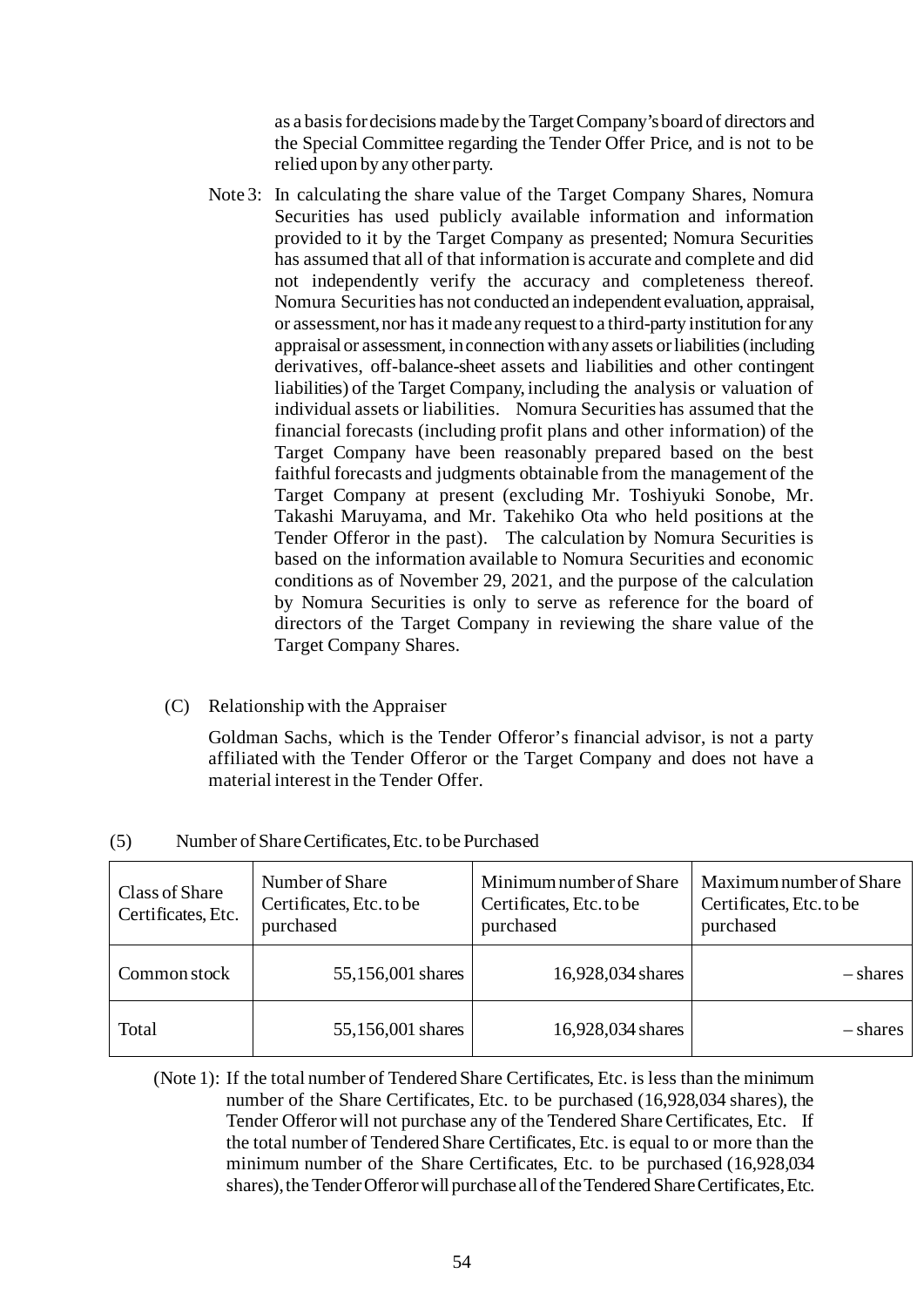- (Note 2): In the Tender Offer, the Tender Offeror has not set a maximum number of Share Certificates, Etc. to be purchased, and thus the number of Share Certificates, Etc. to be purchased is stated as the maximum number of Target Company Shares to be purchased by the Tender Offeror in the Tender Offer (55,156,001 shares). The maximum number of Share Certificates, Etc. to be purchased in the Tender Offer is the number of shares (55,156,001 shares) representing (i) the total number of issued shares (115,051,049 shares) of the Target Company as of September 30, 2021), as stated in the Target Company's Quarterly Report, minus (ii) the 367,282 treasury shares held by the Target Company as of September 30, 2021 and the number of Target Company Shares (59,527,766 shares) held by the Tender Offeror.
- (Note 3): Shares less than one unit are also subject to the Tender Offer. If a right to demand purchase of shares less than one unit is exercised by a shareholder in accordance with the Companies Act, the Target Company may purchase its own treasury shares during the Tender Offer Period in accordance with procedures under laws and regulations.
- (Note 4): The Tender Offeror does not intend to acquire the treasury shares held by the Target Company through the Tender Offer.

| Number of voting rights<br>represented by the Share<br>Certificates, Etc. held by the<br>Tender Offeror before the<br>Tender Offer        | 595,277<br>voting rights   | (Ownership ratio of Share Certificates, Etc. before)<br>the Tender Offer: 51.91%) |
|-------------------------------------------------------------------------------------------------------------------------------------------|----------------------------|-----------------------------------------------------------------------------------|
| Number of voting rights<br>represented by the Share<br>Certificates, Etc. held by<br>specially related parties before<br>the Tender Offer | 0 voting rights            | (Ownership ratio of Share Certificates, Etc. before<br>the Tender Offer: -%)      |
| Number of voting rights<br>represented by the Share<br>Certificates, Etc. held by the<br>Tender Offeror after the Tender<br>Offer         | 1,146,837<br>voting rights | (Ownership ratio of Share Certificates, Etc. after)<br>the Tender Offer: 100.00%) |
| Number of voting rights<br>represented by the Share<br>Certificates, Etc. held by<br>specially related parties after<br>the Tender Offer  | 0 voting rights            | (Ownership ratio of Share Certificates, Etc.)<br>after the Tender Offer: -%)      |
| Total number of voting rights<br>of all shareholders, etc. of the<br><b>Target Company</b>                                                | 1,146,404<br>voting rights |                                                                                   |

(6) Changes in Ownership Ratio of Share Certificates, Etc. due to the Tender Offer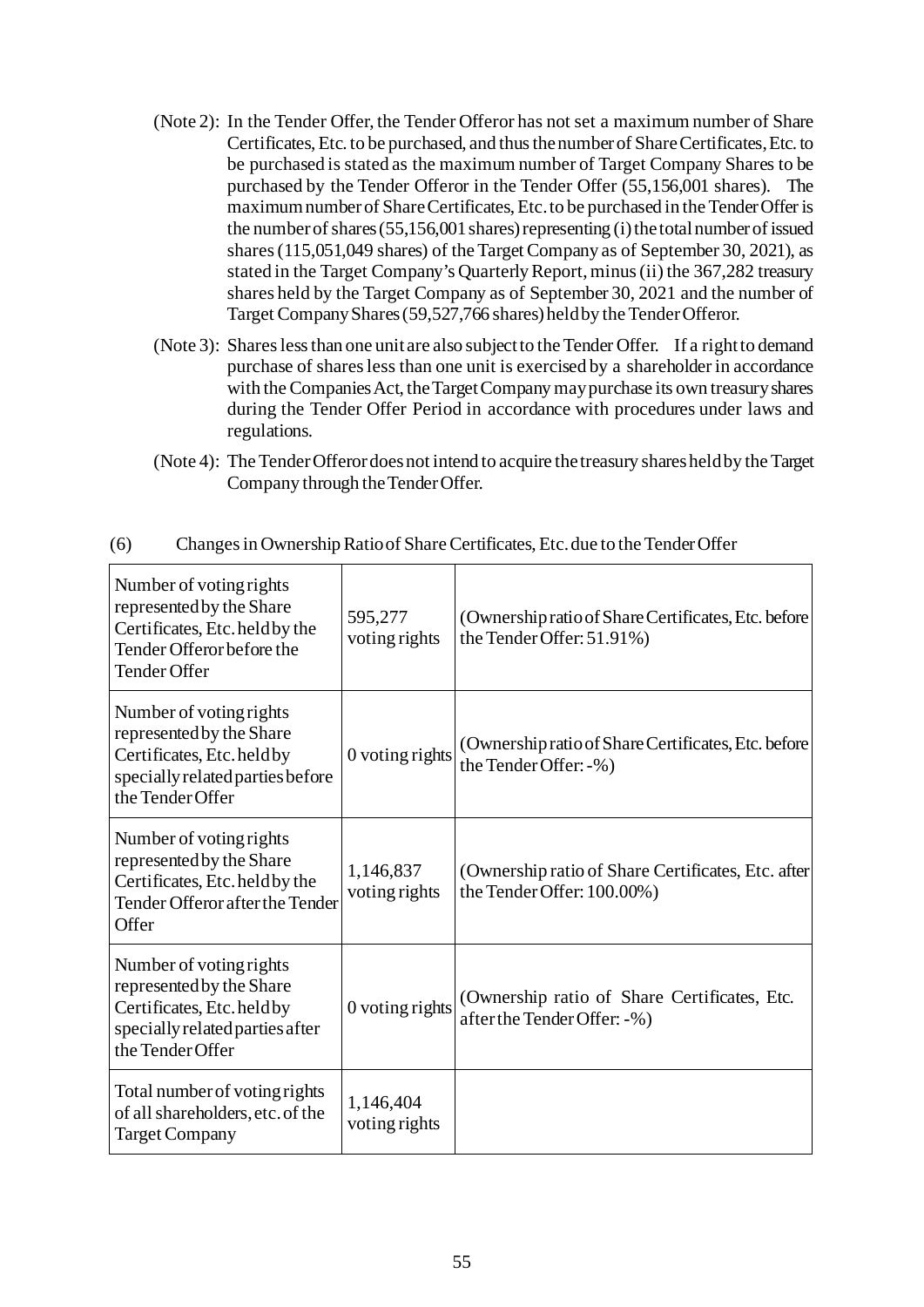- Note 1: "Number of voting rights represented by the Share Certificates, Etc. held by specially related parties before the Tender Offer" states the total number of voting rights represented by Share Certificates, Etc. held by each specially related party (except for persons excluded from specially related parties under Article 3(2)(i) of the Cabinet Ordinance with respect to Disclosure of a Tender Offer for Share Certificates, Etc. by an Offeror other than the Issuing Company (Ministry of Finance Ordinance No. 38 of 1990, as amended, the "**Cabinet Ordinance**") for the purpose of calculating the ownership ratio of Share Certificates, Etc. under each item of Article 27-2(1)). Since the Share Certificates, Etc. held by specially related parties (excluding treasury shares held by the Target Company) are subject to the Tender Offer, the "Number of voting rights represented by the Share Certificates, Etc. held by specially related parties after the Tender Offer" is 0. If it is necessary for the Tender Offeror to revise this press release upon confirming the Share Certificates, Etc. of the Target Company held by specially related parties after the date hereof, the Tender Offeror will disclose the amendment details.
- Note 2: "Total number of voting rights of all shareholders, etc. of the Target Company" is the number of voting rights of all shareholders, etc. of the Target Company as of September 30, 2021 stated in the Target Company's Quarterly Report submitted by the Target Company on November 12, 2021. However, since the shares less than one unit are subject to the Tender Offer, when calculating "Ownership ratio of Share Certificates, Etc. before the Tender Offer" and "Ownership ratio of Share Certificates, Etc. after the Tender Offer," the number of voting rights (1,146,837) represented by 114,683,767 shares, which is the total number of issued shares (115,051,049 shares) of the Target Company as of September 30, 2021 stated in the Target Company's Quarterly Report less the number of treasury shares held by the Target Company (367,282 shares) as of September 30, 2021, is used as "Total number of voting rights of all shareholders, etc. of the Target Company."
- Note 3: "Ownership ratio of Share Certificates, Etc. before the Tender Offer" and "Ownership ratio of Share Certificates, Etc. after the Tender Offer" have been rounded to two decimal places.
- (7) Purchase Price 121,343million yen
	- Note: Purchase price shows the amount obtained by multiplying the number of shares to be purchased (55,156,001 shares) by the Tender Offer Price (2,200 yen).
- (8) Method of Settlement
- (A) Name and Address of Head Office of Financial Instruments Business Operator, Bank, Etc. in Charge of Settlement of Tender Offer

SMBC Nikko Securities Inc. 3-1, Marunouchi 3-chome, Chiyoda-ku, Tokyo

(B) Commencement Date of Settlement January 25, 2022 (Tuesday)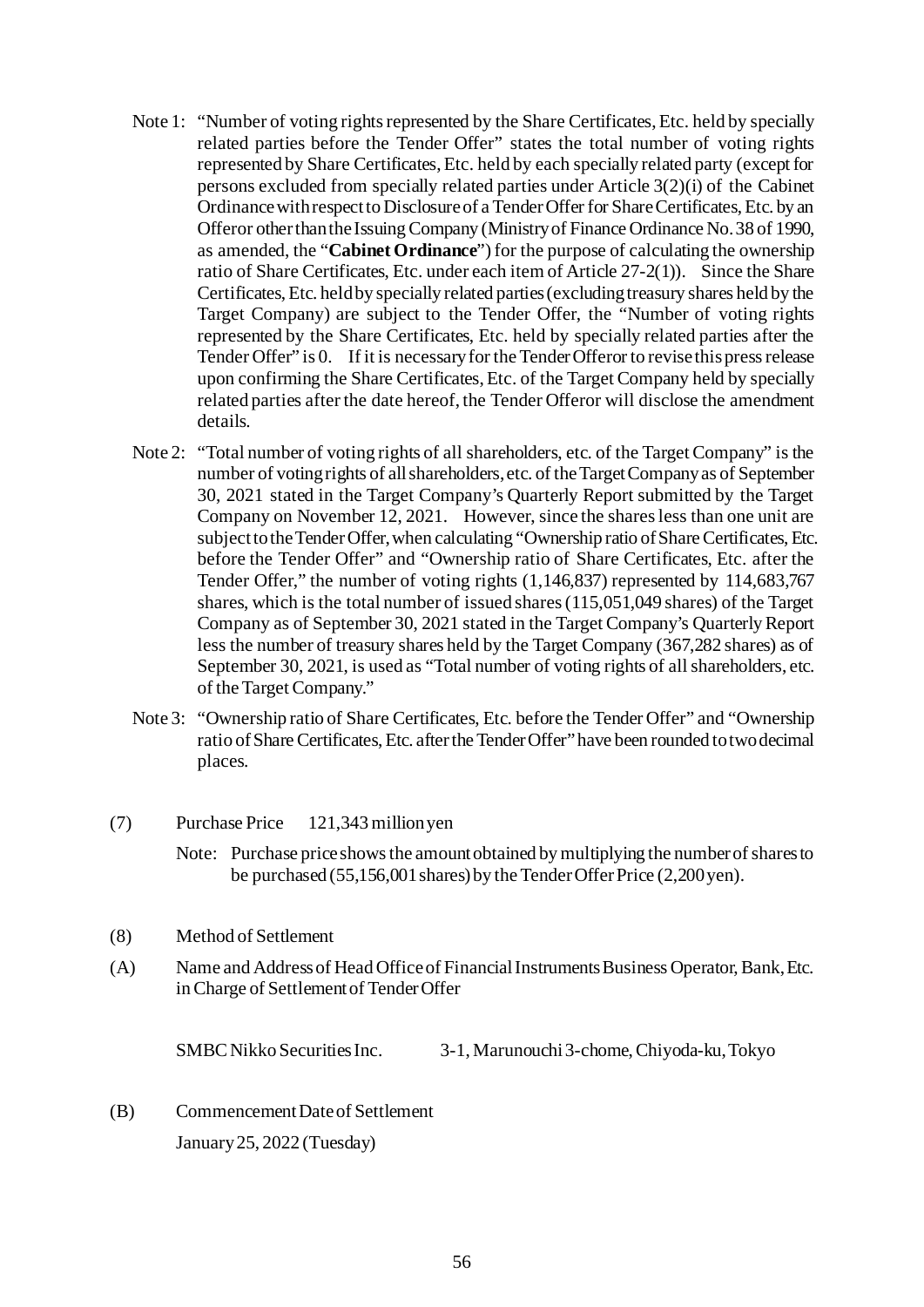### (C) Method of Settlement

A notice regarding the purchase under the Tender Offer will be mailed to the address or location of the Tendering Shareholders, Etc. (or the Standing Proxy in the case of Non-Resident Shareholders, Etc.) without delay after the expiration of the Tender Offer Period. If Tendering Shareholders, Etc. tendered their Share Certificates, Etc. online (https://trade.smbcnikko.co.jp/) ("**Nikko Easy Trade**"), the notice will be delivered by electromagnetic means.

The purchase will be settled in cash. The tender offer agent will remit the sales proceeds of the Share Certificates, Etc. purchased to the address designated by the Tendering Shareholders, Etc. (or the Standing Proxy in the case of Non-Resident Shareholders, Etc.) in accordance with the instructions given by the Tendering Shareholders, Etc. (or the Standing Proxy in the case of Non-Resident Shareholders, Etc.) and without delay after the commencement date of the settlement.

### (D) Method of Return of Share Certificates, Etc.

In the event that all of the Tendered Share Certificates, Etc. will not be purchased under the terms set forth in "(A) Conditions set forth in each item of Article 27-13, Paragraph 4 of the Act and the details thereof" or "(B) Conditions of withdrawal, etc. of the tender offer, details thereof and method of disclosure of withdrawal, etc." in "(9) Other Conditions and Methods of Purchase" below, the tender offer agent will revert the Share Certificates, Etc. that are required to be returned to their original condition at the time of the tender ("the original condition at the time of the tender" means the condition where the execution of the order to tender in the Tender Offer has been cancelled) on the Tendering Shareholder, Etc.'s account opened with the tender offer agent by the Tendering Shareholder, Etc. on the date two business days after the last day of the Tender Offer Period (or the day of withdrawal, etc. if the Tender Offeror withdraws the Tender Offer).

(9) Other Conditions and Methods of Purchase

# (A) Conditions Set Forth in Each Item of Article 27-13, Paragraph 4 of the Act and the Details Thereof

If the total number of Tendered Share Certificates, Etc. is less than the minimum number of Share Certificates, Etc. to be purchased (16,928,034 shares), the Tender Offeror will not purchase any of the Tendered Share Certificates, Etc. If the total number of Tendered Share Certificates, Etc. is equal to or more than the minimum number of Share Certificates, Etc. to be purchased (16,928,034 shares), the Tender Offeror will purchase all of the Tendered Share Certificates, Etc.

(B) Conditions of Withdrawal, Etc. of the Tender Offer, Details Thereof and Method of Disclosure of Withdrawal, Etc.

If any event listed in Article 14, Paragraph 1, Items (1)1 through (1)10 and Items (1)13 through (1)19, and Items (3)1 through (3)8 and (3)10, as well as Article 14, Paragraph 2, Items (3) through (6) of the Financial Instruments and Exchange Act Enforcement Order (Cabinet Order No. 321 of 1965, as amended; the "**Enforcement Order**") occurs, the Tender Offeror may withdraw the Tender Offer. The "events which are equivalent to those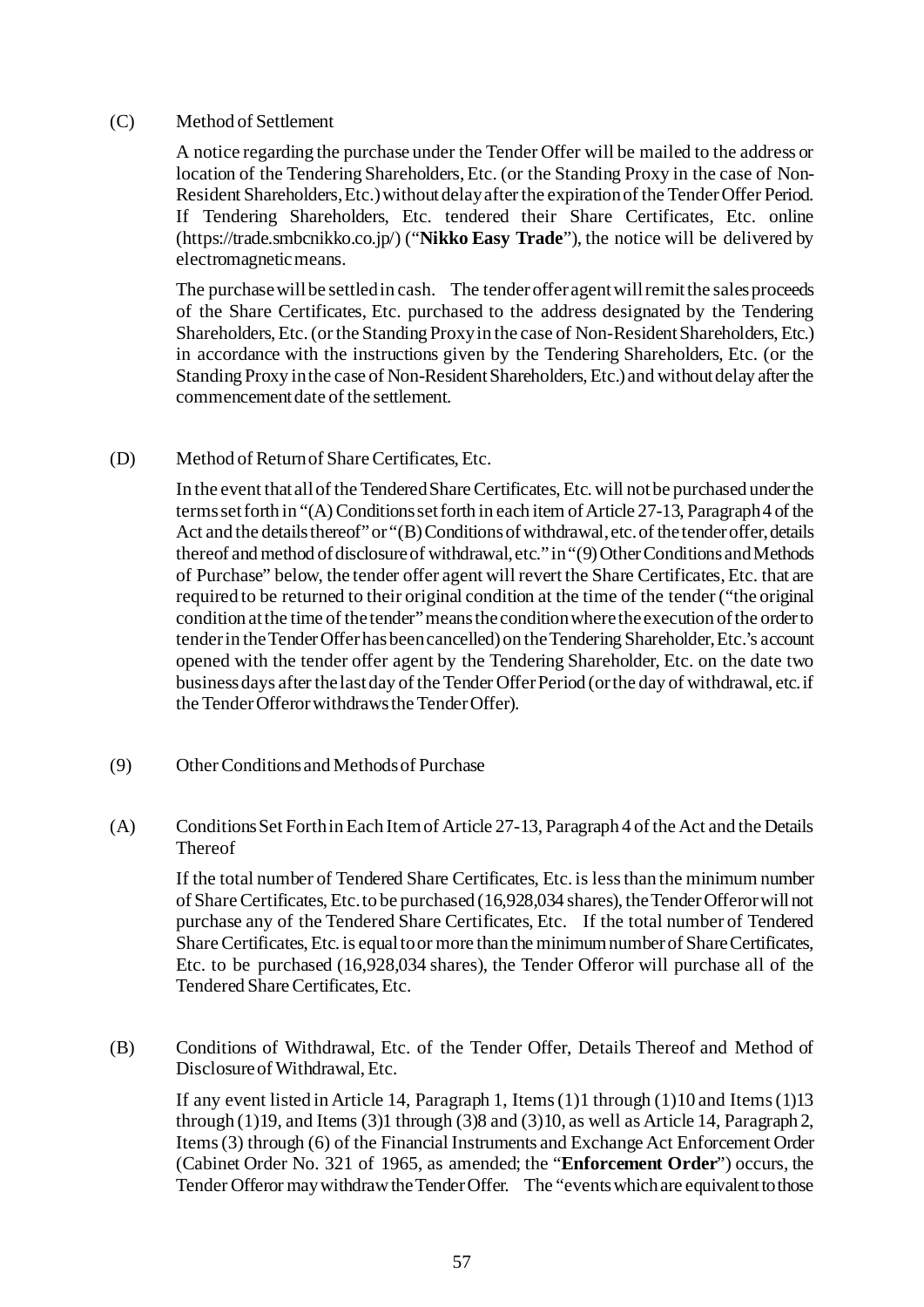listed in Items (3)1 through (3)9" set out in Article 14, Paragraph 1, Item (3)10 of the Enforcement Order refers to either (i) the case where any of the statutory disclosure documents submitted by the Target Company in the past is found to contain a false statement on a material fact, or omit a statement on a material fact that should have been stated but the Tender Offeror was not aware of the existence of such false statement, etc. nor could the Tender Offeror have been aware of such false statement, etc. even with reasonable care, or (ii) the case where any of the facts listed in Article 14, Paragraph 1, Items (3)1 through (3)7 of the Enforcement Order occurs in respect of a significant subsidiary of the Target Company.

If the Tender Offeror intends to withdraw the Tender Offer, the Tender Offeror will give an electronic public notice and publish a notice to that effect in the Nikkei. However, if it is deemed difficult to give the public notice by the last day of the Tender Offer Period, the Tender Offeror will make a public announcement by the method set out in Article 20 of the Cabinet Ordinance and give a public notice immediately after the announcement.

(C) Conditions to Reduce Purchase Price, Details Thereof and Method of Disclosure of Reduction

Under Article 27-6, Paragraph 1, Item (1) of the Act, if the Target Company conducts any act set out in Article 13, Paragraph 1 of the Enforcement Order during the Tender Offer Period, the Tender Offeror may reduce the purchase price in accordance with the standards set out in the provision of Article 19, Paragraph 1 of the Cabinet Ordinance.

If the Tender Offeror intends to reduce the purchase price, the Tender Offeror will give an electronic public notice and publish a notice to that effect in the Nikkei. However, if it is deemed difficult to give the public notice by the last day of the Tender Offer Period, the Tender Offeror will make a public announcement by the method set out in Article 20 of the Cabinet Ordinance and give public notice immediately after the announcement. If the purchase price is reduced, the Tender Offeror will also purchase the Share Certificates, Etc. tendered on or before the date of the public notice at the reduced purchase price.

(D) Matters Concerning Right of Tendering Shareholders, Etc. to Cancel the Agreement

The Tendering Shareholders, Etc. may, at any time during the Tender Offer Period, cancel their agreements for the Tender Offer.

A Tendering Shareholder, Etc. who wishes to cancel an agreement must deliver or send a notice stating the intention to cancel the agreement for the Tender Offer (a "**Cancellation Document**") to the person designated below by 3:30 p.m. on the last day of the Tender Offer Period (subject to the business hours of the sales office; Tendering Shareholders, Etc. should contact their sales office in advance to confirm). However, if a Cancellation Document is sent by mail, the cancellation is conditional on the Cancellation Document reaching the designated recipient below by no later than 3:30 p.m. on the last day of the Tender Offer Period (subject to the business hours of the sales office; Tendering Shareholders, Etc. should contact their sales office in advance to confirm).

Tenders and agreements made through Nikko Easy Trade may be cancelled by logging into Nikko Easy Trade and following the onscreen instructions by 3:30 p.m. on the last day of the Tender Offer Period.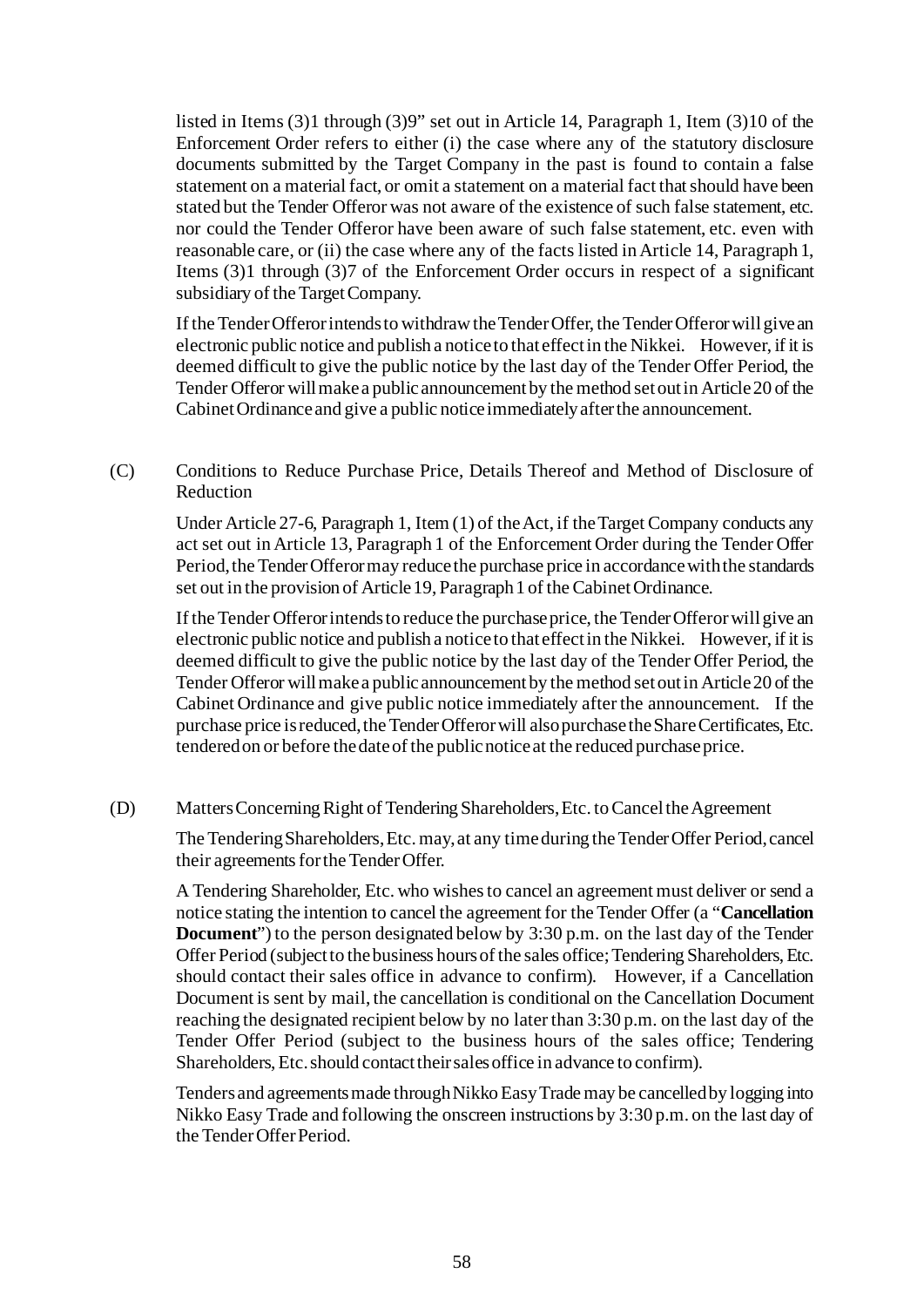Party authorized to receive the Cancellation Document:

SMBC Nikko Securities Inc. 3-1, Marunouchi 3-chome,Chiyoda-ku, Tokyo (or any other domestic sales office of SMBC Nikko Securities Inc.)

The Tender Offeror will not make any claim for damages or a penalty payment due to the Tendering Shareholders, Etc.'s cancellation of their agreements. Further, the cost of returning Tendered Share Certificates, Etc. to the Tendering Shareholders, Etc. will be borne by the Tender Offeror.

# (E) Method of Disclosure if the Conditions of the Tender Offer are Changed

The Tender Offeror may change the conditions, etc. of the Tender Offer during the Tender Offer Period unless such change is prohibited under Article 27-6, Paragraph 1 of the Act or Article 13, Paragraph 2 of the Enforcement Order. If the Tender Offeror intends to change any conditions, etc. of the Tender Offer, the Tender Offeror will give an electronic public notice and publish a notice to that effect in the Nikkei. However, if it is deemed difficult to give the notice by the last day of the Tender Offer Period, the Tender Offeror will make a public announcement in the manner set out in Article 20 of the Cabinet Ordinance and give a public notice immediately after the announcement. If the conditions, etc. of the Tender Offer are changed, the Tender Offeror will also purchase the Share Certificates, Etc. tendered on or before the date of the public notice in accordance with the changed conditions, etc. of the Tender Offer.

# (F) Method of Disclosure if Amendment Statement is Filed

If an amendment statement is submitted to the Director-General of the Kanto Local Finance Bureau (unless otherwise provided for in the proviso in Article 27-8, Paragraph 11 of the Act), the Tender Offeror will immediately make a public announcement of the content of that amendment statement that is relevant to the content of the public notice of the commencement of the Tender Offer in the manner set out in Article 20 of the Cabinet Ordinance. The Tender Offeror will also immediately amend the explanatory statement of the Tender Offer and deliver the amended explanatory statement to the Tendering Shareholders, Etc. who have already received the previous explanatory statement. However, if the amendments are limited in scope, the Tender Offeror may instead prepare and deliver to Tendering Shareholders, Etc. a document stating the reason for the amendments, the matters amended, and the details thereof.

(G) Method of Disclosure of Results of the Tender Offer

Tender Offer will be made public on the day following the last day of the Tender Offer Period in the manner set out in Article 9-4 of the Enforcement Order and Article 30-2 of the Cabinet Ordinance.

(10) Date of Public Notice

December 1, 2021 (Wednesday)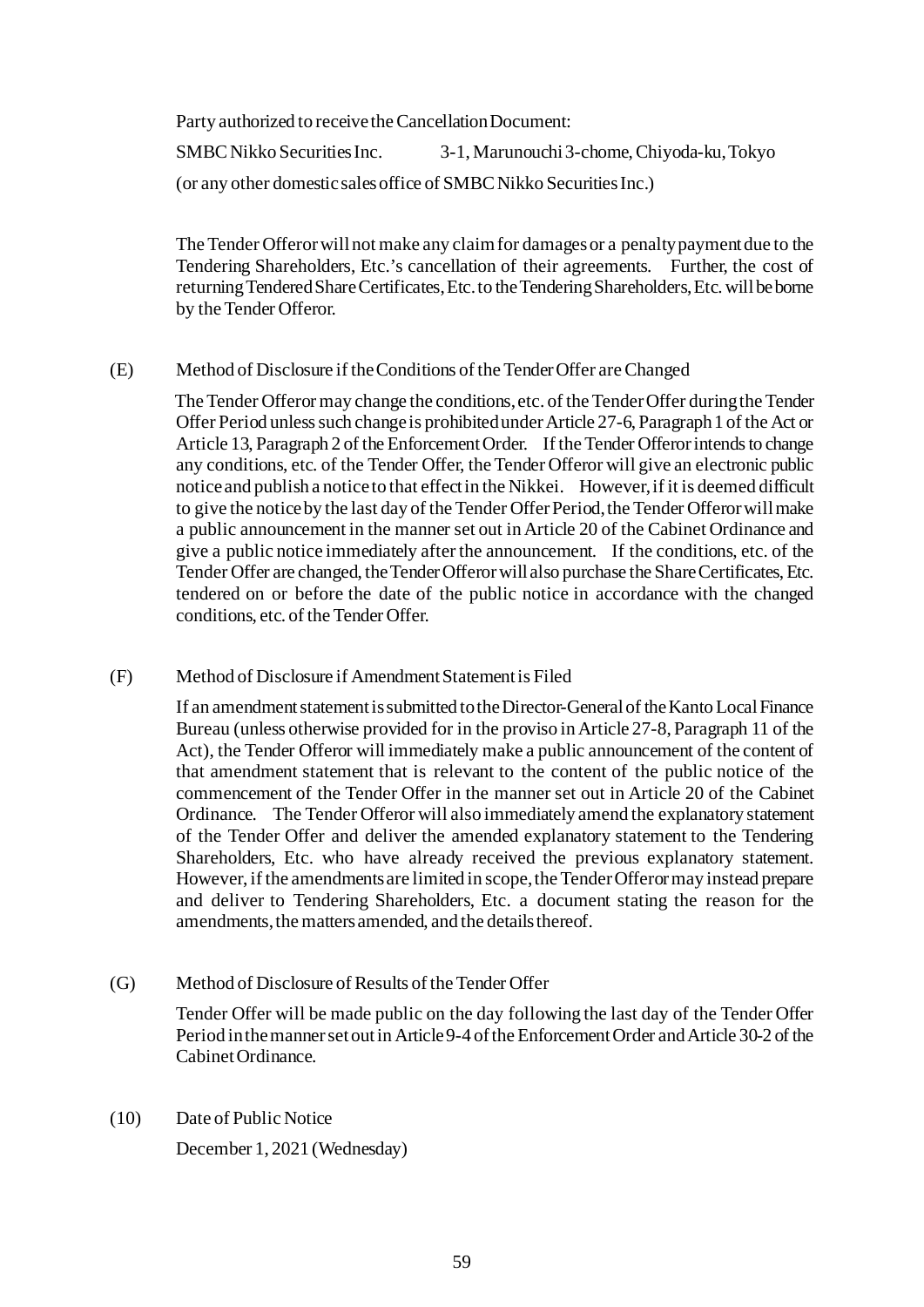(11) Tender Offer Agent

# **3. Policy After the Tender Offer and Future Prospects**

(1) Policy After the Tender Offer

Please refer to "(2) Background, Purpose, and Decision-Making Process with respect to Conducting the Tender Offer, and Management Policy After the Tender Offer," "(3) Measures to Ensure Fairness of the Tender Offer, Including Measures to Ensure Fairness of the Tender Offer Price and Measures to Avoid Conflicts of Interest," "(4) Policy for Organizational Restructuring, Etc. after the Tender Offer (Matters relating to the "Two-Step Acquisition," and "(5) Prospects and Reasons for Delisting" in "1. Purpose of the Tender Offer" above.

# (2) Future Prospects

The Tender Offeror is currently investigating the effects of the Tender Offer on the performance of Tender Offeror. The Tender Offeror will promptly disclose amendments to prospects for the future performance and any other matters to be announced (if any).

# **4. Other**

- (1) Agreements between the Tender Offeror and the Target Company or its Directors or Officers, and the Contents Thereof
- (A) Agreements between the Tender Offeror and the Target Company

According to the Target Company's Press Release, the Target Company resolved at its board of directors meeting held today to express its opinion endorsing the Tender Offer and to recommend to the shareholders of the Target Company to tender shares in the Tender Offer.

For the details of the decision-making of the Target Company, please refer to the Target Company's Press Release and "(viii) Approval of All Disinterested Directors of the Target Company and Opinion of All Disinterested Corporate Auditors that They Had No Objection at the Target Company" in "(Measures to Ensure Fairness of the Tender Offer, Including Measures to Ensure Fairness of the Tender Offer Price and Measures to Avoid Conflicts of Interest)" in "(B) Background of Valuation" in "(4) Basis of Valuation of the Tender Offer Price, Etc." in "2. Overview of the Tender Offer" above.

- (B) Agreements between the Tender Offeror and Directors or Officers of the Target Company N/A
- (C) Background, Purpose, and Decision-Making Process with respect to Conducting the Tender Offer, and Management Policy After the Tender Offer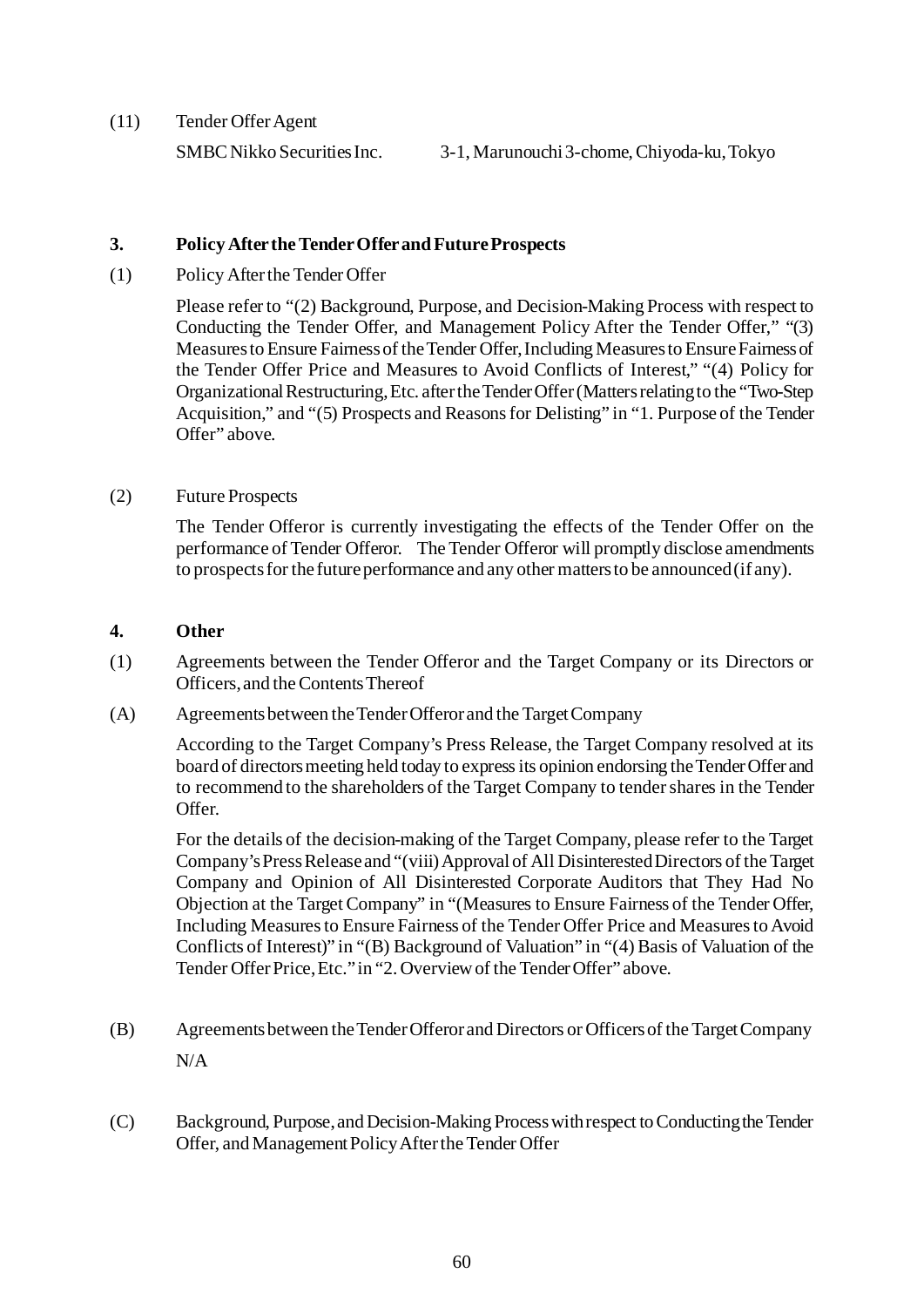Please refer to "(2) Background, Purpose, and Decision-Making Process with respect to Conducting the Tender Offer, and Management Policy After the Tender Offer" in "1. Purpose of the Tender Offer" above.

(D) Measures to Ensure Fairness of the Tender Offer, Including Measures to Ensure Fairness of the Tender Offer Price and Measures to Avoid Conflicts of Interest

Please refer to "(Measures to Ensure Fairness of the Tender Offer, Including Measures to Ensure Fairness of the Tender Offer Price and Measures to Avoid Conflicts of Interest)" in "(B) Background of Valuation" in "(4) Basis of Valuation of the Tender Offer Price, Etc." in "2. Overview of the Tender Offer" above.

- (2) Other Information Necessary for Investors' Decision on Tender
- (A) No Distribution of Dividends from Surplus for the Y.E. March 2022

It has been announced that the Target Company resolved at its board of directors meeting held today to revise its dividend forecast for the Y.E. March 2022 and not to declare a yearend dividend for the Y.E. March 2022, subject to the successful completion of the Tender Offer. For details, see "Notice Regarding Revision of Dividend Forecast (No Dividend) for the Fiscal Year Ending March 2022" released by the Target Company as of November 30, 2021.

End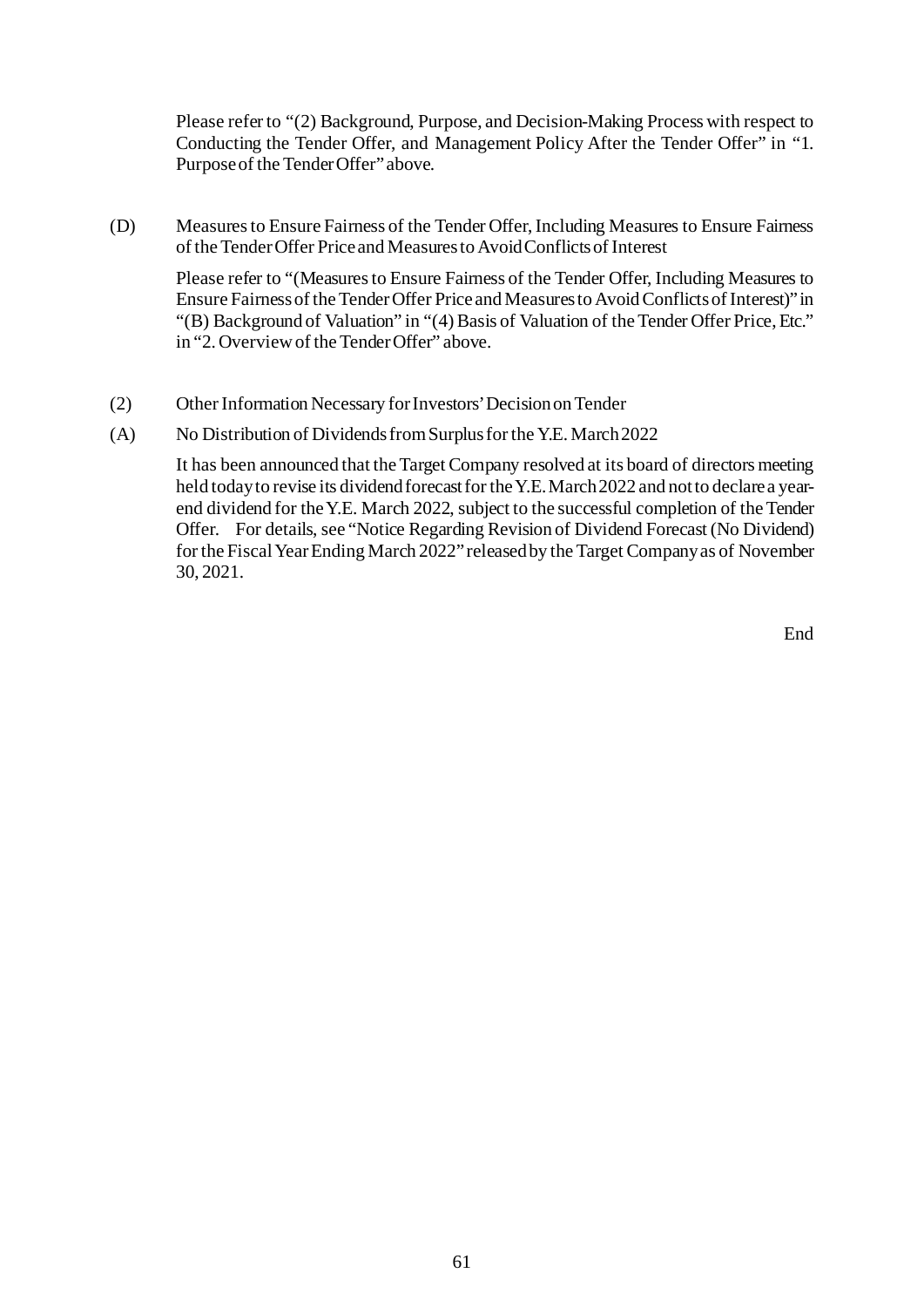# **Restrictions on Solicitation**

This press release is to announce the Tender Offer to the public, and has not been prepared for the purpose of solicitating an offer to sell shares. If shareholders wish to make an offer to sell their shares, they should first carefully read the Tender Offer Explanatory Statement for the Tender Offer and make their own independent decision. This press release does not constitute, nor form part of, any offer to sell, solicitation of a sale of, or any solicitation of any offer to buy, any securities. In addition, neither this press release (or any part of it) nor the fact of its distribution shall form the basis for any agreement on the Tender Offer or be relied on when executing such an agreement.

# **Future Prospects**

This press release, including the descriptions regarding the future business of the Tender Offeror, other companies, may contain expressions indicating future prospects such as the words "expect," "forecast," "intend," "plans," "believe," and "assume." These expressions are based on the Tender Offeror's current expectations as to the businesses, and may change depending on the future circumstances. The Tender Offeror assumes no obligation update the statements regarding future prospects in order to reflect the actual business performance, circumstances, and changes in conditions, or the like.

# **US Regulations**

The Tender Offer will be implemented in compliance with the procedures and information disclosure standards provided under the Financial Instruments and Exchange Act of Japan, and those procedures and standards are not necessarily the same as those applicable in the United States. In particular, neither Section 13(e) nor Section 14(d) of the U.S. Securities Exchange Act of 1934 (as amended, the "**U.S. Securities Exchange Act of 1934**") or the rules under these sections apply to the Tender Offer; therefore, the Tender Offer is not implemented in accordance with those procedures or standards. Financial information contained in this press release and in its reference documents may not be comparable to that of a U.S. company. It may be difficult to exercise any rights or claims claimable under U.S. securities laws because the Tender Offeror and the Target Company are incorporated outside the United States and all or some of their officers are non-U.S. residents. It may not be possible to commence legal proceedings against any non-U.S. corporation or individuals in a non-U.S. court for violations of the U.S. securities laws. In addition, it may not be possible for a U.S. court to subject any non-U.S corporation or individuals or such corporations's subsidiaries or affiliates(the "**Affiliates**") to its jurisdiction.

Unless otherwise specified, all procedures relating to the Tender Offer are to be implemented entirely in Japanese. All or part of the documents regarding the Tender Offer will be prepared in English. However, if there is any discrepancy between the documents in English and those in Japanese, the documents in Japanese shall prevail.

Before the commencement of the Tender Offer or during the tender offer period of the Tender Offer, the Tender Offeror and its Affiliates, and the Affiliates of the financial advisor of the Tender Offeror might purchase the Target Company Shares by means other than the Tender Offer, or conduct an act aimed at such a purchase, on their own account or the account of their client to the extent permitted by Japanese laws and regulations related to financial instruments transactions and other applicable laws and regulations in the ordinary course of their business and in accordance with the requirements of Rule 14e-5(b) of the U.S. Securities Exchange Act of 1934. If information regarding such a purchase is disclosed in Japan, that information will also be disclosed in the English language on the website of the person that conducted that purchase.

This press release and its reference documentsinclude "forward-looking statements" as defined